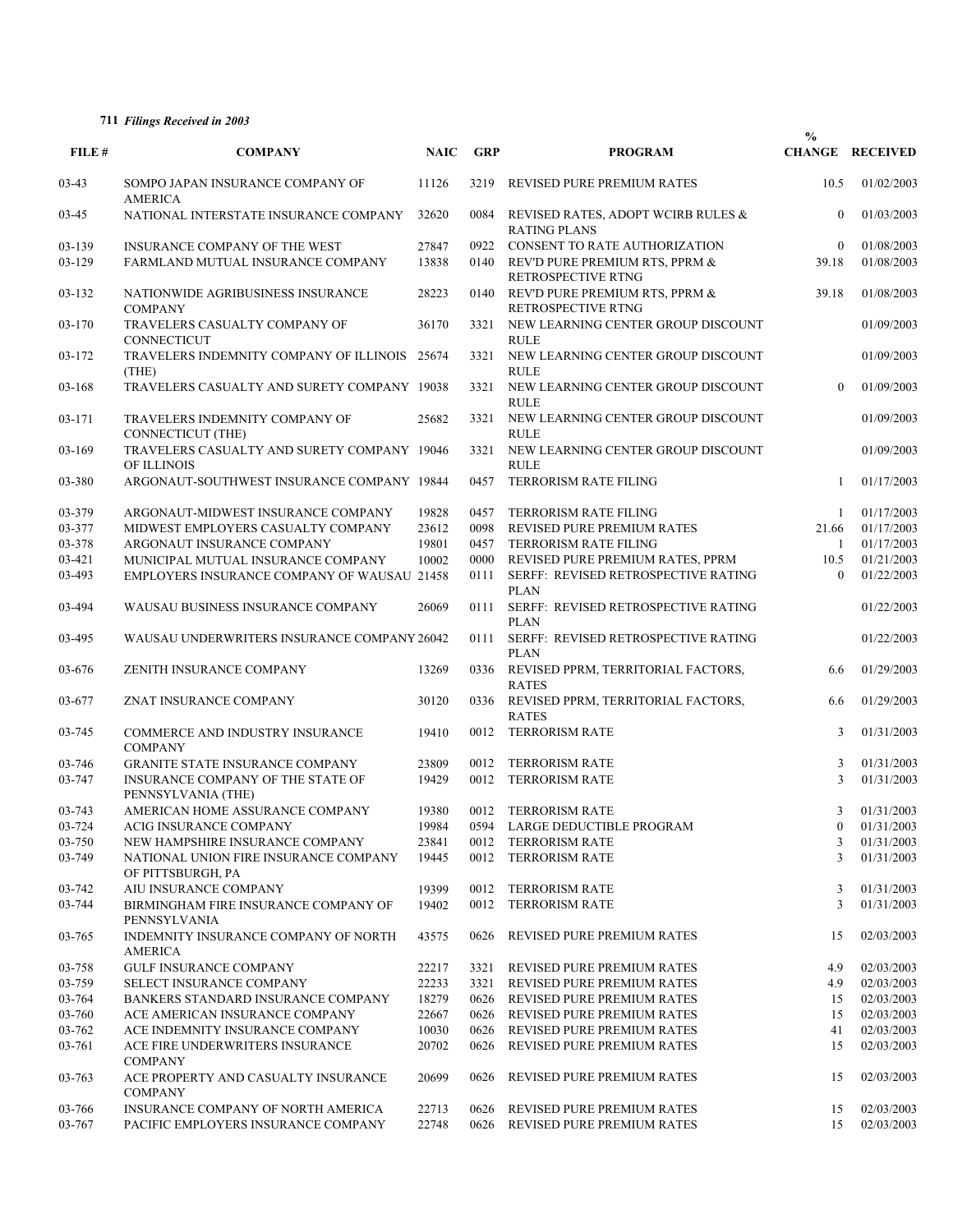|         |                                                            |             |            |                                                              | $\frac{0}{0}$  |                        |
|---------|------------------------------------------------------------|-------------|------------|--------------------------------------------------------------|----------------|------------------------|
| FILE#   | <b>COMPANY</b>                                             | <b>NAIC</b> | <b>GRP</b> | <b>PROGRAM</b>                                               |                | <b>CHANGE RECEIVED</b> |
| 03-757  | ATLANTIC INSURANCE COMPANY                                 | 22209       |            | 3321 REVISED PURE PREMIUM RATES AB 749                       | 4.9            | 02/03/2003             |
| 03-852  | LIBERTY INSURANCE CORPORATION                              | 42404       | 0111       | <b>TERRORISM RATE</b>                                        | 0.8            | 02/04/2003             |
| 03-830  | <b>EMPLOYERS INSURANCE COMPANY OF WAUSAU 21458</b>         |             | 0111       | <b>TERRORISM RATE</b>                                        | 0.7            | 02/04/2003             |
| 03-856  | LIBERTY MUTUAL INSURANCE COMPANY                           | 23043       | 0111       | <b>TERRORISM RATE</b>                                        | 0.8            | 02/04/2003             |
| 03-831  | WAUSAU BUSINESS INSURANCE COMPANY                          | 26069       | 0111       | <b>TERRORISM RATE</b>                                        | 0.8            | 02/04/2003             |
| 03-851  | LM INSURANCE CORPORATION                                   | 33600       | 0111       | <b>TERRORISM RATE</b>                                        | 0.8            | 02/04/2003             |
| 03-849  | FIRST LIBERTY INSURANCE CORPORATION (THE) 33588            |             | 0111       | <b>TERRORISM RATE</b>                                        | 0.8            | 02/04/2003             |
| 03-874  | ARGONAUT-MIDWEST INSURANCE COMPANY                         | 19828       | 0457       | REVISED TERRORISM RATE                                       | $-0.1$         | 02/04/2003             |
| 03-833  | WAUSAU UNDERWRITERS INSURANCE COMPANY 26042                |             | 0111       | <b>TERRORISM RATE</b>                                        | 0.8            | 02/04/2003             |
| 03-854  | LIBERTY MUTUAL FIRE INSURANCE COMPANY                      | 23035       | 0111       | <b>TERRORISM RATE</b>                                        | 0.8            | 02/04/2003             |
| 03-873  | ARGONAUT INSURANCE COMPANY                                 | 19801       | 0457       | REVISED TERRORISM RATE                                       | $-0.1$         | 02/04/2003             |
| 03-876  | ARGONAUT-SOUTHWEST INSURANCE COMPANY 19844                 |             | 0457       | REVISED TERRORISM RATE                                       | $-0.1$         | 02/04/2003             |
| 03-923  | ALASKA NATIONAL INSURANCE COMPANY                          | 38733       | 0000       | <b>TERRORISM RATE</b>                                        | 1.2            | 02/07/2003             |
| 03-1009 | <b>INSURANCE COMPANY OF THE WEST</b>                       | 27847       | 0922       | CONSENT TO RATE AUTHORIZATION                                | $\theta$       | 02/11/2003             |
| 03-1044 | WILLIAMSBURG NATIONAL INSURANCE<br><b>COMPANY</b>          | 25780       | 0748       | TERRORISM PREMIUM CHARGE RULE                                | 0.6            | 02/14/2003             |
| 03-1048 | FIREMAN'S FUND INSURANCE COMPANY                           | 21873       | 0761       | <b>TERRORISM RATE</b>                                        | 2              | 02/14/2003             |
| 03-1049 | NATIONAL SURETY CORPORATION                                | 21881       | 0761       | <b>TERRORISM RATE</b>                                        | $\overline{2}$ | 02/14/2003             |
| 03-1043 | STAR INSURANCE COMPANY                                     | 18023       | 0748       | TERRORISM PREMIUM CHARGE RULE                                | 0.6            | 02/14/2003             |
| 03-1046 | AMERICAN INSURANCE COMPANY (THE)                           | 21857       | 0761       | <b>TERRORISM RATE</b>                                        | $\overline{2}$ | 02/14/2003             |
| 03-1045 | AMERICAN AUTOMOBILE INSURANCE COMPANY 21849                |             | 0761       | <b>TERRORISM RATE</b>                                        | $\overline{2}$ | 02/14/2003             |
| 03-1047 | ASSOCIATED INDEMNITY CORPORATION                           | 21865       | 0761       | <b>TERRORISM RATE</b>                                        | 2              | 02/14/2003             |
| 03-1101 | TRAVELERS CASUALTY COMPANY OF<br>CONNECTICUT               | 36170       | 3321       | REVISED SCHEDULE RATING PLAN                                 | $\theta$       | 02/18/2003             |
| 03-1114 | CALIFORNIA INDEMNITY INSURANCE COMPANY 32271               |             | 0829       | REV'D RULE: SAFETY GP UNDERWRITING<br><b>TYPE DEVIATIONS</b> | $-3$           | 02/18/2003             |
| 03-1112 | CALIFORNIA INDEMNITY INSURANCE COMPANY 32271               |             | 0829       | REVISED RULE: UNDERWRITING TYPE<br><b>DEVIATIONS</b>         | $-3.2$         | 02/18/2003             |
| 03-1115 | COMMERCIAL CASUALTY INSURANCE COMPANY 32280                |             | 0829       | REV'D RULE: SAFETY GP UNDERWRITING<br><b>TYPE DEVIATIONS</b> | $-3$           | 02/18/2003             |
| 03-1100 | TRAVELERS CASUALTY AND SURETY COMPANY 19046<br>OF ILLINOIS |             | 3321       | REVISED SCHEDULE RATING PLAN                                 | $\Omega$       | 02/18/2003             |
| 03-1102 | TRAVELERS INDEMNITY COMPANY OF<br><b>CONNECTICUT (THE)</b> | 25682       | 3321       | REVISED SCHEDULE RATING PLAN                                 | $\theta$       | 02/18/2003             |
| 03-1106 | CONTINENTAL CASUALTY COMPANY                               | 20443       | 0218       | <b>TERRORISM RATE</b>                                        | 1.5            | 02/18/2003             |
| 03-1107 | NATIONAL FIRE INSURANCE COMPANY OF                         | 20478       | 0218       | <b>TERRORISM RATE</b>                                        | 1.5            | 02/18/2003             |
|         | <b>HARTFORD</b>                                            |             |            |                                                              |                |                        |
| 03-1108 | TRANSCONTINENTAL INSURANCE COMPANY                         | 20486       |            | 0218 TERRORISM RATE                                          |                | 1.5 02/18/2003         |
| 03-1110 | VALLEY FORGE INSURANCE COMPANY                             | 20508       | 0218       | TERRORISM RATE                                               | 1.5            | 02/18/2003             |
| 03-1105 | AMERICAN CASUALTY COMPANY OF READING,<br>PENNSYLVANIA      | 20427       | 0218       | <b>TERRORISM RATE</b>                                        | 1.5            | 02/18/2003             |
| 03-1109 | TRANSPORTATION INSURANCE COMPANY                           | 20494       | 0218       | TERRORISM RATE                                               | 1.5            | 02/18/2003             |
| 03-1111 | OLD REPUBLIC INSURANCE COMPANY                             | 24147       | 0150       | TERRORISM RATE                                               | 0.7            | 02/18/2003             |
| 03-1099 | TRAVELERS CASUALTY AND SURETY COMPANY 19038                |             |            | 3321 REVISED SCHEDULE RATING PLAN                            | $\overline{0}$ | 02/18/2003             |
| 03-1113 | COMMERCIAL CASUALTY INSURANCE COMPANY 32280                |             |            | 0829 REVISED RULE: UNDERWRITING TYPE<br><b>DEVIATIONS</b>    | $-3.4$         | 02/18/2003             |
| 03-1103 | TRAVELERS INDEMNITY COMPANY OF ILLINOIS 25674<br>(THE)     |             | 3321       | REVISED SCHEDULE RATING PLAN                                 | $\mathbf{0}$   | 02/18/2003             |
| 03-1098 | LIBERTY NORTHWEST INSURANCE<br><b>CORPORATION</b>          | 41939       | 0111       | <b>TERRORISM RATE</b>                                        | 0.1            | 02/18/2003             |
| 03-1104 | TRAVELERS INSURANCE COMPANY (ACCIDENT<br>DEPT)             | 39357       | 0041       | REVISED SCHEDULE RATING PLAN                                 | $\mathbf{0}$   | 02/18/2003             |
| 03-1097 | DAKOTA TRUCK UNDERWRITERS                                  | 34924       |            | 1124 INITIAL RATES, PLANS & RULES                            | $\mathbf{0}$   | 02/18/2003             |
| 03-1177 | CENTENNIAL INSURANCE COMPANY                               | 19909       |            | 0024 TERRORISM RATE                                          | 0.7            | 02/24/2003             |
| 03-1176 | ATLANTIC SPECIALTY INSURANCE COMPANY                       | 27154       | 0024       | <b>TERRORISM RATE</b>                                        | 0.7            | 02/24/2003             |
| 03-1175 | ATLANTIC MUTUAL INSURANCE COMPANY                          | 19895       |            | 0024 TERRORISM RATE                                          | 0.7            | 02/24/2003             |
| 03-1260 | SOMPO JAPAN INSURANCE COMPANY OF                           | 11126       |            | 3219 REV. PURE PREM RATES, UCM, PPRM                         | 20.3           | 02/25/2003             |
| 03-1261 | AMERICA<br>ARCH INSURANCE COMPANY                          | 11150       | 1279       | NEW LARGE DEDUCTIBLE PLAN                                    |                | 02/25/2003             |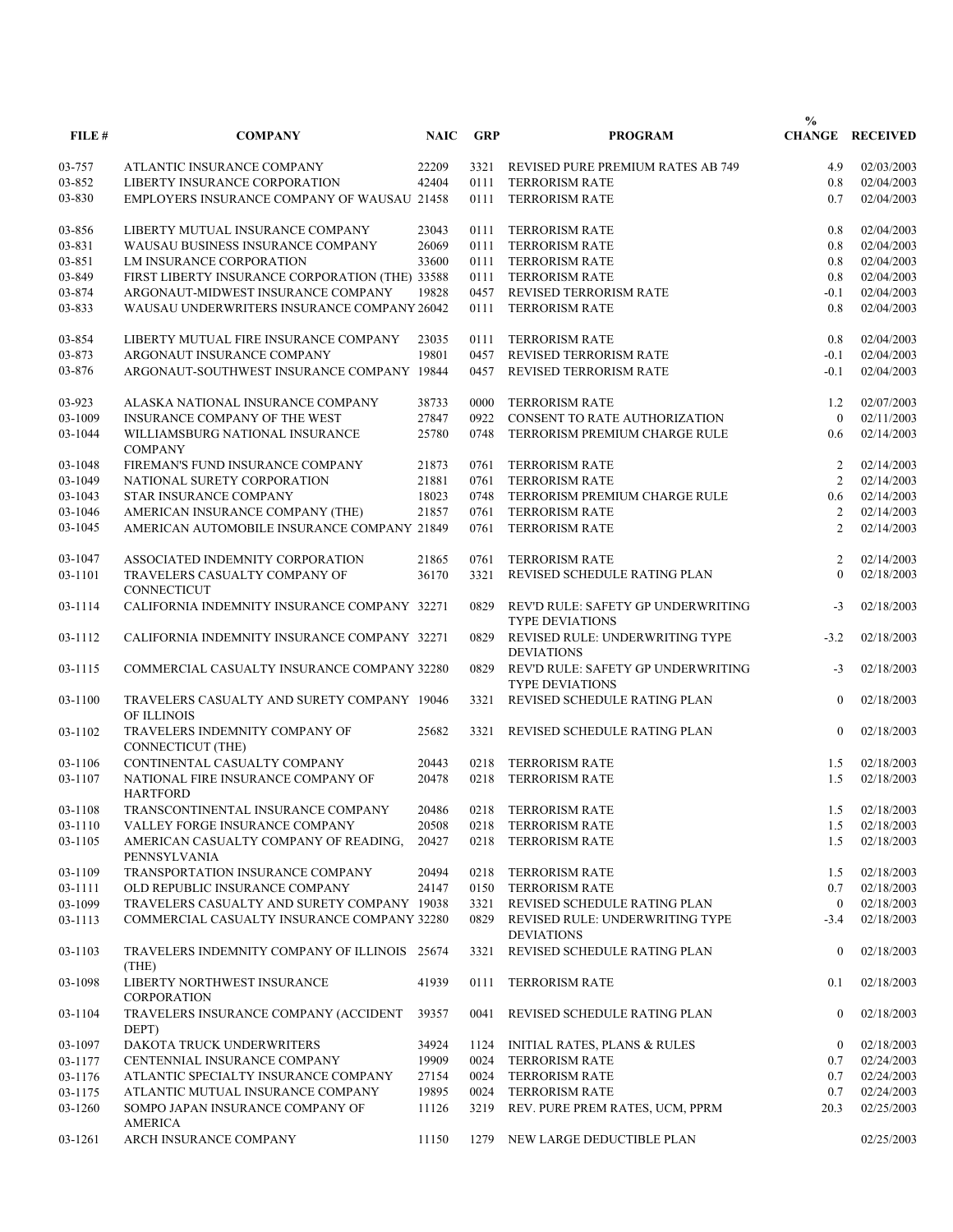| FILE #             | <b>COMPANY</b>                                                             | <b>NAIC</b>    | <b>GRP</b>   | <b>PROGRAM</b>                                             | $\frac{0}{0}$        | <b>CHANGE RECEIVED</b>             |
|--------------------|----------------------------------------------------------------------------|----------------|--------------|------------------------------------------------------------|----------------------|------------------------------------|
|                    |                                                                            |                |              |                                                            |                      |                                    |
| 03-1355            | NORTHWESTERN PACIFIC INDEMNITY COMPANY 20338                               |                | 0038         | <b>TERRORISM RATE</b>                                      | 1.3                  | 02/27/2003                         |
| 03-1357            | SAMSUNG FIRE & MARINE INSURANCE CO., LTD. 38300<br>(UNITED STATES BRANCH)  |                | 0038         | <b>TERRORISM RATE</b>                                      | 1.3                  | 02/27/2003                         |
| 03-1356            | PACIFIC INDEMNITY COMPANY                                                  | 20346          | 0038         | <b>TERRORISM RATE</b>                                      | 1.3                  | 02/27/2003                         |
| 03-1354            | <b>GREAT NORTHERN INSURANCE COMPANY</b>                                    | 20303          | 0038         | <b>TERRORISM RATE</b>                                      | 1.3                  | 02/27/2003                         |
| 03-1358            | VIGILANT INSURANCE COMPANY                                                 | 20397          | 0038         | <b>TERRORISM RATE</b>                                      | 1.3                  | 02/27/2003                         |
| 03-1353            | FEDERAL INSURANCE COMPANY                                                  | 20281          | 0038         | <b>TERRORISM RATE</b>                                      | 1.3                  | 02/27/2003                         |
| 03-1352            | CHUBB INDEMNITY INSURANCE COMPANY                                          | 12777          | 0038         | <b>TERRORISM RATE</b>                                      | 1.3                  | 02/27/2003                         |
| 03-1389            | REDLAND INSURANCE COMPANY                                                  | 37303          | 0517         | <b>TERRORISM RATE</b>                                      |                      | 0.3 02/28/2003                     |
| 03-1351            | NIPPONKOA INSURANCE COMPANY, LIMITED                                       | 27073          | 2558         | SCHEDULE RATING PLAN - REVISED                             | $\theta$             | 02/28/2003                         |
| 03-1388            | HARBOR SPECIALTY INSURANCE COMPANY                                         | 21806          | 0517         | <b>TERRORISM RATE</b>                                      |                      | 1.1 02/28/2003                     |
| 03-1390            | LIBERTY NORTHWEST INSURANCE<br><b>CORPORATION</b>                          | 41939          | 0111         | REVISED RETROSPECTIVE RATING PLAN                          | $\overline{0}$       | 02/28/2003                         |
| 03-1387            | CLARENDON NATIONAL INSURANCE COMPANY                                       | 20532          | 0517         | <b>TERRORISM RATE</b>                                      |                      | 0.74 02/28/2003                    |
| 03-1567            | PROTECTIVE INSURANCE COMPANY                                               | 12416          | 0867         | TERRORISM: COVERAGE, RATE                                  | $\overline{0}$       | 03/04/2003                         |
| 03-1583            | HARCO NATIONAL INSURANCE COMPANY                                           | 26433          | 0000         | TERRORISM RATE & RULES                                     |                      | 03/05/2003                         |
| 03-1637            | KEMPER CASUALTY INSURANCE COMPANY                                          | 27138          | 0108         | REVISED RATES, PLANS & RULES                               | $\theta$             | 03/06/2003                         |
| 03-1636            | SPECIALTY NATIONAL INSURANCE COMPANY                                       | 20524          | 0108         | RATES, PLANS & RULES: INITIAL FILING                       | 0                    | 03/06/2003                         |
| 03-1638            | SEABRIGHT INSURANCE COMPANY                                                | 15563          | 0000         | REVISED RATES, PLANS & RULES                               | $-17.5$              | 03/06/2003                         |
| 03-1639            | SEABRIGHT INSURANCE COMPANY                                                | 15563          | 0000         | NEW GROUP: GOLDEN STATE ACCOUNTING<br><b>FIRMS</b>         | $\overline{2}$       | 03/06/2003                         |
| 03-1612            | SAFETY NATIONAL CASUALTY CORPORATION                                       | 15105          | 0074         | REVISED LARGE DEDUCTIBLE PLAN                              |                      | $-2$ 03/07/2003                    |
| 03-1675            | EVEREST NATIONAL INSURANCE COMPANY                                         | 10120          | 1120         | RESIDING RELATIVES EXCLUSION RULE                          | $\mathbf{0}$         | 03/11/2003                         |
| 03-1733            | EVEREST NATIONAL INSURANCE COMPANY                                         | 10120          | 1120         | REVISED VERSACOMP PROGRAM                                  |                      | 14.8 03/13/2003                    |
| 03-1800            | MID-CENTURY INSURANCE COMPANY                                              | 21687          | 0212         | TERRORISM RATE                                             |                      | 0.9 03/17/2003                     |
| 03-1799            | <b>FARMERS INSURANCE EXCHANGE</b>                                          | 21652          | 0212         | <b>TERRORISM RATE</b>                                      |                      | 1.4 03/17/2003                     |
| 03-1803            | GREAT WEST CASUALTY COMPANY                                                | 11371          | 0150         | <b>TERRORISM RATE</b>                                      |                      | $0.5$ $03/17/2003$                 |
| 03-1797<br>03-1798 | CIVIC PROPERTY AND CASUALTY COMPANY<br>EXACT PROPERTY AND CASUALTY COMPANY | 10315<br>10318 | 0212<br>0212 | <b>TERRORISM RATE</b><br><b>TERRORISM RATE</b>             |                      | 1.1 03/17/2003<br>1.1 03/17/2003   |
| 03-1801            | NEIGHBORHOOD SPIRIT PROPERTY AND                                           | 10317          |              | 0212 TERRORISM RATE                                        |                      | 1.1 03/17/2003                     |
| 03-1802            | CASUALTY COMPANY<br>TRUCK INSURANCE EXCHANGE                               | 21709          |              | 0212 TERRORISM RATE                                        | 1.5                  | 03/17/2003                         |
| 03-1917            | INDEMNITY INSURANCE COMPANY OF NORTH                                       | 43575          |              | 0626 REVISED LOSS SENSITIVE RATING PLAN                    | $\theta$             | 03/24/2003                         |
|                    | <b>AMERICA</b>                                                             |                |              | 0626 REVISED LOSS SENSITIVE RATING PLAN                    |                      |                                    |
| 03-1919<br>03-1918 | PACIFIC EMPLOYERS INSURANCE COMPANY<br>INSURANCE COMPANY OF NORTH AMERICA  | 22748<br>22713 |              | 0626 REVISED LOSS SENSITIVE RATING PLAN                    | $\theta$<br>$\theta$ | 03/24/2003<br>03/24/2003           |
| 03-1916            | BANKERS STANDARD INSURANCE COMPANY                                         | 18279          |              | 0626 REVISED LOSS SENSITIVE RATING PLAN                    | $\theta$             | 03/24/2003                         |
| 03-1924            | NATIONAL INTERSTATE INSURANCE COMPANY                                      | 32620          |              | 0084 NEW PREMIUM DISCOUNT PLAN                             | $\theta$             | 03/24/2003                         |
| 03-1912            | ACE AMERICAN INSURANCE COMPANY                                             | 22667          |              | 0626 REVISED LOSS SENSITIVE RATING PLAN                    | $\theta$             | 03/24/2003                         |
| 03-1914            | ACE INDEMNITY INSURANCE COMPANY                                            | 10030          |              | 0626 REVISED LOSS SENSITIVE RATING PLAN                    | $\mathbf{0}$         | 03/24/2003                         |
| 03-1913            | ACE FIRE UNDERWRITERS INSURANCE                                            | 20702          |              | 0626 REVISED LOSS SENSITIVE RATING PLAN                    | $\mathbf{0}$         | 03/24/2003                         |
| 03-1915            | <b>COMPANY</b><br>ACE PROPERTY AND CASUALTY INSURANCE                      | 20699          |              | 0626 REVISED LOSS SENSITIVE RATING PLAN                    |                      | $0$ 03/24/2003                     |
| 03-1960            | <b>COMPANY</b><br>REINSURANCE COMPANY OF AMERICA, INC.                     | 26549          |              |                                                            |                      | $0$ 03/25/2003                     |
| 03-2043            | <b>EMPLOYERS COMPENSATION INSURANCE</b>                                    | 11512          |              | 0134 INITIAL RATES, PLANS AND RULES<br>3363 TERRORISM RATE |                      | 0.8 03/28/2003                     |
|                    | <b>COMPANY</b>                                                             |                |              |                                                            |                      |                                    |
| 03-2094            | EXPLORER INSURANCE COMPANY (THE)                                           | 40029          |              | 0922 PPRM & UEL: REVISED                                   | 6.9                  | 04/01/2003                         |
| 03-2088            | VIRGINIA SURETY COMPANY, INC.                                              | 40827          |              | 0317 REVISED RETROSPECTIVE RATING PLAN                     | $\mathbf{0}$         | 04/01/2003                         |
| 03-2081<br>03-2082 | NATIONWIDE MUTUAL INSURANCE COMPANY                                        | 23787<br>18538 |              | 0140 TERRORISM RATE<br>0000 TERRORISM RATE                 |                      | 0.6 04/01/2003<br>$0.3$ 04/01/2003 |
| 03-2092            | BANCINSURE, INC.<br>INSURANCE COMPANY OF THE WEST                          | 27847          |              | 0922 TERRORISM RATE                                        |                      | 0.8 04/01/2003                     |
| 03-2095            | INSURANCE COMPANY OF THE WEST                                              | 27847          |              | 0922 PPRM & UEL: REVISED                                   |                      | 7.8 04/01/2003                     |
| 03-2078            | MAJESTIC INSURANCE COMPANY                                                 | 42269          |              | 0000 REVISED PPRM                                          |                      | 10 04/01/2003                      |
| 03-2085            | VIRGINIA SURETY COMPANY, INC.                                              | 40827          |              | 0317 REVISED MISCELLANEOUS VALUES PAGE                     | $\overline{0}$       | 04/01/2003                         |
| 03-2091            | EXPLORER INSURANCE COMPANY (THE)                                           | 40029          |              | 0922 TERRORISM RATE                                        |                      | 0.8 04/01/2003                     |
| 03-4113            | WORKERS' COMPENSATION INSURANCE RATING                                     |                |              | MID-YEAR ADVISORY PURE PREMIUM RATES                       |                      | 10.6 04/02/2003                    |
| 03-2150            | <b>BUREAU OF CALIFORNIA</b><br>HARTFORD UNDERWRITERS INSURANCE             | 30104          |              | 0091 TERRORISM RATE                                        | 0.9                  | 04/03/2003                         |
|                    | <b>COMPANY</b>                                                             |                |              |                                                            | 0.9                  |                                    |
| 03-2149            | HARTFORD INSURANCE COMPANY OF THE<br><b>MIDWEST</b>                        | 37478          |              | 0091 TERRORISM RATE                                        |                      | 04/03/2003                         |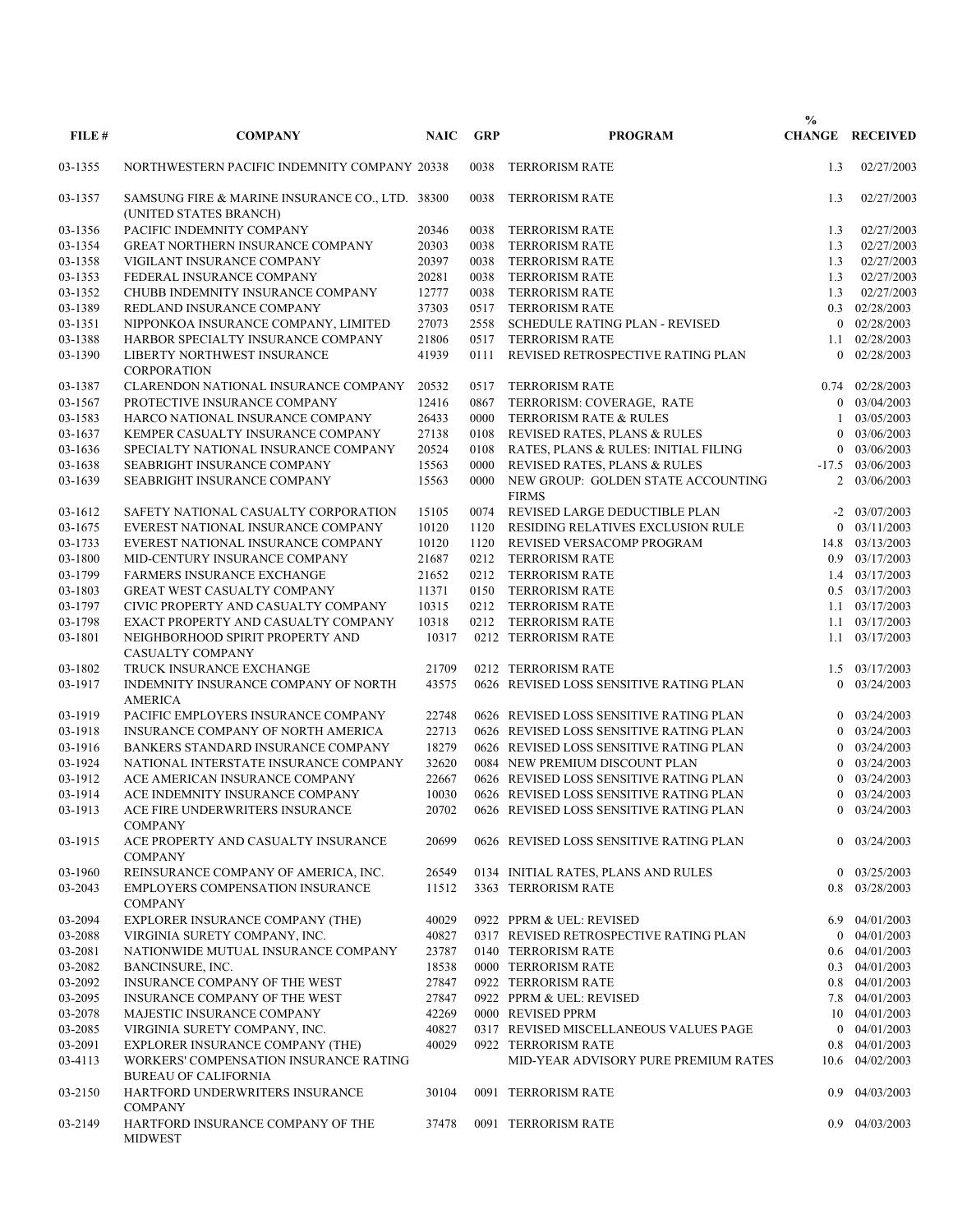|         |                                                               |             |            |                                                                   | $\frac{0}{0}$  |                        |
|---------|---------------------------------------------------------------|-------------|------------|-------------------------------------------------------------------|----------------|------------------------|
| FILE#   | <b>COMPANY</b>                                                | <b>NAIC</b> | <b>GRP</b> | <b>PROGRAM</b>                                                    |                | <b>CHANGE RECEIVED</b> |
| 03-2148 | HARTFORD FIRE INSURANCE COMPANY                               | 19682       |            | 0091 TERRORISM RATE                                               |                | $0.9$ $04/03/2003$     |
| 03-2147 | HARTFORD CASUALTY INSURANCE COMPANY                           | 29424       |            | 0091 TERRORISM RATE                                               |                | $0.9$ $04/03/2003$     |
| 03-2146 | HARTFORD ACCIDENT AND INDEMNITY<br><b>COMPANY</b>             | 22357       |            | 0091 TERRORISM RATE                                               |                | $0.9$ $04/03/2003$     |
| 03-2145 | NATIONWIDE MUTUAL INSURANCE COMPANY                           | 23787       |            | 0140 REVISED PURE PREMIUM RATES & UCM                             | 25.8           | 04/03/2003             |
| 03-2151 | PROPERTY AND CASUALTY INSURANCE<br><b>COMPANY OF HARTFORD</b> | 34690       |            | 0091 TERRORISM RATE                                               | 0.9            | 04/03/2003             |
| 03-2152 | TWIN CITY FIRE INSURANCE COMPANY                              | 29459       |            | 0091 TERRORISM RATE                                               | 0.9            | 04/03/2003             |
| 03-2206 | ZENITH INSURANCE COMPANY                                      | 13269       |            | 0336 REVISED PURE PREMIUM RATES AND PPRMS                         | 11             | 04/07/2003             |
| 03-2207 | ZNAT INSURANCE COMPANY                                        | 30120       |            | 0336 REVISED PURE PREMIUM RATES AND PPRMS                         |                | 11 04/07/2003          |
| 03-2239 | MIDDLESEX INSURANCE COMPANY                                   | 23434       |            | 0169 TERRORISM RATE                                               |                | 0.4 04/08/2003         |
| 03-2240 | SENTRY INSURANCE, A MUTUAL COMPANY                            | 24988       |            | 0169 TERRORISM RATE                                               |                | $0.4$ 04/08/2003       |
| 03-2241 | SENTRY SELECT INSURANCE COMPANY                               | 21180       |            | 0169 TERRORISM RATE                                               |                | $0.4$ 04/08/2003       |
| 03-2243 | EMPLOYERS DIRECT INSURANCE COMPANY                            | 11555       |            | 0181 GROUP PROGRAM                                                |                | $-0.4$ 04/08/2003      |
| 03-2330 | MID-CENTURY INSURANCE COMPANY                                 | 21687       |            | 0212 REVISED PURE PREMIUM RATES, PPRM,<br><b>CLASS DEVIATIONS</b> | 11             | 04/09/2003             |
| 03-2332 | TRUCK INSURANCE EXCHANGE                                      | 21709       |            | 0212 REVISED PURE PREMIUM RATES, PPRM,<br><b>CLASS DEVIATIONS</b> | 10.1           | 04/09/2003             |
| 03-2331 | NEIGHBORHOOD SPIRIT PROPERTY AND<br>CASUALTY COMPANY          | 10317       |            | 0212 REVISED PURE PREMIUM RATES, PPRM,                            | 11             | 04/09/2003             |
| 03-2325 | CIVIC PROPERTY AND CASUALTY COMPANY                           |             |            | <b>CLASS DEVIATIONS</b>                                           |                |                        |
|         |                                                               | 10315       |            | 0212 REVISED PURE PREMIUM RATES, PPRM,<br><b>CLASS DEVIATIONS</b> | 10.1           | 04/09/2003             |
| 03-2326 | EXACT PROPERTY AND CASUALTY COMPANY                           | 10318       |            | 0212 REVISED PURE PREMIUM RATES, PPRM,<br><b>CLASS DEVIATIONS</b> |                | 10.2 04/09/2003        |
| 03-2328 | <b>FARMERS INSURANCE EXCHANGE</b>                             | 21652       |            | 0212 REVISED PURE PREMIUM RATES, PPRM,<br><b>CLASS DEVIATIONS</b> | 10.2           | 04/09/2003             |
| 03-2347 | ATHENA ASSURANCE COMPANY                                      | 41769       |            | 0164 TERRORISM RATE                                               |                | $0$ 04/10/2003         |
| 03-2350 | ST. PAUL MEDICAL LIABILITY INSURANCE<br><b>COMPANY</b>        | 41750       |            | 0164 TERRORISM RATE                                               | $\Omega$       | 04/10/2003             |
| 03-2348 | ST. PAUL FIRE AND MARINE INSURANCE<br><b>COMPANY</b>          | 24767       |            | 0164 TERRORISM RATE                                               | $0.5^{\circ}$  | 04/10/2003             |
| 03-2349 | ST. PAUL GUARDIAN INSURANCE COMPANY                           | 24775       |            | 0164 TERRORISM RATE                                               |                | $0.5 \quad 04/10/2003$ |
| 03-2351 | ST. PAUL MERCURY INSURANCE COMPANY                            | 24791       |            | 0164 TERRORISM RATE                                               |                | $0.5$ 04/10/2003       |
| 03-2599 | AMERISURE MUTUAL INSURANCE COMPANY                            | 23396       |            | 0124 TERRORISM ACT                                                |                | $0$ 04/21/2003         |
| 03-2714 | GRANITE STATE INSURANCE COMPANY                               | 23809       |            | 0012 REVISED SMALL BUSINESS MERIT RATING<br><b>PLAN</b>           | 5              | 04/23/2003             |
| 03-2715 | MITSUI SUMITOMO INSURANCE USA INC.                            | 22551       |            | 2978 TERRORISM RISK                                               | $\overline{0}$ | 04/23/2003             |
| 03-2716 | MITSUI SUMITOMO INSURANCE COMPANY OF<br><b>AMERICA</b>        | 20362       |            | 2978 TERRORISM RISK                                               |                | 2.1 04/23/2003         |
| 03-2719 | <b>GREAT AMERICAN ASSURANCE COMPANY</b>                       | 26344       |            | 0084 RATE EXCEPTION - DOMESTIC EMPLOYEES                          |                | 04/24/2003             |
| 03-2718 | <b>GREAT AMERICAN ALLIANCE INSURANCE</b><br>COMPANY           | 26832       |            | 0084 RATE EXCEPTION - DOMESTIC EMPLOYEES                          | $\theta$       | 04/24/2003             |
| 03-2720 | <b>GREAT AMERICAN INSURANCE COMPANY</b>                       | 16691       |            | 0084 RATE EXCEPTION - DOMESTIC EMPLOYEES                          |                | $0$ 04/24/2003         |
| 03-2721 | <b>GREAT AMERICAN INSURANCE COMPANY OF</b><br><b>NEW YORK</b> | 22136       |            | 0084 RATE EXCEPTION - DOMESTIC EMPLOYEES                          |                | $0$ 04/24/2003         |
| 03-2920 | COMMERCIAL CASUALTY INSURANCE COMPANY                         | 32280       |            | 0829 REV'D RULE: HEALTHCARE ORGANIZATION<br><b>RATING PLAN</b>    |                | 2.6 04/29/2003         |
| 03-2938 | WILLIAMSBURG NATIONAL INSURANCE<br><b>COMPANY</b>             | 25780       |            | 0748 REVISED INCREASED LIMITS FACTORS                             |                | $0$ 05/01/2003         |
| 03-3010 | AMERICAN AUTOMOBILE INSURANCE COMPANY                         | 21849       |            | 0761 REV. GROUP RATES: VETERINARY PROGRAM                         |                | 0.8 05/05/2003         |
| 03-3018 | EMPLOYERS DIRECT INSURANCE COMPANY                            | 11555       |            | 0181 NEW: RETROSPECTIVE RATING PLAN                               |                | $0$ 05/05/2003         |
| 03-3054 | ARCH INSURANCE COMPANY                                        | 11150       |            | 1279 NEW LARGE DEDUCTIBLE PLAN                                    | $\theta$       | 05/06/2003             |
| 03-3094 | ACIG INSURANCE COMPANY                                        | 19984       |            | 0594 TERRORISM RISK                                               |                | 0.6 05/08/2003         |
| 03-3331 | EVEREST NATIONAL INSURANCE COMPANY                            | 10120       |            | 1120 REVISED RATING PLAN, MANUAL AND<br><b>VERSACOMP PROGRAM</b>  |                | $0$ 05/16/2003         |
| 03-3318 | NORTH RIVER INSURANCE COMPANY (THE)                           | 21105       |            | 0158 SHORT RATE CANCELLATION FACTORS<br><b>RULE</b>               |                | $0$ 05/16/2003         |
| 03-3320 | UNITED STATES FIRE INSURANCE COMPANY                          | 21113       |            | 0158 SHORT RATE CANCELLATION FACTORS<br><b>RULE</b>               |                | $0$ 05/16/2003         |
| 03-3338 | TRAVELERS CASUALTY COMPANY OF<br>CONNECTICUT                  | 36170       |            | 3321 NEW RULE: X-MOD NOW APPLIES TO<br><b>EMPLOYERS LIABILITY</b> |                | $0$ 05/19/2003         |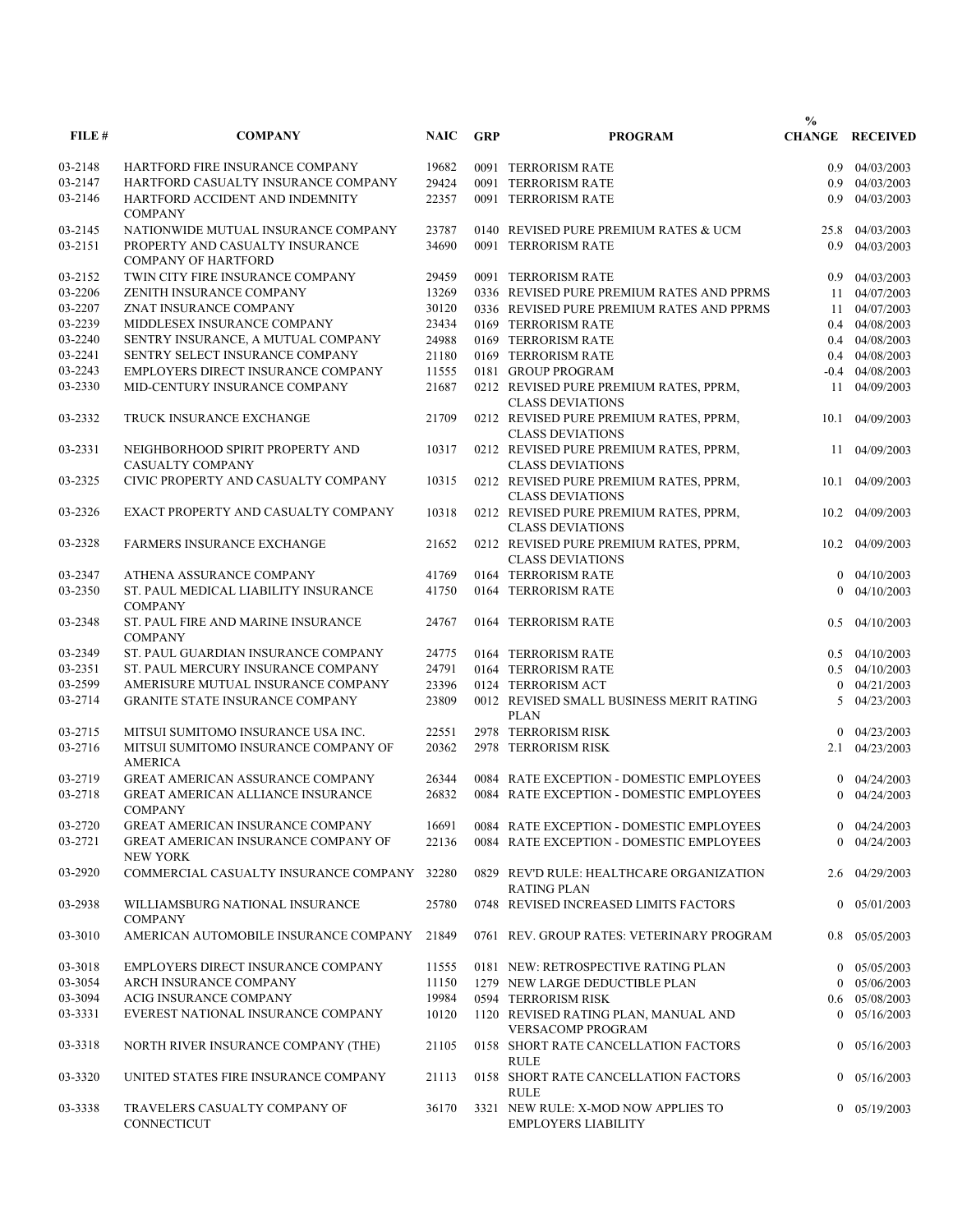| FILE#              | <b>COMPANY</b>                                                                                                        | <b>NAIC</b>    | <b>GRP</b> | <b>PROGRAM</b>                                                                                           | $\frac{0}{0}$  | <b>CHANGE RECEIVED</b>           |
|--------------------|-----------------------------------------------------------------------------------------------------------------------|----------------|------------|----------------------------------------------------------------------------------------------------------|----------------|----------------------------------|
| 03-3335            | NIPPONKOA INSURANCE COMPANY, LIMITED                                                                                  | 27073          |            | 2558 NEW RULE: X-MOD NOW APPLIES TO<br><b>EMPLOYERS LIABILITY</b>                                        |                | $0$ 05/19/2003                   |
| 03-3336            | TRAVELERS CASUALTY AND SURETY COMPANY                                                                                 | 19038          |            | 3321 NEW RULE: X-MOD NOW APPLIES TO<br><b>EMPLOYERS LIABILITY</b>                                        |                | $0$ 05/19/2003                   |
| 03-3337            | TRAVELERS CASUALTY AND SURETY COMPANY<br>OF ILLINOIS                                                                  | 19046          |            | 3321 NEW RULE: X-MOD NOW APPLIES TO<br><b>EMPLOYERS LIABILITY</b>                                        |                | $0$ 05/19/2003                   |
| 03-3341            | TRAVELERS INDEMNITY COMPANY OF ILLINOIS<br>(THE)                                                                      | 25674          |            | 3321 NEW RULE: X-MOD NOW APPLIES TO<br><b>EMPLOYERS LIABILITY</b>                                        | $\overline{0}$ | 05/19/2003                       |
| 03-3342            | TRAVELERS INSURANCE COMPANY (ACCIDENT<br>DEPT)                                                                        | 39357          |            | 0041 NEW RULE: X-MOD NOW APPLIES TO<br><b>EMPLOYERS LIABILITY</b>                                        |                | $0$ 05/19/2003                   |
| 03-3339            | TRAVELERS INDEMNITY COMPANY OF<br>CONNECTICUT (THE)                                                                   | 25682          |            | 3321 NEW RULE: X-MOD NOW APPLIES TO<br><b>EMPLOYERS LIABILITY</b>                                        |                | $0$ 05/19/2003                   |
| 03-3389            | EVEREST NATIONAL INSURANCE COMPANY                                                                                    | 10120          |            | 1120 REVISED PURE PREMIUM RATES, LCM,<br><b>VERSACOMP PROGRAM</b>                                        |                | 19.6 05/20/2003                  |
| 03-3445            | ZURICH AMERICAN INSURANCE COMPANY OF<br><b>ILLINOIS</b>                                                               | 27855          |            | 0212 ASBESTOS EXCLUSION RULE                                                                             | $\overline{0}$ | 05/22/2003                       |
| 03-3438            | AMERICAN ZURICH INSURANCE COMPANY                                                                                     | 40142          |            | 0212 ASBESTOS EXCLUSION RULE                                                                             |                | $0$ 05/22/2003                   |
| 03-3436            | AMERICAN GUARANTEE AND LIABILITY<br><b>INSURANCE COMPANY</b>                                                          | 26247          |            | 0212 ASBESTOS EXCLUSION RULE                                                                             | $\Omega$       | 05/22/2003                       |
| 03-3444            | ZURICH AMERICAN INSURANCE COMPANY                                                                                     | 16535          |            | 0212 ASBESTOS EXCLUSION RULE                                                                             |                | $0$ 05/22/2003                   |
| 03-3440            | FIDELITY AND DEPOSIT COMPANY OF<br><b>MARYLAND</b>                                                                    | 39306          |            | 0212 ASBESTOS EXCLUSION RULE                                                                             | $\theta$       | 05/22/2003                       |
| 03-3442            | NORTHERN INSURANCE COMPANY OF NEW<br><b>YORK</b>                                                                      | 19372          |            | 0212 ASBESTOS EXCLUSION RULE                                                                             |                | $0$ 05/22/2003                   |
| 03-3439            | ASSURANCE COMPANY OF AMERICA                                                                                          | 19305          |            | 0212 ASBESTOS EXCLUSION RULE                                                                             |                | 05/22/2003                       |
| 03-3441            | MARYLAND CASUALTY COMPANY                                                                                             | 19356          |            | 0212 ASBESTOS EXCLUSION RULE                                                                             | $\theta$       | 05/22/2003                       |
| 03-3443            | VALIANT INSURANCE COMPANY                                                                                             | 26611          |            | 0212 ASBESTOS EXCLUSION RULE                                                                             |                | $0$ 05/22/2003                   |
| 03-3586            | ALEA NORTH AMERICA INSURANCE COMPANY                                                                                  | 24899          |            | 1325 TERRORISM RATE                                                                                      | 0.9            | 05/27/2003                       |
| 03-3587            | ST. PAUL PROTECTIVE INSURANCE COMPANY                                                                                 | 19224          |            | 0164 REVISED RATES AND PLANS                                                                             | $\theta$       | 05/27/2003                       |
| 03-3590            | LIBERTY INSURANCE CORPORATION                                                                                         | 42404          |            | 0111 SERFF: REVISED PURE PREMIUM RATES AND<br><b>PLANS</b>                                               | 16             | 05/28/2003                       |
| 03-3589            | LM INSURANCE CORPORATION                                                                                              | 33600          |            | 0111 SERFF: REVISED PURE PREMIUM RATES AND<br><b>PLANS</b>                                               | 16             | 05/28/2003                       |
| 03-3591            | LIBERTY MUTUAL FIRE INSURANCE COMPANY                                                                                 | 23035          |            | 0111 SERFF: REVISED PURE PREMIUM RATES AND<br><b>PLANS</b>                                               | 16             | 05/28/2003                       |
| 03-3588            | FIRST LIBERTY INSURANCE CORPORATION (THE)<br>LIBERTY MUTUAL INSURANCE COMPANY                                         | 33588          |            | 0111 SERFF: REVISED PURE PREMIUM RATES AND<br><b>PLANS</b><br>0111 SERFF: REVISED PURE PREMIUM RATES AND | 16             | 16 05/28/2003<br>05/28/2003      |
| 03-3592            |                                                                                                                       | 23043          |            | <b>PLANS</b>                                                                                             |                |                                  |
| 03-3594            | <b>CYPRESS INSURANCE COMPANY</b>                                                                                      | 10855<br>32271 |            | 0031 REVISED PURE PREMIUM RATES, PPRM                                                                    |                | 15 05/29/2003<br>11.2 05/30/2003 |
| 03-3631<br>03-3630 | CALIFORNIA INDEMNITY INSURANCE COMPANY<br>COMMERCIAL CASUALTY INSURANCE COMPANY 32280 0829 REVISED SAFETY GROUP RATES |                |            | 0829 REVISED UNDERWRITING RULES                                                                          |                | 11.2 05/30/2003                  |
| 03-3619            | OAK RIVER INSURANCE COMPANY                                                                                           | 34630          |            | 0031 REVISED PURE PREMIUM RATES, PPRM                                                                    |                | 38.8 05/30/2003                  |
| 03-3625            | REPUBLIC INDEMNITY COMPANY OF AMERICA                                                                                 | 22179          |            | 0084 REVISED PURE PREMIUM RATES, PPRM,<br><b>TERRORISM RATES</b>                                         |                | 12.05 05/30/2003                 |
| 03-3626            | REPUBLIC INDEMNITY COMPANY OF<br><b>CALIFORNIA</b>                                                                    | 43753          |            | 0084 REVISED PURE PREMIUM RATES, PPRM,<br><b>TERRORISM RATES</b>                                         |                | 12.18 05/30/2003                 |
| 03-3632            | COMMERCIAL CASUALTY INSURANCE COMPANY                                                                                 | 32280          |            | 0829 REVISED UNDERWRITING RULES                                                                          |                | 11.2 05/30/2003                  |
| 03-3629            | CALIFORNIA INDEMNITY INSURANCE COMPANY                                                                                | 32271          |            | 0829 REVISED SAFETY GROUP RATES                                                                          |                | 11.2 05/30/2003                  |
| 03-3649            | EMPLOYERS MUTUAL CASUALTY COMPANY                                                                                     | 21415          |            | 0062 TERRORISM RATE                                                                                      |                | 0.4 06/02/2003                   |
| 03-3709            | PREFERRED EMPLOYERS INSURANCE COMPANY                                                                                 | 10900          |            | 0098 REVISED PURE PREMIUM RATES                                                                          |                | 9.1 06/03/2003                   |
| 03-3751            | INDEMNITY INSURANCE COMPANY OF NORTH<br><b>AMERICA</b>                                                                | 43575          |            | 0626 TERRORISM RATE                                                                                      |                | 0.7 06/05/2003                   |
| 03-3748            | BANKERS STANDARD INSURANCE COMPANY                                                                                    | 18279          |            | 0626 TERRORISM RATE                                                                                      |                | 0.7 06/05/2003                   |
| 03-3744            | ACE AMERICAN INSURANCE COMPANY                                                                                        | 22667          |            | 0626 TERRORISM RATE                                                                                      |                | 0.7 06/05/2003                   |
| 03-3746            | ACE INDEMNITY INSURANCE COMPANY                                                                                       | 10030          |            | 0626 TERRORISM RATE                                                                                      |                | 0.7 06/05/2003                   |
| 03-3750            | PACIFIC EMPLOYERS INSURANCE COMPANY                                                                                   | 22748          |            | 0626 TERRORISM RATE                                                                                      |                | 0.7 06/05/2003                   |
| 03-3749            | INSURANCE COMPANY OF NORTH AMERICA                                                                                    | 22713          |            | 0626 TERRORISM RATE                                                                                      |                | 0.7 06/05/2003                   |
| 03-3745            | ACE FIRE UNDERWRITERS INSURANCE<br><b>COMPANY</b>                                                                     | 20702          |            | 0626 TERRORISM RATE                                                                                      |                | 0.7 06/05/2003                   |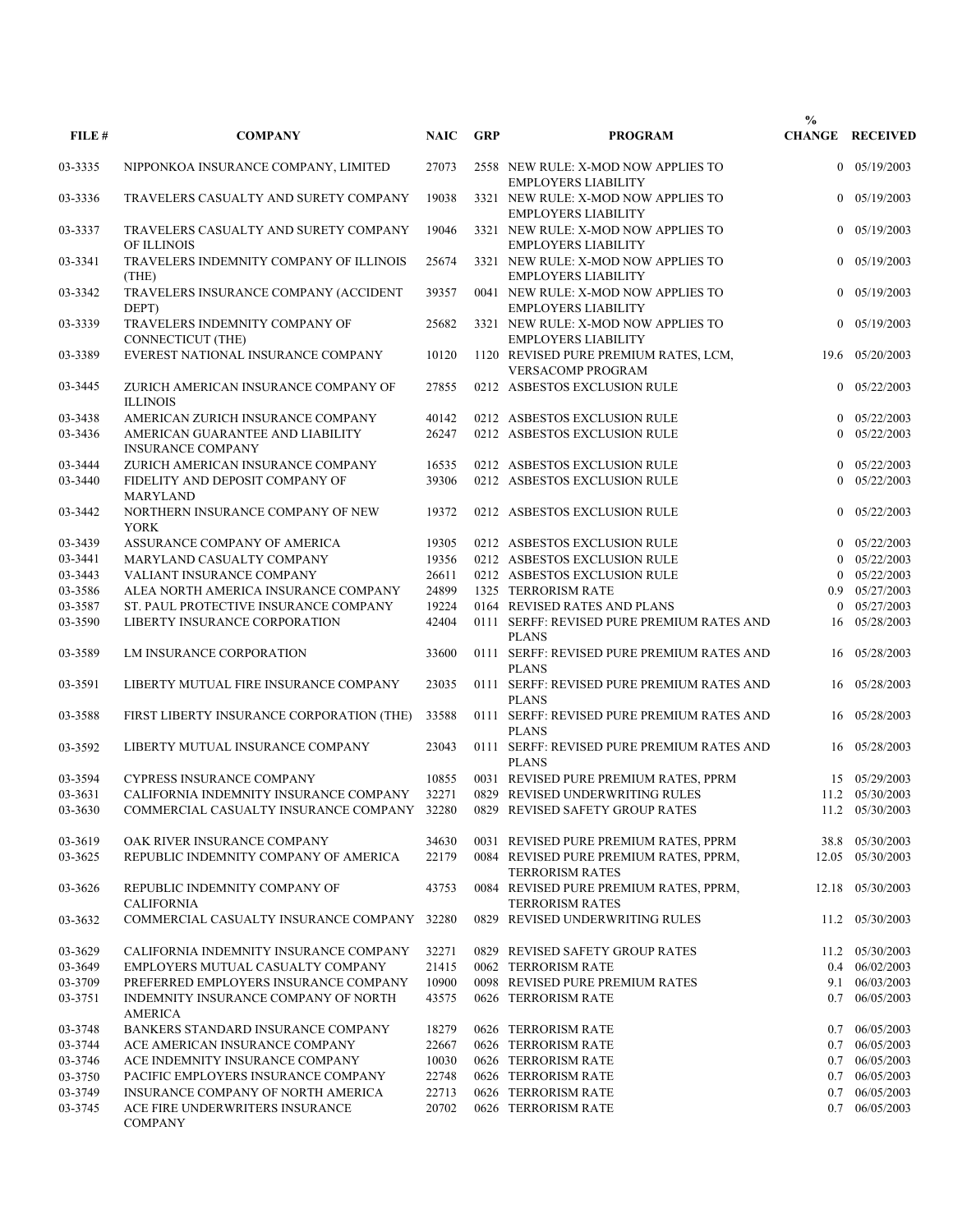|         |                                                                                                 |             |            |                                                                      | $\frac{0}{0}$  |                                  |
|---------|-------------------------------------------------------------------------------------------------|-------------|------------|----------------------------------------------------------------------|----------------|----------------------------------|
| FILE#   | <b>COMPANY</b>                                                                                  | <b>NAIC</b> | <b>GRP</b> | <b>PROGRAM</b>                                                       |                | <b>CHANGE RECEIVED</b>           |
| 03-3747 | ACE PROPERTY AND CASUALTY INSURANCE<br><b>COMPANY</b>                                           | 20699       |            | 0626 TERRORISM RATE                                                  | 0.7            | 06/05/2003                       |
| 03-3814 | EMPLOYERS DIRECT INSURANCE COMPANY                                                              | 11555       |            | 0181 PAID LOSS RETROSPECTIVE RATING PLAN                             | $\overline{0}$ | 06/09/2003                       |
| 03-3908 | REDLAND INSURANCE COMPANY                                                                       | 37303       |            | 0517 REVISED PURE PREMIUM RATES                                      | 7.2            | 06/10/2003                       |
| 03-3906 | CLARENDON NATIONAL INSURANCE COMPANY                                                            | 20532       |            | 0517 REVISED PURE PREMIUM RATES                                      |                | 7.2 06/10/2003                   |
| 03-3851 | <b>EMPLOYERS COMPENSATION INSURANCE</b><br><b>COMPANY</b>                                       | 11512       |            | 3363 REVISED PURE PREMIUM RATES                                      | 7.2            | 06/10/2003                       |
| 03-3845 | BANCINSURE, INC.                                                                                | 18538       |            | 0000 REVISED PREMIUM DISCOUNT TABLE                                  | $\overline{0}$ | 06/10/2003                       |
| 03-3850 | INSURANCE COMPANY OF THE WEST                                                                   | 27847       |            | 0922 REVISED PURE PREMIUM RATES                                      | 7.2            | 06/10/2003                       |
| 03-3849 | EXPLORER INSURANCE COMPANY (THE)                                                                | 40029       |            | 0922 REVISED PURE PREMIUM RATES                                      |                | 7.2 06/10/2003                   |
| 03-3907 | HARBOR SPECIALTY INSURANCE COMPANY                                                              | 21806       |            | 0517 REVISED PURE PREMIUM RATES                                      |                | 7.2 06/10/2003                   |
| 03-3913 | ULICO CASUALTY COMPANY                                                                          | 37893       |            | 0781 REVISED PURE PREMIUM RATES                                      | 17.5           | 06/11/2003                       |
| 03-3918 | GRANITE STATE INSURANCE COMPANY                                                                 | 23809       |            | 0012 REVISED PURE PREMIUM RATES                                      |                | 7.2 06/11/2003                   |
| 03-3919 | INSURANCE COMPANY OF THE STATE OF                                                               | 19429       |            | 0012 REVISED PURE PREMIUM RATES                                      | 7.2            | 06/11/2003                       |
|         | PENNSYLVANIA (THE)                                                                              |             |            |                                                                      |                |                                  |
| 03-3921 | NEW HAMPSHIRE INSURANCE COMPANY                                                                 | 23841       |            | 0012 REVISED PURE PREMIUM RATES                                      |                | 7.2 06/11/2003                   |
| 03-3912 | EMPLOYERS DIRECT INSURANCE COMPANY                                                              | 11555       |            | 0181 REVISED PURE PREMIUM RATES                                      |                | 7.2 06/11/2003                   |
| 03-3909 | EAGLE PACIFIC INSURANCE COMPANY                                                                 | 36986       |            | 0108 REVISED PURE PREMIUM RATES                                      |                | 7.2 06/11/2003                   |
| 03-3915 | AMERICAN HOME ASSURANCE COMPANY                                                                 | 19380       |            | 0012 REVISED PURE PREMIUM RATES                                      |                | 7.2 06/11/2003                   |
| 03-3910 | PACIFIC EAGLE INSURANCE COMPANY                                                                 | 40380       |            | 0108 REVISED PURE PREMIUM RATES                                      |                | 7.2 06/11/2003                   |
| 03-3920 | NATIONAL UNION FIRE INSURANCE COMPANY<br>OF PITTSBURGH, PA                                      | 19445       |            | 0012 REVISED PURE PREMIUM RATES                                      | 7.2            | 06/11/2003                       |
| 03-3914 | AIU INSURANCE COMPANY                                                                           | 19399       |            | 0012 REVISED PURE PREMIUM RATES                                      | 7.2            | 06/11/2003                       |
| 03-3916 | BIRMINGHAM FIRE INSURANCE COMPANY OF<br>PENNSYLVANIA                                            | 19402       |            | 0012 REVISED PURE PREMIUM RATES                                      |                | 7.2 06/11/2003                   |
| 03-3911 | AMERICAN SAFETY CASUALTY INSURANCE<br><b>COMPANY</b>                                            | 39969       |            | 1346 REVISED PURE PREMIUM RATES                                      | 7.2            | 06/11/2003                       |
| 03-3917 | COMMERCE AND INDUSTRY INSURANCE<br><b>COMPANY</b>                                               | 19410       |            | 0012 REVISED PURE PREMIUM RATES                                      | 7.2            | 06/11/2003                       |
| 03-3971 | ALASKA NATIONAL INSURANCE COMPANY                                                               | 38733       |            | 0000 REVISED PURE PREMIUM RATES AND PLANS                            |                | 7.2 06/12/2003                   |
| 03-3955 | STATE COMPENSATION INSURANCE FUND                                                               | 35076       |            | 0000 REVISED PURE PREMIUM RATES AND PLANS                            | 19             | 06/12/2003                       |
| 03-3965 | ARGONAUT-MIDWEST INSURANCE COMPANY                                                              | 19828       |            | 0457 REVISED PURE PREMIUM RATES                                      |                | 7.2 06/12/2003                   |
| 03-3957 | MAJESTIC INSURANCE COMPANY                                                                      | 42269       |            | 0000 REVISED PURE PREMIUM RATES                                      |                | 7.2 06/12/2003                   |
| 03-3961 | GUIDEONE MUTUAL INSURANCE COMPANY                                                               | 15032       |            | 0303 REVISED PURE PREMIUM RATES                                      |                | 7.2 06/12/2003                   |
| 03-3964 | ARGONAUT INSURANCE COMPANY                                                                      | 19801       |            | 0457 REVISED PURE PREMIUM RATES                                      |                | 7.2 06/12/2003                   |
| 03-3967 | ARGONAUT-SOUTHWEST INSURANCE COMPANY                                                            | 19844       |            | 0457 REVISED PURE PREMIUM RATES                                      |                | 06/12/2003                       |
|         |                                                                                                 |             |            |                                                                      | 7.2            |                                  |
| 03-3973 | FLORISTS' MUTUAL INSURANCE COMPANY                                                              | 13978       |            | 0349 REV'D PURE PREMIUM RATES, PPRM, MIN<br><b>PREM &amp; HR3210</b> | 39             | 06/12/2003                       |
| 03-4003 | SOMPO JAPAN INSURANCE COMPANY OF<br><b>AMERICA</b>                                              | 11126       |            | 3219 REVISED PURE PREMIUM RATES                                      | 7.2            | 06/13/2003                       |
| 03-3982 | TOKIO MARINE AND FIRE INSURANCE COMPANY, 12904 3098 REVISED PURE PREMIUM RATES<br>LIMITED (THE) |             |            |                                                                      |                | 7.2 06/13/2003                   |
| 03-3984 | TOKIO MARINE AND FIRE INSURANCE COMPANY, 12904<br>LIMITED (THE)                                 |             |            | 3098 TERRORISM RATE                                                  |                | 6.3 06/13/2003                   |
| 03-3986 | ST. PAUL PROTECTIVE INSURANCE COMPANY                                                           | 19224       |            | 0164 TERRORISM RATE                                                  |                | $0.5 \quad 06/13/2003$           |
| 03-3983 | TRANS PACIFIC INSURANCE COMPANY                                                                 | 41238       |            | 3098 REVISED PURE PREMIUM RATES                                      |                | 7.2 06/13/2003                   |
| 03-3985 | TRANS PACIFIC INSURANCE COMPANY                                                                 | 41238       |            | 3098 TERRORISM RATE                                                  |                | 5 06/13/2003                     |
| 03-4025 | <b>GREAT AMERICAN ASSURANCE COMPANY</b>                                                         | 26344       |            | 0084 REVISED PURE PREMIUM RATES                                      |                | 7.2 06/16/2003                   |
| 03-4037 | TRANSPORTATION INSURANCE COMPANY                                                                | 20494       |            | 0218 REVISED PURE PREMIUM RATES                                      |                | 7.2 06/16/2003                   |
| 03-4026 | <b>GREAT AMERICAN INSURANCE COMPANY</b>                                                         | 16691       |            | 0084 REVISED PURE PREMIUM RATES                                      |                | 7.3 06/16/2003                   |
| 03-4030 | AMERICAN CASUALTY COMPANY OF READING,                                                           | 20427       |            | 0218 REVISED PURE PREMIUM RATES                                      |                | 7.2 06/16/2003                   |
| 03-4027 | PENNSYLVANIA<br>GREAT AMERICAN INSURANCE COMPANY OF<br><b>NEW YORK</b>                          | 22136       |            | 0084 REVISED PURE PREMIUM RATES                                      | 7.2            | 06/16/2003                       |
| 03-4024 | <b>GREAT AMERICAN ALLIANCE INSURANCE</b><br><b>COMPANY</b>                                      | 26832       |            | 0084 REVISED PURE PREMIUM RATES                                      |                | 7.2 06/16/2003                   |
| 03-4033 | CONTINENTAL CASUALTY COMPANY                                                                    | 20443       |            | 0218 REVISED PURE PREMIUM RATES                                      |                |                                  |
| 03-4040 | LIBERTY NORTHWEST INSURANCE                                                                     | 41939       |            | 0111 REVISED PURE PREMIUM RATES                                      |                | 7.2 06/16/2003<br>7.2 06/16/2003 |
| 03-4034 | <b>CORPORATION</b><br>NATIONAL FIRE INSURANCE COMPANY OF                                        | 20478       |            | 0218 REVISED PURE PREMIUM RATES                                      | 7.2            | 06/16/2003                       |
| 03-4035 | <b>HARTFORD</b><br>TRANSCONTINENTAL INSURANCE COMPANY                                           | 20486       |            | 0218 REVISED PURE PREMIUM RATES                                      |                | 7.2 06/16/2003                   |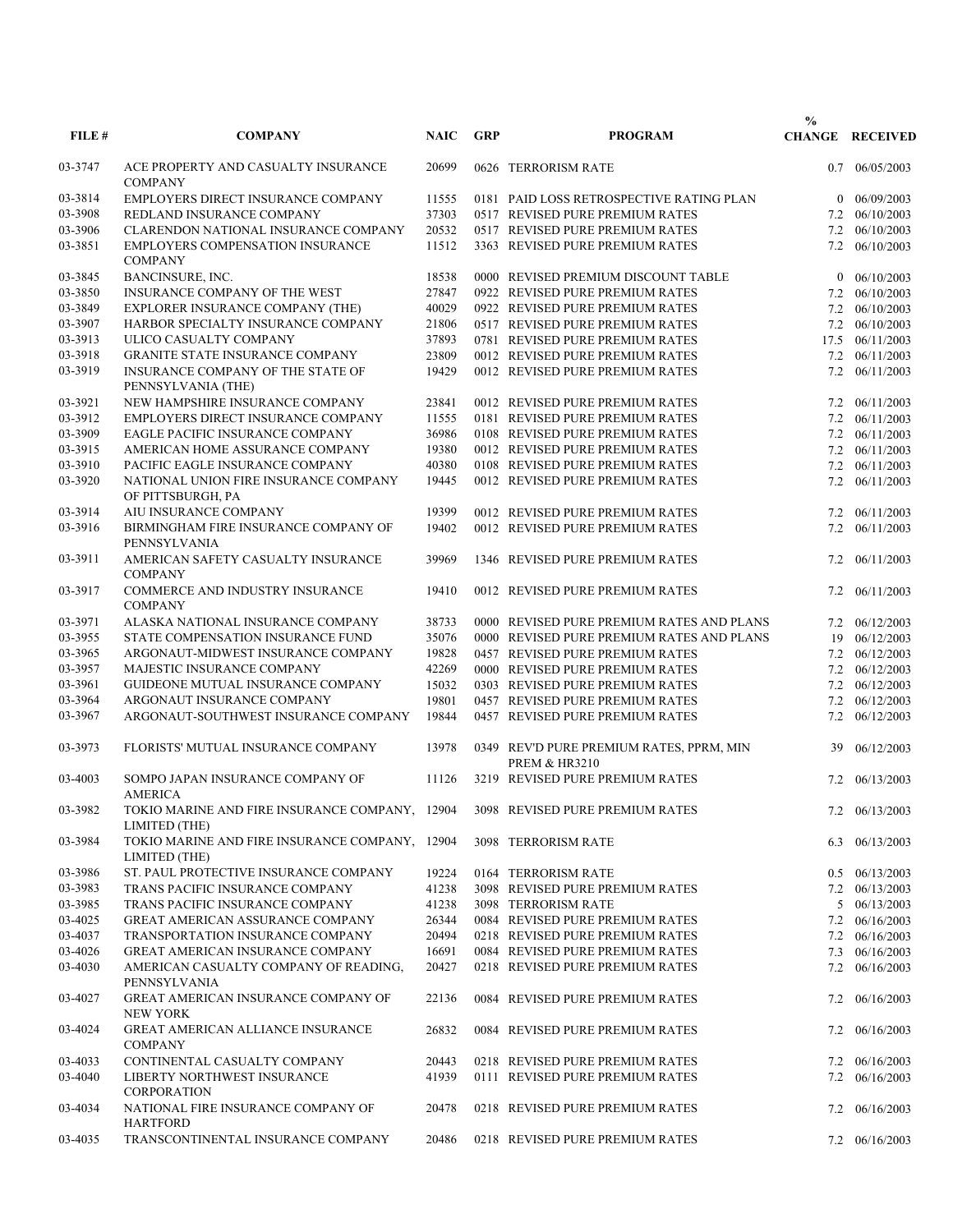|         |                                                              |             |            |                                                              | $\frac{0}{0}$ |                        |
|---------|--------------------------------------------------------------|-------------|------------|--------------------------------------------------------------|---------------|------------------------|
| FILE#   | <b>COMPANY</b>                                               | <b>NAIC</b> | <b>GRP</b> | <b>PROGRAM</b>                                               |               | <b>CHANGE RECEIVED</b> |
| 03-4038 | VALLEY FORGE INSURANCE COMPANY                               | 20508       |            | 0218 REVISED PURE PREMIUM RATES                              |               | 7.2 06/16/2003         |
| 03-4041 | GUIDEONE MUTUAL INSURANCE COMPANY                            | 15032       |            | 0303 REVISED PPRM & UCMS                                     | 5.1           | 06/16/2003             |
| 03-4077 | ZURICH AMERICAN INSURANCE COMPANY OF<br><b>ILLINOIS</b>      | 27855       |            | 0212 SERFF: REVISED PURE PREMIUM RATES                       |               | 7.2 06/17/2003         |
| 03-4074 | VALIANT INSURANCE COMPANY                                    | 26611       |            | 0212 SERFF: REVISED PURE PREMIUM RATES                       | 7.2           | 06/17/2003             |
| 03-4075 | ZURICH AMERICAN INSURANCE COMPANY                            | 16535       |            | 0212 SERFF: REVISED PURE PREMIUM RATES                       | 7.2           | 06/17/2003             |
| 03-4071 | FIDELITY AND DEPOSIT COMPANY OF<br><b>MARYLAND</b>           | 39306       |            | 0212 SERFF: REVISED PURE PREMIUM RATES                       | 7.2           | 06/17/2003             |
| 03-4073 | NORTHERN INSURANCE COMPANY OF NEW<br><b>YORK</b>             | 19372       |            | 0212 SERFF: REVISED PURE PREMIUM RATES                       | 7.2           | 06/17/2003             |
| 03-4070 | ASSURANCE COMPANY OF AMERICA                                 | 19305       |            | 0212 SERFF: REVISED PURE PREMIUM RATES                       | 7.2           | 06/17/2003             |
| 03-4111 | UNIVERSAL UNDERWRITERS INSURANCE<br><b>COMPANY</b>           | 41181       |            | 0212 REVISED PURE PREMIUM RATES                              | 7.2           | 06/17/2003             |
| 03-4072 | MARYLAND CASUALTY COMPANY                                    | 19356       |            | 0212 SERFF: REVISED PURE PREMIUM RATES                       | 7.2           | 06/17/2003             |
| 03-4068 | AMERICAN GUARANTEE AND LIABILITY<br><b>INSURANCE COMPANY</b> | 26247       |            | 0212 SERFF: REVISED PURE PREMIUM RATES                       | 7.2           | 06/17/2003             |
| 03-4069 | AMERICAN ZURICH INSURANCE COMPANY                            | 40142       |            | 0212 SERFF: REVISED PURE PREMIUM RATES                       | 7.2           | 06/17/2003             |
| 03-4117 | TRAVELERS CASUALTY COMPANY OF<br><b>CONNECTICUT</b>          | 36170       |            | 3321 REVISED PURE PREMIUM RATES                              | 7.2           | 06/18/2003             |
| 03-4129 | XL SPECIALTY INSURANCE COMPANY                               | 37885       |            | 1285 REVISED PURE PREMIUM RATES AND                          | 7.2           | 06/18/2003             |
|         |                                                              |             |            | <b>TERRORISM RATE</b>                                        |               |                        |
| 03-4118 | TRAVELERS INDEMNITY COMPANY OF<br><b>CONNECTICUT (THE)</b>   | 25682       |            | 3321 REVISED PURE PREMIUM RATES                              | 7.2           | 06/18/2003             |
| 03-4127 | ARCH INSURANCE COMPANY                                       | 11150       |            | 1279 REVISED PURE PREMIUM RATES                              | 7.2           | 06/18/2003             |
| 03-4120 | TRAVELERS INSURANCE COMPANY (ACCIDENT<br>DEPT)               | 39357       |            | 0041 REVISED PURE PREMIUM RATES                              | 7.2           | 06/18/2003             |
| 03-4119 | TRAVELERS INDEMNITY COMPANY OF ILLINOIS<br>(THE)             | 25674       |            | 3321 REVISED PURE PREMIUM RATES                              | 7.2           | 06/18/2003             |
| 03-4116 | TRAVELERS CASUALTY AND SURETY COMPANY<br>OF ILLINOIS         | 19046       |            | 3321 REVISED PURE PREMIUM RATES                              | 7.2           | 06/18/2003             |
| 03-4128 | <b>GREENWICH INSURANCE COMPANY</b>                           | 22322       |            | 1285 REVISED PURE PREMIUM RATES AND<br><b>TERRORISM RATE</b> | 7.2           | 06/18/2003             |
| 03-4126 | WESTPORT INSURANCE CORPORATION                               | 34207       |            | 0350 REVISED PURE PREMIUM RATES                              | 7.2           | 06/18/2003             |
| 03-4130 | GUIDEONE MUTUAL INSURANCE COMPANY                            | 15032       |            | 0303 TERRORISM RATE                                          | 0.6           | 06/18/2003             |
| 03-4125 | <b>COREGIS INSURANCE COMPANY</b>                             | 21318       |            | 0350 REVISED PURE PREMIUM RATES                              |               | 7.2 06/18/2003         |
| 03-4115 | TRAVELERS CASUALTY AND SURETY COMPANY                        | 19038       |            | 3321 REVISED PURE PREMIUM RATES                              |               | 7.2 06/18/2003         |
| 03-4114 | NIPPONKOA INSURANCE COMPANY, LIMITED                         | 27073       |            | 2558 REVISED PURE PREMIUM RATES                              |               | 7.2 06/18/2003         |
| 03-4143 | SPRINGFIELD INSURANCE COMPANY                                | 36790       |            | 0000 REVISED PURE PREMIUM RATES                              | 7.2           | 06/19/2003             |
| 03-4142 | NATIONAL INTERSTATE INSURANCE COMPANY                        | 32620       |            | 0084 REVISED PURE PREMIUM RATES                              |               | 7.2 06/19/2003         |
| 03-4136 | WAUSAU BUSINESS INSURANCE COMPANY                            | 26069       |            | 0111 SERFF: REVISED PURE PREMIUM RATES                       | 7.2           | 06/19/2003             |
| 03-4137 | WAUSAU UNDERWRITERS INSURANCE COMPANY                        | 26042       |            | 0111 SERFF: REVISED PURE PREMIUM RATES                       |               | 7.2 06/19/2003         |
| 03-4140 | STAR INSURANCE COMPANY                                       | 18023       |            | 0748 REVISED PURE PREMIUM RATES                              |               | 7.2 06/19/2003         |
| 03-4146 | <b>TIG INSURANCE COMPANY</b>                                 | 25534       |            | 0158 REVISED PURE PREMIUM RATES                              |               | 7.2 06/19/2003         |
| 03-4135 | EMPLOYERS INSURANCE COMPANY OF WAUSAU                        | 21458       |            | 0111 SERFF: REVISED PURE PREMIUM RATES                       |               | 7.2 06/19/2003         |
| 03-4147 | TIG PREMIER INSURANCE COMPANY                                | 25518       |            | 0158 REVISED PURE PREMIUM RATES                              |               | 7.2 06/19/2003         |
| 03-4144 | EMPLOYERS MUTUAL CASUALTY COMPANY                            | 21415       |            | 0062 REVISED PURE PREMIUM RATES                              |               | 7.2 06/19/2003         |
| 03-4141 | WILLIAMSBURG NATIONAL INSURANCE<br><b>COMPANY</b>            | 25780       |            | 0748 REVISED PURE PREMIUM RATES                              | 7.2           | 06/19/2003             |
| 03-4145 | <b>FAIRMONT INSURANCE COMPANY</b>                            | 18864       |            | 0158 REVISED PURE PREMIUM RATES                              | 7.2           | 06/19/2003             |
| 03-4182 | INDEMNITY INSURANCE COMPANY OF NORTH<br>AMERICA              | 43575       |            | 0626 REVISED PURE PREMIUM RATES                              | 18            | 06/20/2003             |
| 03-4170 | ROYAL INSURANCE COMPANY OF AMERICA                           | 26980       |            | 0553 REVISED PURE PREMIUM RATES                              |               | 7.2 06/20/2003         |
| 03-4184 | PACIFIC EMPLOYERS INSURANCE COMPANY                          | 22748       |            | 0626 REVISED PURE PREMIUM RATES                              | 18            | 06/20/2003             |
| 03-4177 | BANKERS STANDARD INSURANCE COMPANY                           | 18279       |            | 0626 REVISED PURE PREMIUM RATES                              | 18            | 06/20/2003             |
| 03-4178 | ACE AMERICAN INSURANCE COMPANY                               | 22667       |            | 0626 REVISED PURE PREMIUM RATES                              | 18            | 06/20/2003             |
| 03-4171 | SAFEGUARD INSURANCE COMPANY                                  | 24694       |            | 0553 REVISED PURE PREMIUM RATES                              |               | 7.2 06/20/2003         |
| 03-4165 | CONNECTICUT INDEMNITY COMPANY (THE)                          | 24872       |            | 0553 REVISED PURE PREMIUM RATES                              |               | 7.2 06/20/2003         |
| 03-4169 | ROYAL INDEMNITY COMPANY                                      | 24678       |            | 0553 REVISED PURE PREMIUM RATES                              |               | 7.2 06/20/2003         |
| 03-4180 | ACE INDEMNITY INSURANCE COMPANY                              | 10030       |            | 0626 REVISED PURE PREMIUM RATES                              | 18            | 06/20/2003             |
| 03-4179 | ACE FIRE UNDERWRITERS INSURANCE<br><b>COMPANY</b>            | 20702       |            | 0626 REVISED PURE PREMIUM RATES                              |               | 18 06/20/2003          |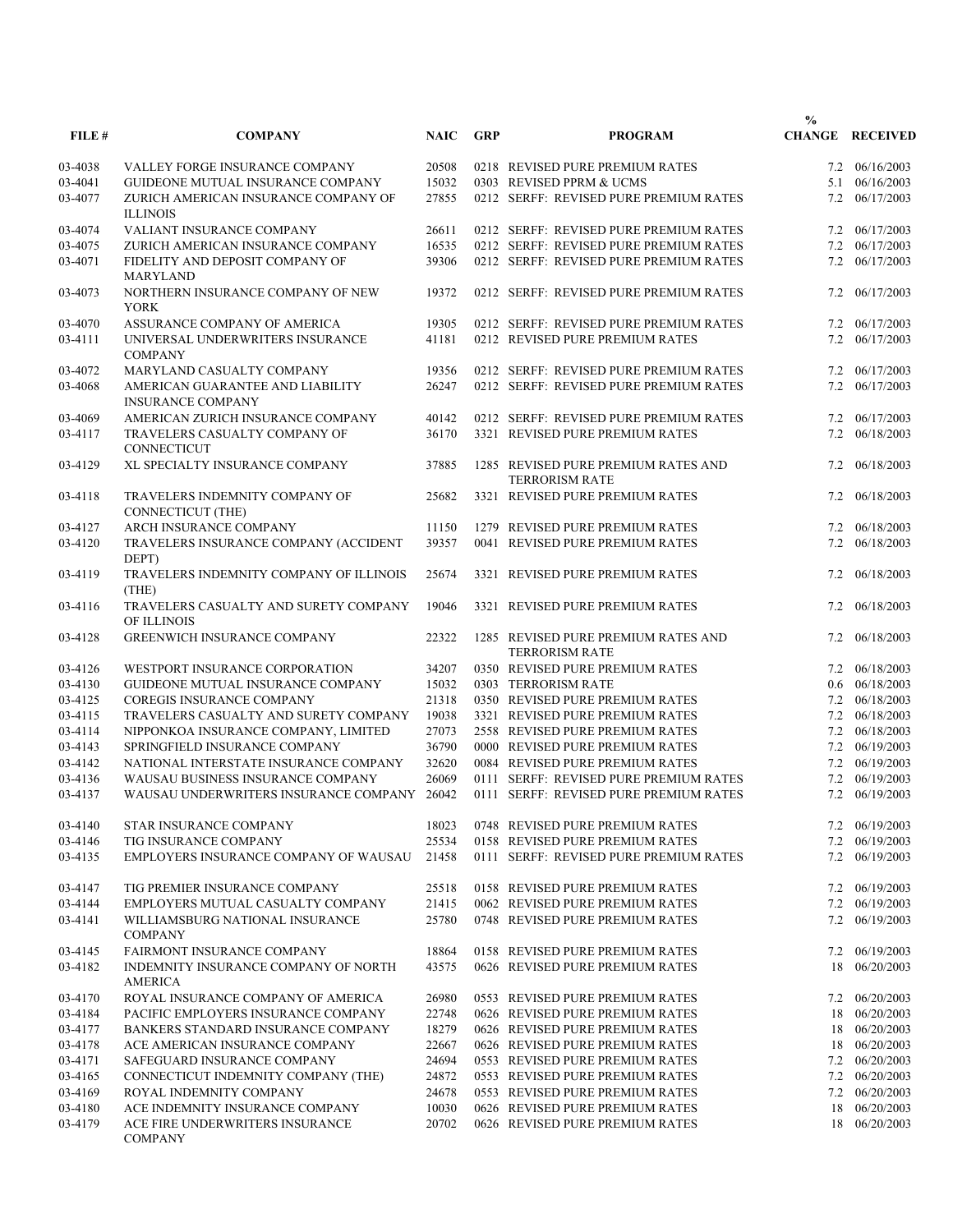| FILE#   | <b>COMPANY</b>                                                      | <b>NAIC</b> | <b>GRP</b> | <b>PROGRAM</b>                         | $\frac{0}{0}$ | <b>CHANGE RECEIVED</b> |
|---------|---------------------------------------------------------------------|-------------|------------|----------------------------------------|---------------|------------------------|
|         |                                                                     |             |            |                                        |               |                        |
| 03-4181 | ACE PROPERTY AND CASUALTY INSURANCE<br><b>COMPANY</b>               | 20699       |            | 0626 REVISED PURE PREMIUM RATES        | 18            | 06/20/2003             |
| 03-4183 | INSURANCE COMPANY OF NORTH AMERICA                                  | 22713       |            | 0626 REVISED PURE PREMIUM RATES        | 18            | 06/20/2003             |
| 03-4173 | SECURITY INSURANCE COMPANY OF HARTFORD                              | 24902       |            | 0553 REVISED PURE PREMIUM RATES        | 7.2           | 06/20/2003             |
| 03-4166 | FIRE AND CASUALTY INSURANCE COMPANY OF<br>CONNECTICUT (THE)         | 24880       |            | 0553 REVISED PURE PREMIUM RATES        |               | 7.2 06/20/2003         |
| 03-4167 | <b>GLOBE INDEMNITY COMPANY</b>                                      | 24600       |            | 0553 REVISED PURE PREMIUM RATES        | 7.2           | 06/20/2003             |
| 03-4164 | AMERICAN AND FOREIGN INSURANCE COMPANY                              | 24589       |            | 0553 REVISED PURE PREMIUM RATES        |               | 7.2 06/20/2003         |
| 03-4208 | NORTHWESTERN PACIFIC INDEMNITY COMPANY                              | 20338       |            | 0038 REVISED PURE PREMIUM RATES        |               | 7.27 06/23/2003        |
| 03-4214 | UNITED STATES FIRE INSURANCE COMPANY                                | 21113       |            | 0158 REVISED PURE PREMIUM RATES        |               | 7.2 06/23/2003         |
| 03-4210 | SAMSUNG FIRE & MARINE INSURANCE CO., LTD.<br>(UNITED STATES BRANCH) | 38300       |            | 0038 REVISED PURE PREMIUM RATES        | 7.27          | 06/23/2003             |
| 03-4219 | BANCINSURE, INC.                                                    | 18538       |            | 0000 PREMIUM PAYMENT PLAN              |               | $0$ 06/23/2003         |
| 03-4213 | NORTH RIVER INSURANCE COMPANY (THE)                                 | 21105       |            | 0158 REVISED PURE PREMIUM RATES        |               | 7.2 06/23/2003         |
| 03-4207 | GREAT NORTHERN INSURANCE COMPANY                                    | 20303       |            | 0038 REVISED PURE PREMIUM RATES        |               | 7.27 06/23/2003        |
| 03-4212 | VIGILANT INSURANCE COMPANY                                          | 20397       |            | 0038 REVISED PURE PREMIUM RATES        |               | 7.27 06/23/2003        |
| 03-4217 | NATIONAL AMERICAN INSURANCE COMPANY                                 | 23663       |            | 0000 TERRORISM RATE                    |               | 0.09 06/23/2003        |
| 03-4206 | FEDERAL INSURANCE COMPANY                                           | 20281       |            | 0038 REVISED PURE PREMIUM RATES        |               | 7.27 06/23/2003        |
| 03-4205 | CHUBB INDEMNITY INSURANCE COMPANY                                   | 12777       |            | 0038 REVISED PURE PREMIUM RATES        |               | 7.27 06/23/2003        |
| 03-4209 | PACIFIC INDEMNITY COMPANY                                           | 20346       |            | 0038 REVISED PURE PREMIUM RATES        |               | 7.27 06/23/2003        |
| 03-4216 | AMERICAN INTERSTATE INSURANCE COMPANY                               | 31895       |            | 0680 REVISED PURE PREMIUM RATES        |               | 7.2 06/23/2003         |
| 03-4249 | VANLINER INSURANCE COMPANY                                          | 21172       |            | 0000 REVISED PURE PREMIUM RATES        |               | 7.2 06/24/2003         |
| 03-4287 | ALEA NORTH AMERICA INSURANCE COMPANY                                | 24899       |            | 1325 REVISED PURE PREMIUM RATES        |               | 7.2 06/25/2003         |
| 03-4299 | NATIONAL SURETY CORPORATION                                         | 21881       |            | 0761 REVISED PURE PREMIUM RATES        |               | 7.2 06/25/2003         |
|         |                                                                     |             |            |                                        |               |                        |
| 03-4296 | AMERICAN INSURANCE COMPANY (THE)                                    | 21857       |            | 0761 REVISED PURE PREMIUM RATES        |               | 7.2 06/25/2003         |
| 03-4298 | FIREMAN'S FUND INSURANCE COMPANY                                    | 21873       |            | 0761 REVISED PURE PREMIUM RATES        |               | 7.2 06/25/2003         |
| 03-4295 | AMERICAN AUTOMOBILE INSURANCE COMPANY                               | 21849       |            | 0761 REVISED PURE PREMIUM RATES        |               | 7.2 06/25/2003         |
| 03-4297 | ASSOCIATED INDEMNITY CORPORATION                                    | 21865       |            | 0761 REVISED PURE PREMIUM RATES        | 7.2           | 06/25/2003             |
| 03-4291 | TRAVELERS CASUALTY COMPANY OF<br>CONNECTICUT                        | 36170       |            | 3321 TERRORISM RATE                    | 1             | 06/26/2003             |
| 03-4293 | TRAVELERS INDEMNITY COMPANY OF ILLINOIS<br>(THE)                    | 25674       |            | 3321 TERRORISM RATE                    |               | 1 06/26/2003           |
| 03-4294 | TRAVELERS INSURANCE COMPANY (ACCIDENT<br>DEPT)                      | 39357       |            | 0041 TERRORISM RATE                    |               | 1 06/26/2003           |
| 03-4290 | TRAVELERS CASUALTY AND SURETY COMPANY<br>OF ILLINOIS                | 19046       |            | 3321 TERRORISM RATE                    |               | 1 06/26/2003           |
| 03-4292 | TRAVELERS INDEMNITY COMPANY OF<br>CONNECTICUT (THE)                 | 25682       |            | 3321 TERRORISM RATE                    |               | 1 06/26/2003           |
| 03-4289 | TRAVELERS CASUALTY AND SURETY COMPANY 19038 3321 TERRORISM RATE     |             |            |                                        |               | 1 06/26/2003           |
| 03-4288 | NIPPONKOA INSURANCE COMPANY, LIMITED                                | 27073       |            | 2558 TERRORISM RATE                    |               | 1 06/26/2003           |
| 03-4332 | HARTFORD UNDERWRITERS INSURANCE<br><b>COMPANY</b>                   | 30104       |            | 0091 SERFF: REVISED PURE PREMIUM RATES |               | 7.34 06/27/2003        |
| 03-4357 | AMERICAN STATES INSURANCE COMPANY                                   | 19704       |            | 0163 SERFF: REVISED PURE PREMIUM RATES |               | 7.2 06/27/2003         |
| 03-4331 | HARTFORD INSURANCE COMPANY OF THE<br><b>MIDWEST</b>                 | 37478       |            | 0091 SERFF: REVISED PURE PREMIUM RATES |               | 7.34 06/27/2003        |
| 03-4329 | HARTFORD CASUALTY INSURANCE COMPANY                                 | 29424       |            | 0091 SERFF: REVISED PURE PREMIUM RATES |               | 7.34 06/27/2003        |
| 03-4339 | TRUCK INSURANCE EXCHANGE                                            | 21709       |            | 0212 NEW SMALLCOMP CREDIT              |               | $0$ 06/27/2003         |
| 03-4359 | FIRST NATIONAL INSURANCE COMPANY OF<br><b>AMERICA</b>               | 24724       |            | 0163 SERFF: REVISED PURE PREMIUM RATES |               | 7.2 06/27/2003         |
| 03-4333 | PROPERTY AND CASUALTY INSURANCE<br><b>COMPANY OF HARTFORD</b>       | 34690       |            | 0091 SERFF: REVISED PURE PREMIUM RATES |               | 7.34 06/27/2003        |
| 03-4334 | TWIN CITY FIRE INSURANCE COMPANY                                    | 29459       |            | 0091 SERFF: REVISED PURE PREMIUM RATES |               | 7.34 06/27/2003        |
| 03-4328 | HARTFORD ACCIDENT AND INDEMNITY<br><b>COMPANY</b>                   | 22357       |            | 0091 SERFF: REVISED PURE PREMIUM RATES |               | 7.34 06/27/2003        |
| 03-4358 | AMERICAN STATES INSURANCE COMPANY OF<br><b>TEXAS</b>                | 19712       |            | 0163 SERFF: REVISED PURE PREMIUM RATES |               | 7.2 06/27/2003         |
| 03-4330 | HARTFORD FIRE INSURANCE COMPANY                                     | 19682       |            | 0091 SERFF: REVISED PURE PREMIUM RATES |               | 7.34 06/27/2003        |
| 03-4356 | AMERICAN ECONOMY INSURANCE COMPANY                                  | 19690       |            | 0163 SERFF: REVISED PURE PREMIUM RATES |               | 7.2 06/27/2003         |
| 03-4401 | ATHENA ASSURANCE COMPANY                                            | 41769       |            | 0164 REVISED PURE PREMIUM RATES        |               | 7.3 06/30/2003         |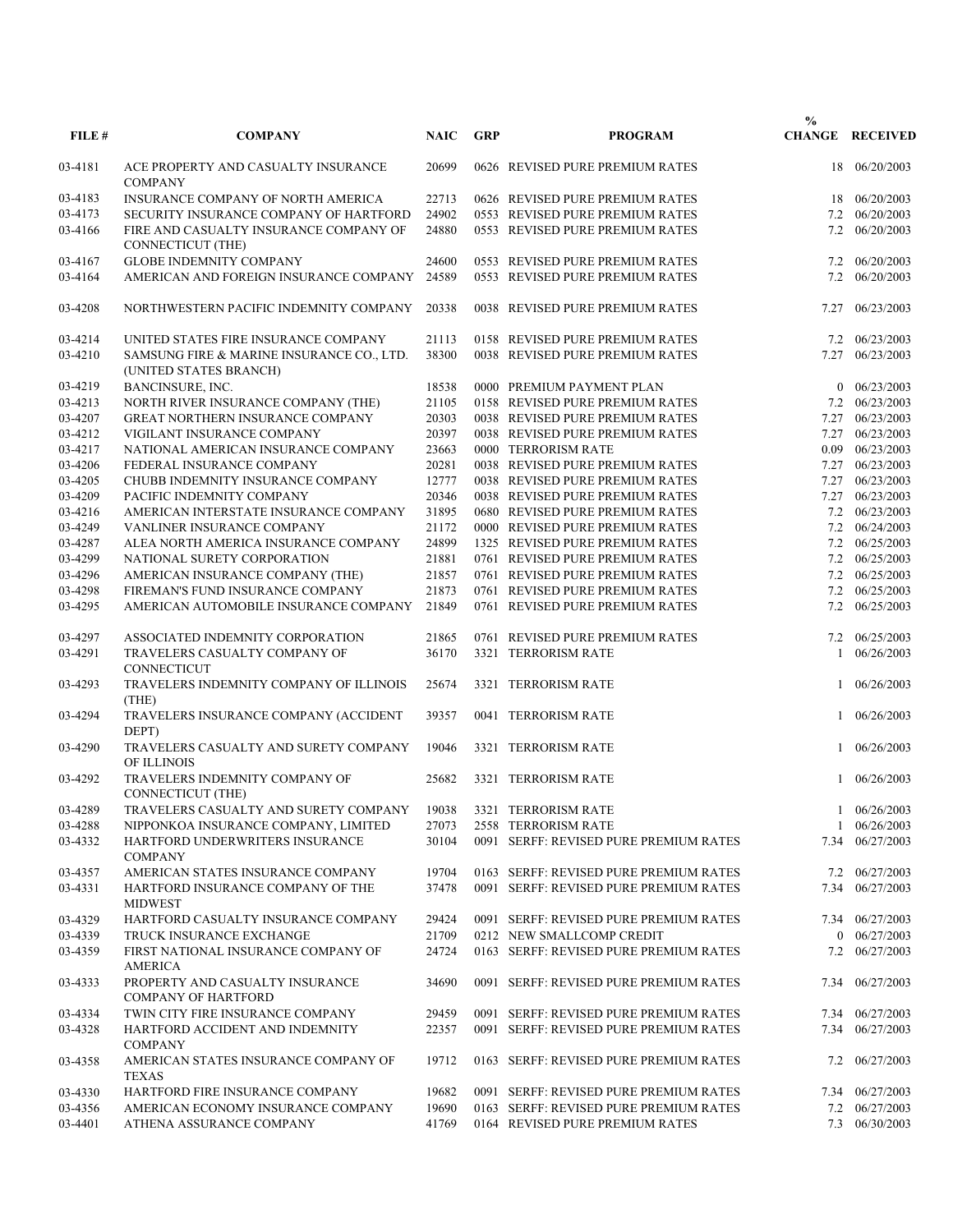| <b>CHANGE RECEIVED</b><br>41750<br>0164 REVISED PURE PREMIUM RATES<br>06/30/2003<br>03-4405<br>ST. PAUL MEDICAL LIABILITY INSURANCE<br>7.3<br><b>COMPANY</b><br>ST. PAUL GUARDIAN INSURANCE COMPANY<br>24775<br>06/30/2003<br>03-4404<br>0164 REVISED PURE PREMIUM RATES<br>7.3<br>03-4415<br>40827<br>VIRGINIA SURETY COMPANY, INC.<br>0317 REVISED PURE PREMIUM RATES<br>06/30/2003<br>7.2<br>03-4398<br>MIDDLESEX INSURANCE COMPANY<br>23434<br>0169 REVISED PURE PREMIUM RATES, PPRM<br>20.3 06/30/2003<br>19895<br>03-4407<br>ATLANTIC MUTUAL INSURANCE COMPANY<br>0024 REV. PURE PREMIUM RATES UCM & PPRM<br>06/30/2003<br>19<br>27154<br>03-4408<br>ATLANTIC SPECIALTY INSURANCE COMPANY<br>0024 REV. PURE PREMIUM RATES UCM & PPRM<br>$0$ 06/30/2003<br>03-4412<br>SELECT INSURANCE COMPANY<br>22233<br>3321 REVISED PURE PREMIUM RATES<br>7.2 06/30/2003<br>21180<br>03-4400<br>06/30/2003<br>SENTRY SELECT INSURANCE COMPANY<br>0169 REVISED PURE PREMIUM RATES, PPRM<br>27.7<br>41939<br>0111 REVISED RETROSPECTIVE RATING PLAN<br>06/30/2003<br>03-4413<br>LIBERTY NORTHWEST INSURANCE<br>$\overline{0}$<br><b>CORPORATION</b><br>03-4399<br>SENTRY INSURANCE, A MUTUAL COMPANY<br>24988<br>0169 REVISED PURE PREMIUM RATES, PPRM<br>06/30/2003<br>20.9<br>03-4403<br>ST. PAUL FIRE AND MARINE INSURANCE<br>24767<br>0164 REVISED PURE PREMIUM RATES<br>7.3<br>06/30/2003<br><b>COMPANY</b><br><b>GULF INSURANCE COMPANY</b><br>22217<br>3321 REVISED PURE PREMIUM RATES<br>7.2 06/30/2003<br>03-4411<br>03-4410<br>22209<br>ATLANTIC INSURANCE COMPANY<br>3321 REVISED PURE PREMIUM RATES<br>7.2 06/30/2003<br>19224<br>03-4402<br>ST. PAUL PROTECTIVE INSURANCE COMPANY<br>0164 REVISED PURE PREMIUM RATES<br>06/30/2003<br>7.3<br>19909<br>03-4409<br>CENTENNIAL INSURANCE COMPANY<br>0024 REV. PURE PREMIUM RATES UCM & PPRM<br>20.2 06/30/2003<br>03-4406<br>ST. PAUL MERCURY INSURANCE COMPANY<br>24791<br>0164 REVISED PURE PREMIUM RATES<br>7.3 06/30/2003<br>37885<br>03-4596<br>XL SPECIALTY INSURANCE COMPANY<br>1285 SERFF: REVISED PPRM<br>07/02/2003<br>8<br>03-4509<br>24147<br>7.2 07/02/2003<br>OLD REPUBLIC INSURANCE COMPANY<br>0150 REVISED PURE PREMIUM RATES<br>03-4539<br>DISCOVER PROPERTY & CASUALTY INSURANCE<br>36463<br>0164 REVISED PURE PREMIUM RATES<br>7.2 07/02/2003<br><b>COMPANY</b><br>19720<br>07/02/2003<br>03-4508<br>AMERICAN ALTERNATIVE INSURANCE<br>0361 REVISED PURE PREMIUM RATES<br>7.2<br><b>CORPORATION</b><br>CARE WEST INSURANCE COMPANY<br>10520<br>7.2 07/02/2003<br>03-4475<br>0000 REVISED PURE PREMIUM RATES<br>03-4506<br><b>FAIRFIELD INSURANCE COMPANY</b><br>44784<br>7.2 07/02/2003<br>0031 REVISED PURE PREMIUM RATES<br>03-4595<br><b>GREENWICH INSURANCE COMPANY</b><br>22322<br>1285 SERFF: REVISED PPRM<br>11.6 07/02/2003<br>25879<br>0164 REVISED PURE PREMIUM RATES<br>7.2 07/02/2003<br>03-4536<br>FIDELITY AND GUARANTY INSURANCE<br>UNDERWRITERS, INC.<br>UNITED STATES FIDELITY AND GUARANTY<br>25887<br>0164 REVISED PURE PREMIUM RATES<br>7.2 07/02/2003<br>03-4535<br><b>COMPANY</b><br>FIDELITY AND GUARANTY INSURANCE<br>35386<br>0164 REVISED PURE PREMIUM RATES<br>7.2 07/02/2003<br>03-4538<br><b>COMPANY</b><br>07/03/2003<br>03-4583<br><b>GREAT WEST CASUALTY COMPANY</b><br>11371<br>0150 REVISED PURE PREMIUM RATES<br>7.2<br>03-4584<br>INTERNATIONAL BUSINESS & MERCANTILE<br>24139<br>0150 REVISED PURE PREMIUM RATES<br>7.2 07/03/2003<br><b>REASSURANCE COMPANY</b><br>NATIONAL FARMERS UNION STANDARD<br>07/07/2003<br>03-4608<br>23752<br>3496 REVISED PURE PREMIUM RATES<br>40.3<br><b>INSURANCE COMPANY</b><br>UTICA MUTUAL INSURANCE COMPANY<br>25976<br>0201 REVISED PURE PREMIUM RATES<br>7.2 07/07/2003<br>03-4603<br>25984<br>03-4602<br><b>GRAPHIC ARTS MUTUAL INSURANCE COMPANY</b><br>0201 REVISED PURE PREMIUM RATES<br>7.2 07/07/2003<br>03-4607<br>NATIONAL FARMERS UNION PROPERTY AND<br>16217<br>1129 REVISED PURE PREMIUM RATES<br>12 07/07/2003<br>CASUALTY COMPANY<br>8.5 07/07/2003<br>03-4605<br>WESTPORT INSURANCE CORPORATION<br>34207<br>0350 REVISED PPRM AND TERRORISM RATE<br>23396<br>7.2 07/07/2003<br>AMERISURE MUTUAL INSURANCE COMPANY<br>0124 REVISED PURE PREMIUM RATES<br>03-4606<br>21318<br>8.5 07/07/2003<br>03-4604<br>COREGIS INSURANCE COMPANY<br>0350 REVISED PPRM AND TERRORISM RATE<br>03-4626<br>0 07/08/2003<br>EVEREST NATIONAL INSURANCE COMPANY<br>10120<br>1120 CANCELATION AND NONRENEWAL RULES<br>03-4625<br>18031<br>7.2 07/08/2003<br>TOPA INSURANCE COMPANY<br>0161 REVISED PURE PREMIUM RATES<br>03-4620<br>24694<br>SAFEGUARD INSURANCE COMPANY<br>0553 TERRORISM RATE<br>0.34 07/08/2003<br>03-4615<br>CONNECTICUT INDEMNITY COMPANY (THE)<br>24872<br>0553 TERRORISM RATE<br>0.34 07/08/2003<br>03-4618<br>ROYAL INDEMNITY COMPANY<br>24678<br>0.34 07/08/2003<br>0553 TERRORISM RATE<br>03-4621<br>24902<br>SECURITY INSURANCE COMPANY OF HARTFORD<br>0553 TERRORISM RATE<br>0.34 07/08/2003<br>FIRE AND CASUALTY INSURANCE COMPANY OF<br>24880<br>03-4616<br>0553 TERRORISM RATE<br>0.34 07/08/2003<br><b>CONNECTICUT (THE)</b><br>ROYAL INSURANCE COMPANY OF AMERICA<br>26980<br>0553 TERRORISM RATE<br>0.34 07/08/2003<br>03-4619<br>24589<br>0.34 07/08/2003<br>03-4614<br>AMERICAN AND FOREIGN INSURANCE COMPANY<br>0553 TERRORISM RATE<br>0.34 07/08/2003<br>03-4617<br><b>GLOBE INDEMNITY COMPANY</b><br>24600<br>0553 TERRORISM RATE<br>03-4722<br>EMPLOYERS INSURANCE COMPANY OF WAUSAU<br>21458<br>0111 SERFF: REVISED PPRM & SCM<br>21.6 07/09/2003<br>03-4709<br>ARCH INSURANCE COMPANY<br>11150<br>1279 REVISED PPRM, RETROSPECTIVE AND<br>07/09/2003<br>19.1<br>DEDUCTIBLE PLANS<br>WAUSAU BUSINESS INSURANCE COMPANY<br>26069<br>0111 SERFF: REVISED PPRM & SCM<br>12.7 07/09/2003<br>03-4725 | FILE # | <b>COMPANY</b> | <b>NAIC</b> | <b>GRP</b> | <b>PROGRAM</b> | $\frac{0}{0}$ |  |
|---------------------------------------------------------------------------------------------------------------------------------------------------------------------------------------------------------------------------------------------------------------------------------------------------------------------------------------------------------------------------------------------------------------------------------------------------------------------------------------------------------------------------------------------------------------------------------------------------------------------------------------------------------------------------------------------------------------------------------------------------------------------------------------------------------------------------------------------------------------------------------------------------------------------------------------------------------------------------------------------------------------------------------------------------------------------------------------------------------------------------------------------------------------------------------------------------------------------------------------------------------------------------------------------------------------------------------------------------------------------------------------------------------------------------------------------------------------------------------------------------------------------------------------------------------------------------------------------------------------------------------------------------------------------------------------------------------------------------------------------------------------------------------------------------------------------------------------------------------------------------------------------------------------------------------------------------------------------------------------------------------------------------------------------------------------------------------------------------------------------------------------------------------------------------------------------------------------------------------------------------------------------------------------------------------------------------------------------------------------------------------------------------------------------------------------------------------------------------------------------------------------------------------------------------------------------------------------------------------------------------------------------------------------------------------------------------------------------------------------------------------------------------------------------------------------------------------------------------------------------------------------------------------------------------------------------------------------------------------------------------------------------------------------------------------------------------------------------------------------------------------------------------------------------------------------------------------------------------------------------------------------------------------------------------------------------------------------------------------------------------------------------------------------------------------------------------------------------------------------------------------------------------------------------------------------------------------------------------------------------------------------------------------------------------------------------------------------------------------------------------------------------------------------------------------------------------------------------------------------------------------------------------------------------------------------------------------------------------------------------------------------------------------------------------------------------------------------------------------------------------------------------------------------------------------------------------------------------------------------------------------------------------------------------------------------------------------------------------------------------------------------------------------------------------------------------------------------------------------------------------------------------------------------------------------------------------------------------------------------------------------------------------------------------------------------------------------------------------------------------------------------------------------------------------------------------------------------------------------------------------------------------------------------------------------------------------------------------------------------------------------------------------------------------------------------------------------------------------------------------------------------------------------------------------------------------------------------------------------------------------------------------------------------------------------------------------------------------------------------------------------------------------------------------------------------------------------------------------------------------------------------------------------------------------------------------------------------------------------------------------------------------------------------------------------------------------------------------------------------------------------------------------------|--------|----------------|-------------|------------|----------------|---------------|--|
|                                                                                                                                                                                                                                                                                                                                                                                                                                                                                                                                                                                                                                                                                                                                                                                                                                                                                                                                                                                                                                                                                                                                                                                                                                                                                                                                                                                                                                                                                                                                                                                                                                                                                                                                                                                                                                                                                                                                                                                                                                                                                                                                                                                                                                                                                                                                                                                                                                                                                                                                                                                                                                                                                                                                                                                                                                                                                                                                                                                                                                                                                                                                                                                                                                                                                                                                                                                                                                                                                                                                                                                                                                                                                                                                                                                                                                                                                                                                                                                                                                                                                                                                                                                                                                                                                                                                                                                                                                                                                                                                                                                                                                                                                                                                                                                                                                                                                                                                                                                                                                                                                                                                                                                                                                                                                                                                                                                                                                                                                                                                                                                                                                                                                                                                                                                 |        |                |             |            |                |               |  |
|                                                                                                                                                                                                                                                                                                                                                                                                                                                                                                                                                                                                                                                                                                                                                                                                                                                                                                                                                                                                                                                                                                                                                                                                                                                                                                                                                                                                                                                                                                                                                                                                                                                                                                                                                                                                                                                                                                                                                                                                                                                                                                                                                                                                                                                                                                                                                                                                                                                                                                                                                                                                                                                                                                                                                                                                                                                                                                                                                                                                                                                                                                                                                                                                                                                                                                                                                                                                                                                                                                                                                                                                                                                                                                                                                                                                                                                                                                                                                                                                                                                                                                                                                                                                                                                                                                                                                                                                                                                                                                                                                                                                                                                                                                                                                                                                                                                                                                                                                                                                                                                                                                                                                                                                                                                                                                                                                                                                                                                                                                                                                                                                                                                                                                                                                                                 |        |                |             |            |                |               |  |
|                                                                                                                                                                                                                                                                                                                                                                                                                                                                                                                                                                                                                                                                                                                                                                                                                                                                                                                                                                                                                                                                                                                                                                                                                                                                                                                                                                                                                                                                                                                                                                                                                                                                                                                                                                                                                                                                                                                                                                                                                                                                                                                                                                                                                                                                                                                                                                                                                                                                                                                                                                                                                                                                                                                                                                                                                                                                                                                                                                                                                                                                                                                                                                                                                                                                                                                                                                                                                                                                                                                                                                                                                                                                                                                                                                                                                                                                                                                                                                                                                                                                                                                                                                                                                                                                                                                                                                                                                                                                                                                                                                                                                                                                                                                                                                                                                                                                                                                                                                                                                                                                                                                                                                                                                                                                                                                                                                                                                                                                                                                                                                                                                                                                                                                                                                                 |        |                |             |            |                |               |  |
|                                                                                                                                                                                                                                                                                                                                                                                                                                                                                                                                                                                                                                                                                                                                                                                                                                                                                                                                                                                                                                                                                                                                                                                                                                                                                                                                                                                                                                                                                                                                                                                                                                                                                                                                                                                                                                                                                                                                                                                                                                                                                                                                                                                                                                                                                                                                                                                                                                                                                                                                                                                                                                                                                                                                                                                                                                                                                                                                                                                                                                                                                                                                                                                                                                                                                                                                                                                                                                                                                                                                                                                                                                                                                                                                                                                                                                                                                                                                                                                                                                                                                                                                                                                                                                                                                                                                                                                                                                                                                                                                                                                                                                                                                                                                                                                                                                                                                                                                                                                                                                                                                                                                                                                                                                                                                                                                                                                                                                                                                                                                                                                                                                                                                                                                                                                 |        |                |             |            |                |               |  |
|                                                                                                                                                                                                                                                                                                                                                                                                                                                                                                                                                                                                                                                                                                                                                                                                                                                                                                                                                                                                                                                                                                                                                                                                                                                                                                                                                                                                                                                                                                                                                                                                                                                                                                                                                                                                                                                                                                                                                                                                                                                                                                                                                                                                                                                                                                                                                                                                                                                                                                                                                                                                                                                                                                                                                                                                                                                                                                                                                                                                                                                                                                                                                                                                                                                                                                                                                                                                                                                                                                                                                                                                                                                                                                                                                                                                                                                                                                                                                                                                                                                                                                                                                                                                                                                                                                                                                                                                                                                                                                                                                                                                                                                                                                                                                                                                                                                                                                                                                                                                                                                                                                                                                                                                                                                                                                                                                                                                                                                                                                                                                                                                                                                                                                                                                                                 |        |                |             |            |                |               |  |
|                                                                                                                                                                                                                                                                                                                                                                                                                                                                                                                                                                                                                                                                                                                                                                                                                                                                                                                                                                                                                                                                                                                                                                                                                                                                                                                                                                                                                                                                                                                                                                                                                                                                                                                                                                                                                                                                                                                                                                                                                                                                                                                                                                                                                                                                                                                                                                                                                                                                                                                                                                                                                                                                                                                                                                                                                                                                                                                                                                                                                                                                                                                                                                                                                                                                                                                                                                                                                                                                                                                                                                                                                                                                                                                                                                                                                                                                                                                                                                                                                                                                                                                                                                                                                                                                                                                                                                                                                                                                                                                                                                                                                                                                                                                                                                                                                                                                                                                                                                                                                                                                                                                                                                                                                                                                                                                                                                                                                                                                                                                                                                                                                                                                                                                                                                                 |        |                |             |            |                |               |  |
|                                                                                                                                                                                                                                                                                                                                                                                                                                                                                                                                                                                                                                                                                                                                                                                                                                                                                                                                                                                                                                                                                                                                                                                                                                                                                                                                                                                                                                                                                                                                                                                                                                                                                                                                                                                                                                                                                                                                                                                                                                                                                                                                                                                                                                                                                                                                                                                                                                                                                                                                                                                                                                                                                                                                                                                                                                                                                                                                                                                                                                                                                                                                                                                                                                                                                                                                                                                                                                                                                                                                                                                                                                                                                                                                                                                                                                                                                                                                                                                                                                                                                                                                                                                                                                                                                                                                                                                                                                                                                                                                                                                                                                                                                                                                                                                                                                                                                                                                                                                                                                                                                                                                                                                                                                                                                                                                                                                                                                                                                                                                                                                                                                                                                                                                                                                 |        |                |             |            |                |               |  |
|                                                                                                                                                                                                                                                                                                                                                                                                                                                                                                                                                                                                                                                                                                                                                                                                                                                                                                                                                                                                                                                                                                                                                                                                                                                                                                                                                                                                                                                                                                                                                                                                                                                                                                                                                                                                                                                                                                                                                                                                                                                                                                                                                                                                                                                                                                                                                                                                                                                                                                                                                                                                                                                                                                                                                                                                                                                                                                                                                                                                                                                                                                                                                                                                                                                                                                                                                                                                                                                                                                                                                                                                                                                                                                                                                                                                                                                                                                                                                                                                                                                                                                                                                                                                                                                                                                                                                                                                                                                                                                                                                                                                                                                                                                                                                                                                                                                                                                                                                                                                                                                                                                                                                                                                                                                                                                                                                                                                                                                                                                                                                                                                                                                                                                                                                                                 |        |                |             |            |                |               |  |
|                                                                                                                                                                                                                                                                                                                                                                                                                                                                                                                                                                                                                                                                                                                                                                                                                                                                                                                                                                                                                                                                                                                                                                                                                                                                                                                                                                                                                                                                                                                                                                                                                                                                                                                                                                                                                                                                                                                                                                                                                                                                                                                                                                                                                                                                                                                                                                                                                                                                                                                                                                                                                                                                                                                                                                                                                                                                                                                                                                                                                                                                                                                                                                                                                                                                                                                                                                                                                                                                                                                                                                                                                                                                                                                                                                                                                                                                                                                                                                                                                                                                                                                                                                                                                                                                                                                                                                                                                                                                                                                                                                                                                                                                                                                                                                                                                                                                                                                                                                                                                                                                                                                                                                                                                                                                                                                                                                                                                                                                                                                                                                                                                                                                                                                                                                                 |        |                |             |            |                |               |  |
|                                                                                                                                                                                                                                                                                                                                                                                                                                                                                                                                                                                                                                                                                                                                                                                                                                                                                                                                                                                                                                                                                                                                                                                                                                                                                                                                                                                                                                                                                                                                                                                                                                                                                                                                                                                                                                                                                                                                                                                                                                                                                                                                                                                                                                                                                                                                                                                                                                                                                                                                                                                                                                                                                                                                                                                                                                                                                                                                                                                                                                                                                                                                                                                                                                                                                                                                                                                                                                                                                                                                                                                                                                                                                                                                                                                                                                                                                                                                                                                                                                                                                                                                                                                                                                                                                                                                                                                                                                                                                                                                                                                                                                                                                                                                                                                                                                                                                                                                                                                                                                                                                                                                                                                                                                                                                                                                                                                                                                                                                                                                                                                                                                                                                                                                                                                 |        |                |             |            |                |               |  |
|                                                                                                                                                                                                                                                                                                                                                                                                                                                                                                                                                                                                                                                                                                                                                                                                                                                                                                                                                                                                                                                                                                                                                                                                                                                                                                                                                                                                                                                                                                                                                                                                                                                                                                                                                                                                                                                                                                                                                                                                                                                                                                                                                                                                                                                                                                                                                                                                                                                                                                                                                                                                                                                                                                                                                                                                                                                                                                                                                                                                                                                                                                                                                                                                                                                                                                                                                                                                                                                                                                                                                                                                                                                                                                                                                                                                                                                                                                                                                                                                                                                                                                                                                                                                                                                                                                                                                                                                                                                                                                                                                                                                                                                                                                                                                                                                                                                                                                                                                                                                                                                                                                                                                                                                                                                                                                                                                                                                                                                                                                                                                                                                                                                                                                                                                                                 |        |                |             |            |                |               |  |
|                                                                                                                                                                                                                                                                                                                                                                                                                                                                                                                                                                                                                                                                                                                                                                                                                                                                                                                                                                                                                                                                                                                                                                                                                                                                                                                                                                                                                                                                                                                                                                                                                                                                                                                                                                                                                                                                                                                                                                                                                                                                                                                                                                                                                                                                                                                                                                                                                                                                                                                                                                                                                                                                                                                                                                                                                                                                                                                                                                                                                                                                                                                                                                                                                                                                                                                                                                                                                                                                                                                                                                                                                                                                                                                                                                                                                                                                                                                                                                                                                                                                                                                                                                                                                                                                                                                                                                                                                                                                                                                                                                                                                                                                                                                                                                                                                                                                                                                                                                                                                                                                                                                                                                                                                                                                                                                                                                                                                                                                                                                                                                                                                                                                                                                                                                                 |        |                |             |            |                |               |  |
|                                                                                                                                                                                                                                                                                                                                                                                                                                                                                                                                                                                                                                                                                                                                                                                                                                                                                                                                                                                                                                                                                                                                                                                                                                                                                                                                                                                                                                                                                                                                                                                                                                                                                                                                                                                                                                                                                                                                                                                                                                                                                                                                                                                                                                                                                                                                                                                                                                                                                                                                                                                                                                                                                                                                                                                                                                                                                                                                                                                                                                                                                                                                                                                                                                                                                                                                                                                                                                                                                                                                                                                                                                                                                                                                                                                                                                                                                                                                                                                                                                                                                                                                                                                                                                                                                                                                                                                                                                                                                                                                                                                                                                                                                                                                                                                                                                                                                                                                                                                                                                                                                                                                                                                                                                                                                                                                                                                                                                                                                                                                                                                                                                                                                                                                                                                 |        |                |             |            |                |               |  |
|                                                                                                                                                                                                                                                                                                                                                                                                                                                                                                                                                                                                                                                                                                                                                                                                                                                                                                                                                                                                                                                                                                                                                                                                                                                                                                                                                                                                                                                                                                                                                                                                                                                                                                                                                                                                                                                                                                                                                                                                                                                                                                                                                                                                                                                                                                                                                                                                                                                                                                                                                                                                                                                                                                                                                                                                                                                                                                                                                                                                                                                                                                                                                                                                                                                                                                                                                                                                                                                                                                                                                                                                                                                                                                                                                                                                                                                                                                                                                                                                                                                                                                                                                                                                                                                                                                                                                                                                                                                                                                                                                                                                                                                                                                                                                                                                                                                                                                                                                                                                                                                                                                                                                                                                                                                                                                                                                                                                                                                                                                                                                                                                                                                                                                                                                                                 |        |                |             |            |                |               |  |
|                                                                                                                                                                                                                                                                                                                                                                                                                                                                                                                                                                                                                                                                                                                                                                                                                                                                                                                                                                                                                                                                                                                                                                                                                                                                                                                                                                                                                                                                                                                                                                                                                                                                                                                                                                                                                                                                                                                                                                                                                                                                                                                                                                                                                                                                                                                                                                                                                                                                                                                                                                                                                                                                                                                                                                                                                                                                                                                                                                                                                                                                                                                                                                                                                                                                                                                                                                                                                                                                                                                                                                                                                                                                                                                                                                                                                                                                                                                                                                                                                                                                                                                                                                                                                                                                                                                                                                                                                                                                                                                                                                                                                                                                                                                                                                                                                                                                                                                                                                                                                                                                                                                                                                                                                                                                                                                                                                                                                                                                                                                                                                                                                                                                                                                                                                                 |        |                |             |            |                |               |  |
|                                                                                                                                                                                                                                                                                                                                                                                                                                                                                                                                                                                                                                                                                                                                                                                                                                                                                                                                                                                                                                                                                                                                                                                                                                                                                                                                                                                                                                                                                                                                                                                                                                                                                                                                                                                                                                                                                                                                                                                                                                                                                                                                                                                                                                                                                                                                                                                                                                                                                                                                                                                                                                                                                                                                                                                                                                                                                                                                                                                                                                                                                                                                                                                                                                                                                                                                                                                                                                                                                                                                                                                                                                                                                                                                                                                                                                                                                                                                                                                                                                                                                                                                                                                                                                                                                                                                                                                                                                                                                                                                                                                                                                                                                                                                                                                                                                                                                                                                                                                                                                                                                                                                                                                                                                                                                                                                                                                                                                                                                                                                                                                                                                                                                                                                                                                 |        |                |             |            |                |               |  |
|                                                                                                                                                                                                                                                                                                                                                                                                                                                                                                                                                                                                                                                                                                                                                                                                                                                                                                                                                                                                                                                                                                                                                                                                                                                                                                                                                                                                                                                                                                                                                                                                                                                                                                                                                                                                                                                                                                                                                                                                                                                                                                                                                                                                                                                                                                                                                                                                                                                                                                                                                                                                                                                                                                                                                                                                                                                                                                                                                                                                                                                                                                                                                                                                                                                                                                                                                                                                                                                                                                                                                                                                                                                                                                                                                                                                                                                                                                                                                                                                                                                                                                                                                                                                                                                                                                                                                                                                                                                                                                                                                                                                                                                                                                                                                                                                                                                                                                                                                                                                                                                                                                                                                                                                                                                                                                                                                                                                                                                                                                                                                                                                                                                                                                                                                                                 |        |                |             |            |                |               |  |
|                                                                                                                                                                                                                                                                                                                                                                                                                                                                                                                                                                                                                                                                                                                                                                                                                                                                                                                                                                                                                                                                                                                                                                                                                                                                                                                                                                                                                                                                                                                                                                                                                                                                                                                                                                                                                                                                                                                                                                                                                                                                                                                                                                                                                                                                                                                                                                                                                                                                                                                                                                                                                                                                                                                                                                                                                                                                                                                                                                                                                                                                                                                                                                                                                                                                                                                                                                                                                                                                                                                                                                                                                                                                                                                                                                                                                                                                                                                                                                                                                                                                                                                                                                                                                                                                                                                                                                                                                                                                                                                                                                                                                                                                                                                                                                                                                                                                                                                                                                                                                                                                                                                                                                                                                                                                                                                                                                                                                                                                                                                                                                                                                                                                                                                                                                                 |        |                |             |            |                |               |  |
|                                                                                                                                                                                                                                                                                                                                                                                                                                                                                                                                                                                                                                                                                                                                                                                                                                                                                                                                                                                                                                                                                                                                                                                                                                                                                                                                                                                                                                                                                                                                                                                                                                                                                                                                                                                                                                                                                                                                                                                                                                                                                                                                                                                                                                                                                                                                                                                                                                                                                                                                                                                                                                                                                                                                                                                                                                                                                                                                                                                                                                                                                                                                                                                                                                                                                                                                                                                                                                                                                                                                                                                                                                                                                                                                                                                                                                                                                                                                                                                                                                                                                                                                                                                                                                                                                                                                                                                                                                                                                                                                                                                                                                                                                                                                                                                                                                                                                                                                                                                                                                                                                                                                                                                                                                                                                                                                                                                                                                                                                                                                                                                                                                                                                                                                                                                 |        |                |             |            |                |               |  |
|                                                                                                                                                                                                                                                                                                                                                                                                                                                                                                                                                                                                                                                                                                                                                                                                                                                                                                                                                                                                                                                                                                                                                                                                                                                                                                                                                                                                                                                                                                                                                                                                                                                                                                                                                                                                                                                                                                                                                                                                                                                                                                                                                                                                                                                                                                                                                                                                                                                                                                                                                                                                                                                                                                                                                                                                                                                                                                                                                                                                                                                                                                                                                                                                                                                                                                                                                                                                                                                                                                                                                                                                                                                                                                                                                                                                                                                                                                                                                                                                                                                                                                                                                                                                                                                                                                                                                                                                                                                                                                                                                                                                                                                                                                                                                                                                                                                                                                                                                                                                                                                                                                                                                                                                                                                                                                                                                                                                                                                                                                                                                                                                                                                                                                                                                                                 |        |                |             |            |                |               |  |
|                                                                                                                                                                                                                                                                                                                                                                                                                                                                                                                                                                                                                                                                                                                                                                                                                                                                                                                                                                                                                                                                                                                                                                                                                                                                                                                                                                                                                                                                                                                                                                                                                                                                                                                                                                                                                                                                                                                                                                                                                                                                                                                                                                                                                                                                                                                                                                                                                                                                                                                                                                                                                                                                                                                                                                                                                                                                                                                                                                                                                                                                                                                                                                                                                                                                                                                                                                                                                                                                                                                                                                                                                                                                                                                                                                                                                                                                                                                                                                                                                                                                                                                                                                                                                                                                                                                                                                                                                                                                                                                                                                                                                                                                                                                                                                                                                                                                                                                                                                                                                                                                                                                                                                                                                                                                                                                                                                                                                                                                                                                                                                                                                                                                                                                                                                                 |        |                |             |            |                |               |  |
|                                                                                                                                                                                                                                                                                                                                                                                                                                                                                                                                                                                                                                                                                                                                                                                                                                                                                                                                                                                                                                                                                                                                                                                                                                                                                                                                                                                                                                                                                                                                                                                                                                                                                                                                                                                                                                                                                                                                                                                                                                                                                                                                                                                                                                                                                                                                                                                                                                                                                                                                                                                                                                                                                                                                                                                                                                                                                                                                                                                                                                                                                                                                                                                                                                                                                                                                                                                                                                                                                                                                                                                                                                                                                                                                                                                                                                                                                                                                                                                                                                                                                                                                                                                                                                                                                                                                                                                                                                                                                                                                                                                                                                                                                                                                                                                                                                                                                                                                                                                                                                                                                                                                                                                                                                                                                                                                                                                                                                                                                                                                                                                                                                                                                                                                                                                 |        |                |             |            |                |               |  |
|                                                                                                                                                                                                                                                                                                                                                                                                                                                                                                                                                                                                                                                                                                                                                                                                                                                                                                                                                                                                                                                                                                                                                                                                                                                                                                                                                                                                                                                                                                                                                                                                                                                                                                                                                                                                                                                                                                                                                                                                                                                                                                                                                                                                                                                                                                                                                                                                                                                                                                                                                                                                                                                                                                                                                                                                                                                                                                                                                                                                                                                                                                                                                                                                                                                                                                                                                                                                                                                                                                                                                                                                                                                                                                                                                                                                                                                                                                                                                                                                                                                                                                                                                                                                                                                                                                                                                                                                                                                                                                                                                                                                                                                                                                                                                                                                                                                                                                                                                                                                                                                                                                                                                                                                                                                                                                                                                                                                                                                                                                                                                                                                                                                                                                                                                                                 |        |                |             |            |                |               |  |
|                                                                                                                                                                                                                                                                                                                                                                                                                                                                                                                                                                                                                                                                                                                                                                                                                                                                                                                                                                                                                                                                                                                                                                                                                                                                                                                                                                                                                                                                                                                                                                                                                                                                                                                                                                                                                                                                                                                                                                                                                                                                                                                                                                                                                                                                                                                                                                                                                                                                                                                                                                                                                                                                                                                                                                                                                                                                                                                                                                                                                                                                                                                                                                                                                                                                                                                                                                                                                                                                                                                                                                                                                                                                                                                                                                                                                                                                                                                                                                                                                                                                                                                                                                                                                                                                                                                                                                                                                                                                                                                                                                                                                                                                                                                                                                                                                                                                                                                                                                                                                                                                                                                                                                                                                                                                                                                                                                                                                                                                                                                                                                                                                                                                                                                                                                                 |        |                |             |            |                |               |  |
|                                                                                                                                                                                                                                                                                                                                                                                                                                                                                                                                                                                                                                                                                                                                                                                                                                                                                                                                                                                                                                                                                                                                                                                                                                                                                                                                                                                                                                                                                                                                                                                                                                                                                                                                                                                                                                                                                                                                                                                                                                                                                                                                                                                                                                                                                                                                                                                                                                                                                                                                                                                                                                                                                                                                                                                                                                                                                                                                                                                                                                                                                                                                                                                                                                                                                                                                                                                                                                                                                                                                                                                                                                                                                                                                                                                                                                                                                                                                                                                                                                                                                                                                                                                                                                                                                                                                                                                                                                                                                                                                                                                                                                                                                                                                                                                                                                                                                                                                                                                                                                                                                                                                                                                                                                                                                                                                                                                                                                                                                                                                                                                                                                                                                                                                                                                 |        |                |             |            |                |               |  |
|                                                                                                                                                                                                                                                                                                                                                                                                                                                                                                                                                                                                                                                                                                                                                                                                                                                                                                                                                                                                                                                                                                                                                                                                                                                                                                                                                                                                                                                                                                                                                                                                                                                                                                                                                                                                                                                                                                                                                                                                                                                                                                                                                                                                                                                                                                                                                                                                                                                                                                                                                                                                                                                                                                                                                                                                                                                                                                                                                                                                                                                                                                                                                                                                                                                                                                                                                                                                                                                                                                                                                                                                                                                                                                                                                                                                                                                                                                                                                                                                                                                                                                                                                                                                                                                                                                                                                                                                                                                                                                                                                                                                                                                                                                                                                                                                                                                                                                                                                                                                                                                                                                                                                                                                                                                                                                                                                                                                                                                                                                                                                                                                                                                                                                                                                                                 |        |                |             |            |                |               |  |
|                                                                                                                                                                                                                                                                                                                                                                                                                                                                                                                                                                                                                                                                                                                                                                                                                                                                                                                                                                                                                                                                                                                                                                                                                                                                                                                                                                                                                                                                                                                                                                                                                                                                                                                                                                                                                                                                                                                                                                                                                                                                                                                                                                                                                                                                                                                                                                                                                                                                                                                                                                                                                                                                                                                                                                                                                                                                                                                                                                                                                                                                                                                                                                                                                                                                                                                                                                                                                                                                                                                                                                                                                                                                                                                                                                                                                                                                                                                                                                                                                                                                                                                                                                                                                                                                                                                                                                                                                                                                                                                                                                                                                                                                                                                                                                                                                                                                                                                                                                                                                                                                                                                                                                                                                                                                                                                                                                                                                                                                                                                                                                                                                                                                                                                                                                                 |        |                |             |            |                |               |  |
|                                                                                                                                                                                                                                                                                                                                                                                                                                                                                                                                                                                                                                                                                                                                                                                                                                                                                                                                                                                                                                                                                                                                                                                                                                                                                                                                                                                                                                                                                                                                                                                                                                                                                                                                                                                                                                                                                                                                                                                                                                                                                                                                                                                                                                                                                                                                                                                                                                                                                                                                                                                                                                                                                                                                                                                                                                                                                                                                                                                                                                                                                                                                                                                                                                                                                                                                                                                                                                                                                                                                                                                                                                                                                                                                                                                                                                                                                                                                                                                                                                                                                                                                                                                                                                                                                                                                                                                                                                                                                                                                                                                                                                                                                                                                                                                                                                                                                                                                                                                                                                                                                                                                                                                                                                                                                                                                                                                                                                                                                                                                                                                                                                                                                                                                                                                 |        |                |             |            |                |               |  |
|                                                                                                                                                                                                                                                                                                                                                                                                                                                                                                                                                                                                                                                                                                                                                                                                                                                                                                                                                                                                                                                                                                                                                                                                                                                                                                                                                                                                                                                                                                                                                                                                                                                                                                                                                                                                                                                                                                                                                                                                                                                                                                                                                                                                                                                                                                                                                                                                                                                                                                                                                                                                                                                                                                                                                                                                                                                                                                                                                                                                                                                                                                                                                                                                                                                                                                                                                                                                                                                                                                                                                                                                                                                                                                                                                                                                                                                                                                                                                                                                                                                                                                                                                                                                                                                                                                                                                                                                                                                                                                                                                                                                                                                                                                                                                                                                                                                                                                                                                                                                                                                                                                                                                                                                                                                                                                                                                                                                                                                                                                                                                                                                                                                                                                                                                                                 |        |                |             |            |                |               |  |
|                                                                                                                                                                                                                                                                                                                                                                                                                                                                                                                                                                                                                                                                                                                                                                                                                                                                                                                                                                                                                                                                                                                                                                                                                                                                                                                                                                                                                                                                                                                                                                                                                                                                                                                                                                                                                                                                                                                                                                                                                                                                                                                                                                                                                                                                                                                                                                                                                                                                                                                                                                                                                                                                                                                                                                                                                                                                                                                                                                                                                                                                                                                                                                                                                                                                                                                                                                                                                                                                                                                                                                                                                                                                                                                                                                                                                                                                                                                                                                                                                                                                                                                                                                                                                                                                                                                                                                                                                                                                                                                                                                                                                                                                                                                                                                                                                                                                                                                                                                                                                                                                                                                                                                                                                                                                                                                                                                                                                                                                                                                                                                                                                                                                                                                                                                                 |        |                |             |            |                |               |  |
|                                                                                                                                                                                                                                                                                                                                                                                                                                                                                                                                                                                                                                                                                                                                                                                                                                                                                                                                                                                                                                                                                                                                                                                                                                                                                                                                                                                                                                                                                                                                                                                                                                                                                                                                                                                                                                                                                                                                                                                                                                                                                                                                                                                                                                                                                                                                                                                                                                                                                                                                                                                                                                                                                                                                                                                                                                                                                                                                                                                                                                                                                                                                                                                                                                                                                                                                                                                                                                                                                                                                                                                                                                                                                                                                                                                                                                                                                                                                                                                                                                                                                                                                                                                                                                                                                                                                                                                                                                                                                                                                                                                                                                                                                                                                                                                                                                                                                                                                                                                                                                                                                                                                                                                                                                                                                                                                                                                                                                                                                                                                                                                                                                                                                                                                                                                 |        |                |             |            |                |               |  |
|                                                                                                                                                                                                                                                                                                                                                                                                                                                                                                                                                                                                                                                                                                                                                                                                                                                                                                                                                                                                                                                                                                                                                                                                                                                                                                                                                                                                                                                                                                                                                                                                                                                                                                                                                                                                                                                                                                                                                                                                                                                                                                                                                                                                                                                                                                                                                                                                                                                                                                                                                                                                                                                                                                                                                                                                                                                                                                                                                                                                                                                                                                                                                                                                                                                                                                                                                                                                                                                                                                                                                                                                                                                                                                                                                                                                                                                                                                                                                                                                                                                                                                                                                                                                                                                                                                                                                                                                                                                                                                                                                                                                                                                                                                                                                                                                                                                                                                                                                                                                                                                                                                                                                                                                                                                                                                                                                                                                                                                                                                                                                                                                                                                                                                                                                                                 |        |                |             |            |                |               |  |
|                                                                                                                                                                                                                                                                                                                                                                                                                                                                                                                                                                                                                                                                                                                                                                                                                                                                                                                                                                                                                                                                                                                                                                                                                                                                                                                                                                                                                                                                                                                                                                                                                                                                                                                                                                                                                                                                                                                                                                                                                                                                                                                                                                                                                                                                                                                                                                                                                                                                                                                                                                                                                                                                                                                                                                                                                                                                                                                                                                                                                                                                                                                                                                                                                                                                                                                                                                                                                                                                                                                                                                                                                                                                                                                                                                                                                                                                                                                                                                                                                                                                                                                                                                                                                                                                                                                                                                                                                                                                                                                                                                                                                                                                                                                                                                                                                                                                                                                                                                                                                                                                                                                                                                                                                                                                                                                                                                                                                                                                                                                                                                                                                                                                                                                                                                                 |        |                |             |            |                |               |  |
|                                                                                                                                                                                                                                                                                                                                                                                                                                                                                                                                                                                                                                                                                                                                                                                                                                                                                                                                                                                                                                                                                                                                                                                                                                                                                                                                                                                                                                                                                                                                                                                                                                                                                                                                                                                                                                                                                                                                                                                                                                                                                                                                                                                                                                                                                                                                                                                                                                                                                                                                                                                                                                                                                                                                                                                                                                                                                                                                                                                                                                                                                                                                                                                                                                                                                                                                                                                                                                                                                                                                                                                                                                                                                                                                                                                                                                                                                                                                                                                                                                                                                                                                                                                                                                                                                                                                                                                                                                                                                                                                                                                                                                                                                                                                                                                                                                                                                                                                                                                                                                                                                                                                                                                                                                                                                                                                                                                                                                                                                                                                                                                                                                                                                                                                                                                 |        |                |             |            |                |               |  |
|                                                                                                                                                                                                                                                                                                                                                                                                                                                                                                                                                                                                                                                                                                                                                                                                                                                                                                                                                                                                                                                                                                                                                                                                                                                                                                                                                                                                                                                                                                                                                                                                                                                                                                                                                                                                                                                                                                                                                                                                                                                                                                                                                                                                                                                                                                                                                                                                                                                                                                                                                                                                                                                                                                                                                                                                                                                                                                                                                                                                                                                                                                                                                                                                                                                                                                                                                                                                                                                                                                                                                                                                                                                                                                                                                                                                                                                                                                                                                                                                                                                                                                                                                                                                                                                                                                                                                                                                                                                                                                                                                                                                                                                                                                                                                                                                                                                                                                                                                                                                                                                                                                                                                                                                                                                                                                                                                                                                                                                                                                                                                                                                                                                                                                                                                                                 |        |                |             |            |                |               |  |
|                                                                                                                                                                                                                                                                                                                                                                                                                                                                                                                                                                                                                                                                                                                                                                                                                                                                                                                                                                                                                                                                                                                                                                                                                                                                                                                                                                                                                                                                                                                                                                                                                                                                                                                                                                                                                                                                                                                                                                                                                                                                                                                                                                                                                                                                                                                                                                                                                                                                                                                                                                                                                                                                                                                                                                                                                                                                                                                                                                                                                                                                                                                                                                                                                                                                                                                                                                                                                                                                                                                                                                                                                                                                                                                                                                                                                                                                                                                                                                                                                                                                                                                                                                                                                                                                                                                                                                                                                                                                                                                                                                                                                                                                                                                                                                                                                                                                                                                                                                                                                                                                                                                                                                                                                                                                                                                                                                                                                                                                                                                                                                                                                                                                                                                                                                                 |        |                |             |            |                |               |  |
|                                                                                                                                                                                                                                                                                                                                                                                                                                                                                                                                                                                                                                                                                                                                                                                                                                                                                                                                                                                                                                                                                                                                                                                                                                                                                                                                                                                                                                                                                                                                                                                                                                                                                                                                                                                                                                                                                                                                                                                                                                                                                                                                                                                                                                                                                                                                                                                                                                                                                                                                                                                                                                                                                                                                                                                                                                                                                                                                                                                                                                                                                                                                                                                                                                                                                                                                                                                                                                                                                                                                                                                                                                                                                                                                                                                                                                                                                                                                                                                                                                                                                                                                                                                                                                                                                                                                                                                                                                                                                                                                                                                                                                                                                                                                                                                                                                                                                                                                                                                                                                                                                                                                                                                                                                                                                                                                                                                                                                                                                                                                                                                                                                                                                                                                                                                 |        |                |             |            |                |               |  |
|                                                                                                                                                                                                                                                                                                                                                                                                                                                                                                                                                                                                                                                                                                                                                                                                                                                                                                                                                                                                                                                                                                                                                                                                                                                                                                                                                                                                                                                                                                                                                                                                                                                                                                                                                                                                                                                                                                                                                                                                                                                                                                                                                                                                                                                                                                                                                                                                                                                                                                                                                                                                                                                                                                                                                                                                                                                                                                                                                                                                                                                                                                                                                                                                                                                                                                                                                                                                                                                                                                                                                                                                                                                                                                                                                                                                                                                                                                                                                                                                                                                                                                                                                                                                                                                                                                                                                                                                                                                                                                                                                                                                                                                                                                                                                                                                                                                                                                                                                                                                                                                                                                                                                                                                                                                                                                                                                                                                                                                                                                                                                                                                                                                                                                                                                                                 |        |                |             |            |                |               |  |
|                                                                                                                                                                                                                                                                                                                                                                                                                                                                                                                                                                                                                                                                                                                                                                                                                                                                                                                                                                                                                                                                                                                                                                                                                                                                                                                                                                                                                                                                                                                                                                                                                                                                                                                                                                                                                                                                                                                                                                                                                                                                                                                                                                                                                                                                                                                                                                                                                                                                                                                                                                                                                                                                                                                                                                                                                                                                                                                                                                                                                                                                                                                                                                                                                                                                                                                                                                                                                                                                                                                                                                                                                                                                                                                                                                                                                                                                                                                                                                                                                                                                                                                                                                                                                                                                                                                                                                                                                                                                                                                                                                                                                                                                                                                                                                                                                                                                                                                                                                                                                                                                                                                                                                                                                                                                                                                                                                                                                                                                                                                                                                                                                                                                                                                                                                                 |        |                |             |            |                |               |  |
|                                                                                                                                                                                                                                                                                                                                                                                                                                                                                                                                                                                                                                                                                                                                                                                                                                                                                                                                                                                                                                                                                                                                                                                                                                                                                                                                                                                                                                                                                                                                                                                                                                                                                                                                                                                                                                                                                                                                                                                                                                                                                                                                                                                                                                                                                                                                                                                                                                                                                                                                                                                                                                                                                                                                                                                                                                                                                                                                                                                                                                                                                                                                                                                                                                                                                                                                                                                                                                                                                                                                                                                                                                                                                                                                                                                                                                                                                                                                                                                                                                                                                                                                                                                                                                                                                                                                                                                                                                                                                                                                                                                                                                                                                                                                                                                                                                                                                                                                                                                                                                                                                                                                                                                                                                                                                                                                                                                                                                                                                                                                                                                                                                                                                                                                                                                 |        |                |             |            |                |               |  |
|                                                                                                                                                                                                                                                                                                                                                                                                                                                                                                                                                                                                                                                                                                                                                                                                                                                                                                                                                                                                                                                                                                                                                                                                                                                                                                                                                                                                                                                                                                                                                                                                                                                                                                                                                                                                                                                                                                                                                                                                                                                                                                                                                                                                                                                                                                                                                                                                                                                                                                                                                                                                                                                                                                                                                                                                                                                                                                                                                                                                                                                                                                                                                                                                                                                                                                                                                                                                                                                                                                                                                                                                                                                                                                                                                                                                                                                                                                                                                                                                                                                                                                                                                                                                                                                                                                                                                                                                                                                                                                                                                                                                                                                                                                                                                                                                                                                                                                                                                                                                                                                                                                                                                                                                                                                                                                                                                                                                                                                                                                                                                                                                                                                                                                                                                                                 |        |                |             |            |                |               |  |
|                                                                                                                                                                                                                                                                                                                                                                                                                                                                                                                                                                                                                                                                                                                                                                                                                                                                                                                                                                                                                                                                                                                                                                                                                                                                                                                                                                                                                                                                                                                                                                                                                                                                                                                                                                                                                                                                                                                                                                                                                                                                                                                                                                                                                                                                                                                                                                                                                                                                                                                                                                                                                                                                                                                                                                                                                                                                                                                                                                                                                                                                                                                                                                                                                                                                                                                                                                                                                                                                                                                                                                                                                                                                                                                                                                                                                                                                                                                                                                                                                                                                                                                                                                                                                                                                                                                                                                                                                                                                                                                                                                                                                                                                                                                                                                                                                                                                                                                                                                                                                                                                                                                                                                                                                                                                                                                                                                                                                                                                                                                                                                                                                                                                                                                                                                                 |        |                |             |            |                |               |  |
|                                                                                                                                                                                                                                                                                                                                                                                                                                                                                                                                                                                                                                                                                                                                                                                                                                                                                                                                                                                                                                                                                                                                                                                                                                                                                                                                                                                                                                                                                                                                                                                                                                                                                                                                                                                                                                                                                                                                                                                                                                                                                                                                                                                                                                                                                                                                                                                                                                                                                                                                                                                                                                                                                                                                                                                                                                                                                                                                                                                                                                                                                                                                                                                                                                                                                                                                                                                                                                                                                                                                                                                                                                                                                                                                                                                                                                                                                                                                                                                                                                                                                                                                                                                                                                                                                                                                                                                                                                                                                                                                                                                                                                                                                                                                                                                                                                                                                                                                                                                                                                                                                                                                                                                                                                                                                                                                                                                                                                                                                                                                                                                                                                                                                                                                                                                 |        |                |             |            |                |               |  |
|                                                                                                                                                                                                                                                                                                                                                                                                                                                                                                                                                                                                                                                                                                                                                                                                                                                                                                                                                                                                                                                                                                                                                                                                                                                                                                                                                                                                                                                                                                                                                                                                                                                                                                                                                                                                                                                                                                                                                                                                                                                                                                                                                                                                                                                                                                                                                                                                                                                                                                                                                                                                                                                                                                                                                                                                                                                                                                                                                                                                                                                                                                                                                                                                                                                                                                                                                                                                                                                                                                                                                                                                                                                                                                                                                                                                                                                                                                                                                                                                                                                                                                                                                                                                                                                                                                                                                                                                                                                                                                                                                                                                                                                                                                                                                                                                                                                                                                                                                                                                                                                                                                                                                                                                                                                                                                                                                                                                                                                                                                                                                                                                                                                                                                                                                                                 |        |                |             |            |                |               |  |
|                                                                                                                                                                                                                                                                                                                                                                                                                                                                                                                                                                                                                                                                                                                                                                                                                                                                                                                                                                                                                                                                                                                                                                                                                                                                                                                                                                                                                                                                                                                                                                                                                                                                                                                                                                                                                                                                                                                                                                                                                                                                                                                                                                                                                                                                                                                                                                                                                                                                                                                                                                                                                                                                                                                                                                                                                                                                                                                                                                                                                                                                                                                                                                                                                                                                                                                                                                                                                                                                                                                                                                                                                                                                                                                                                                                                                                                                                                                                                                                                                                                                                                                                                                                                                                                                                                                                                                                                                                                                                                                                                                                                                                                                                                                                                                                                                                                                                                                                                                                                                                                                                                                                                                                                                                                                                                                                                                                                                                                                                                                                                                                                                                                                                                                                                                                 |        |                |             |            |                |               |  |
|                                                                                                                                                                                                                                                                                                                                                                                                                                                                                                                                                                                                                                                                                                                                                                                                                                                                                                                                                                                                                                                                                                                                                                                                                                                                                                                                                                                                                                                                                                                                                                                                                                                                                                                                                                                                                                                                                                                                                                                                                                                                                                                                                                                                                                                                                                                                                                                                                                                                                                                                                                                                                                                                                                                                                                                                                                                                                                                                                                                                                                                                                                                                                                                                                                                                                                                                                                                                                                                                                                                                                                                                                                                                                                                                                                                                                                                                                                                                                                                                                                                                                                                                                                                                                                                                                                                                                                                                                                                                                                                                                                                                                                                                                                                                                                                                                                                                                                                                                                                                                                                                                                                                                                                                                                                                                                                                                                                                                                                                                                                                                                                                                                                                                                                                                                                 |        |                |             |            |                |               |  |
|                                                                                                                                                                                                                                                                                                                                                                                                                                                                                                                                                                                                                                                                                                                                                                                                                                                                                                                                                                                                                                                                                                                                                                                                                                                                                                                                                                                                                                                                                                                                                                                                                                                                                                                                                                                                                                                                                                                                                                                                                                                                                                                                                                                                                                                                                                                                                                                                                                                                                                                                                                                                                                                                                                                                                                                                                                                                                                                                                                                                                                                                                                                                                                                                                                                                                                                                                                                                                                                                                                                                                                                                                                                                                                                                                                                                                                                                                                                                                                                                                                                                                                                                                                                                                                                                                                                                                                                                                                                                                                                                                                                                                                                                                                                                                                                                                                                                                                                                                                                                                                                                                                                                                                                                                                                                                                                                                                                                                                                                                                                                                                                                                                                                                                                                                                                 |        |                |             |            |                |               |  |
|                                                                                                                                                                                                                                                                                                                                                                                                                                                                                                                                                                                                                                                                                                                                                                                                                                                                                                                                                                                                                                                                                                                                                                                                                                                                                                                                                                                                                                                                                                                                                                                                                                                                                                                                                                                                                                                                                                                                                                                                                                                                                                                                                                                                                                                                                                                                                                                                                                                                                                                                                                                                                                                                                                                                                                                                                                                                                                                                                                                                                                                                                                                                                                                                                                                                                                                                                                                                                                                                                                                                                                                                                                                                                                                                                                                                                                                                                                                                                                                                                                                                                                                                                                                                                                                                                                                                                                                                                                                                                                                                                                                                                                                                                                                                                                                                                                                                                                                                                                                                                                                                                                                                                                                                                                                                                                                                                                                                                                                                                                                                                                                                                                                                                                                                                                                 |        |                |             |            |                |               |  |
|                                                                                                                                                                                                                                                                                                                                                                                                                                                                                                                                                                                                                                                                                                                                                                                                                                                                                                                                                                                                                                                                                                                                                                                                                                                                                                                                                                                                                                                                                                                                                                                                                                                                                                                                                                                                                                                                                                                                                                                                                                                                                                                                                                                                                                                                                                                                                                                                                                                                                                                                                                                                                                                                                                                                                                                                                                                                                                                                                                                                                                                                                                                                                                                                                                                                                                                                                                                                                                                                                                                                                                                                                                                                                                                                                                                                                                                                                                                                                                                                                                                                                                                                                                                                                                                                                                                                                                                                                                                                                                                                                                                                                                                                                                                                                                                                                                                                                                                                                                                                                                                                                                                                                                                                                                                                                                                                                                                                                                                                                                                                                                                                                                                                                                                                                                                 |        |                |             |            |                |               |  |
|                                                                                                                                                                                                                                                                                                                                                                                                                                                                                                                                                                                                                                                                                                                                                                                                                                                                                                                                                                                                                                                                                                                                                                                                                                                                                                                                                                                                                                                                                                                                                                                                                                                                                                                                                                                                                                                                                                                                                                                                                                                                                                                                                                                                                                                                                                                                                                                                                                                                                                                                                                                                                                                                                                                                                                                                                                                                                                                                                                                                                                                                                                                                                                                                                                                                                                                                                                                                                                                                                                                                                                                                                                                                                                                                                                                                                                                                                                                                                                                                                                                                                                                                                                                                                                                                                                                                                                                                                                                                                                                                                                                                                                                                                                                                                                                                                                                                                                                                                                                                                                                                                                                                                                                                                                                                                                                                                                                                                                                                                                                                                                                                                                                                                                                                                                                 |        |                |             |            |                |               |  |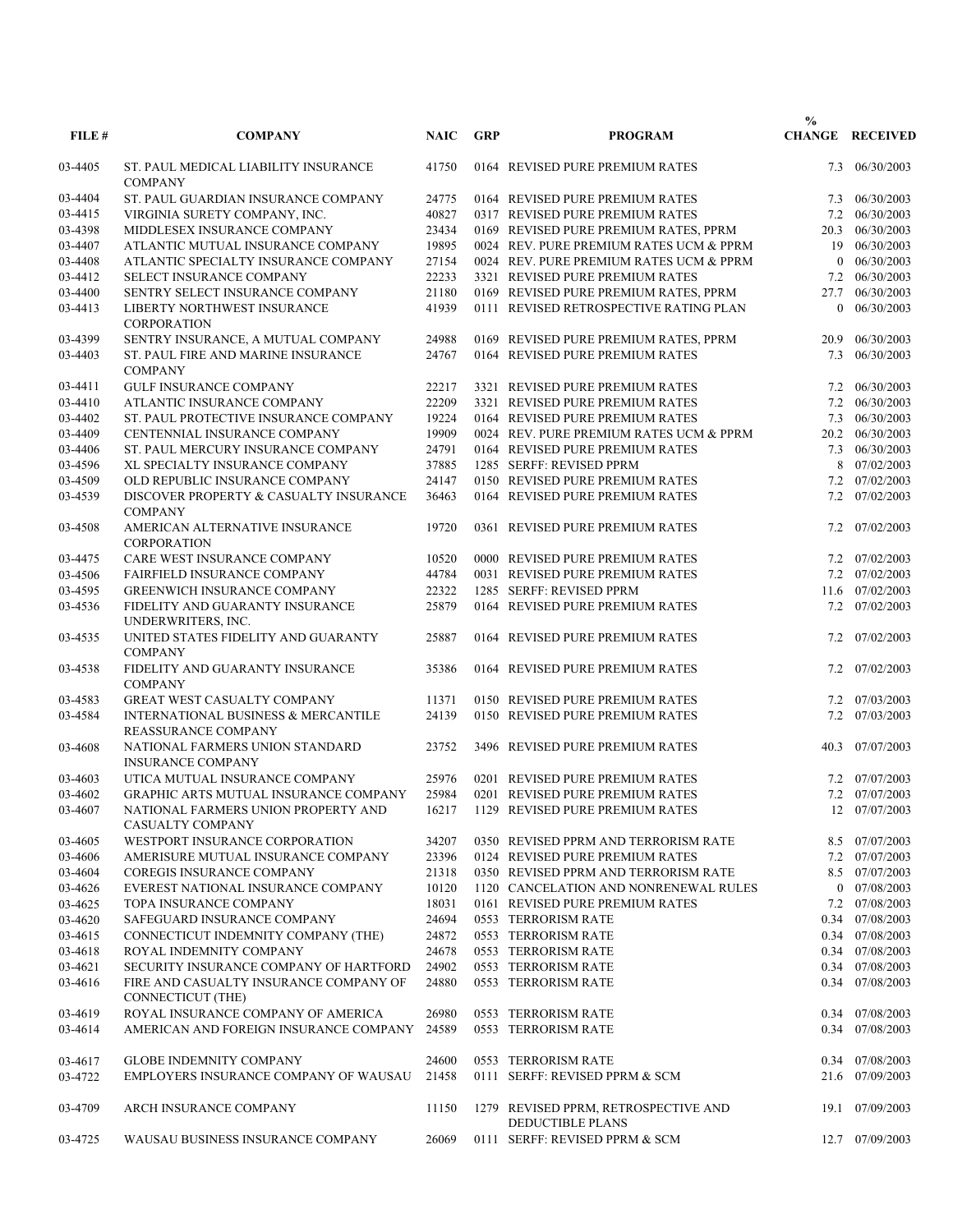| FILE#   | <b>COMPANY</b>                                                        | <b>NAIC</b> | <b>GRP</b> | <b>PROGRAM</b>                                                    | $\frac{0}{0}$ | <b>CHANGE RECEIVED</b> |
|---------|-----------------------------------------------------------------------|-------------|------------|-------------------------------------------------------------------|---------------|------------------------|
| 03-4727 | WAUSAU UNDERWRITERS INSURANCE COMPANY 26042                           |             |            | 0111 SERFF: REVISED PPRM & SCM                                    |               | 21.1 07/09/2003        |
| 03-4764 | XL SPECIALTY INSURANCE COMPANY                                        | 37885       |            | 1285 TERRORISM RATE                                               |               | 4 07/10/2003           |
| 03-4765 | HANOVER INSURANCE COMPANY (THE)                                       | 22292       |            | 0088 SERFF: REVISED PURE PREMIUM RATES                            |               | 7.26 07/10/2003        |
| 03-4751 | <b>EMPLOYERS COMPENSATION INSURANCE</b><br><b>COMPANY</b>             | 11512       |            | 3363 REVISED PPRM, MINIMUM PREMIUM                                |               | 4.9 07/10/2003         |
| 03-4750 | LUMBERMEN'S UNDERWRITING ALLIANCE                                     | 23108       |            | 0000 REVISED PURE PREMIUM RATES                                   |               | 7.2 07/10/2003         |
| 03-4763 | <b>GREENWICH INSURANCE COMPANY</b>                                    | 22322       |            | 1285 TERRORISM RATE                                               |               | 3 07/10/2003           |
| 03-4772 | EVEREST NATIONAL INSURANCE COMPANY                                    | 10120       |            | 1120 NEW LARGE DEDUCTIBLE PLAN                                    | $\theta$      | 07/11/2003             |
| 03-4777 | ST. PAUL MEDICAL LIABILITY INSURANCE<br><b>COMPANY</b>                | 41750       |            | 0164 REVISED PPRM                                                 |               | 16.1 07/11/2003        |
| 03-4778 | ST. PAUL MERCURY INSURANCE COMPANY                                    | 24791       |            | 0164 REVISED PPRM                                                 |               | $0$ $07/11/2003$       |
| 03-4771 | NATIONAL AMERICAN INSURANCE COMPANY                                   | 23663       |            | 0000 REVISED PURE PREMIUM RATES                                   |               | 13.2 07/11/2003        |
| 03-4775 | ST. PAUL FIRE AND MARINE INSURANCE<br><b>COMPANY</b>                  | 24767       |            | 0164 REVISED PPRM                                                 |               | 16.1 07/11/2003        |
| 03-4774 | ST. PAUL PROTECTIVE INSURANCE COMPANY                                 | 19224       |            | 0164 REVISED PPRM                                                 |               | $0$ $07/11/2003$       |
| 03-4776 | ST. PAUL GUARDIAN INSURANCE COMPANY                                   | 24775       |            | 0164 REVISED PPRM                                                 |               | $0$ 07/11/2003         |
| 03-4773 | ATHENA ASSURANCE COMPANY                                              | 41769       |            | 0164 REVISED PPRM                                                 |               | 16.1 07/11/2003        |
| 03-4780 | CHURCH MUTUAL INSURANCE COMPANY                                       | 18767       |            | 0000 TERRORISM RATE                                               |               | 6.95 07/11/2003        |
| 03-4813 | NORTHERN ASSURANCE COMPANY OF AMERICA<br>(THE)                        | 38369       |            | 1129 REVISED PURE PREMIUM RATES                                   |               | 7.2 07/14/2003         |
| 03-4814 | ONEBEACON AMERICA INSURANCE COMPANY                                   | 20621       |            | 1129 REVISED PURE PREMIUM RATES                                   |               | 7.2 07/14/2003         |
| 03-4804 | CHURCH MUTUAL INSURANCE COMPANY                                       | 18767       |            | 0000 REVISED PURE PREMIUM RATES                                   |               | 6.95 07/14/2003        |
| 03-4816 | ONEBEACON INSURANCE COMPANY                                           | 21970       |            | 1129 REVISED PURE PREMIUM RATES                                   |               | 7.2 07/14/2003         |
| 03-4812 | EMPLOYERS' FIRE INSURANCE COMPANY (THE)                               | 20648       |            | 1129 REVISED PURE PREMIUM RATES                                   |               | 7.2 07/14/2003         |
| 03-4811 | AMERICAN EMPLOYERS' INSURANCE COMPANY                                 | 20613       |            | 1129 REVISED PURE PREMIUM RATES                                   |               | 7.2 07/14/2003         |
| 03-5132 | SOMPO JAPAN INSURANCE COMPANY OF<br><b>AMERICA</b>                    | 11126       |            | 3219 TERRORISM RATE                                               |               | $0.6$ $07/21/2003$     |
| 03-5133 | ATLANTIC INSURANCE COMPANY                                            | 22209       |            | 3321 TERRORISM RATE                                               |               | 7.2 07/21/2003         |
| 03-5134 | <b>GULF INSURANCE COMPANY</b>                                         | 22217       |            | 3321 TERRORISM RATE                                               |               | 7.2 07/21/2003         |
| 03-5179 | WAUSAU UNDERWRITERS INSURANCE COMPANY 26042                           |             |            | 0111 SERFF: REV. CO. EXCEPTION PAGES RETRO<br><b>PLAN</b>         |               | 07/21/2003             |
| 03-5175 | EMPLOYERS INSURANCE COMPANY OF WAUSAU                                 | 21458       |            | 0111 SERFF: REV. CO. EXCEPTION PAGES RETRO<br><b>PLAN</b>         |               | $0$ $07/21/2003$       |
| 03-5176 | WAUSAU BUSINESS INSURANCE COMPANY                                     | 26069       |            | 0111 SERFF: REV. CO. EXCEPTION PAGES RETRO<br><b>PLAN</b>         |               | 07/21/2003             |
| 03-5135 | <b>SELECT INSURANCE COMPANY</b>                                       | 22233       |            | 3321 TERRORISM RATE                                               |               | 7.2 07/21/2003         |
| 03-5136 | SAFETY NATIONAL CASUALTY CORPORATION                                  | 15105       |            | 0074 REVISED PURE PREMIUM RATES, RULES,<br><b>TERRORISM RATES</b> |               | 7.2 07/21/2003         |
| 03-5280 | HARBOR SPECIALTY INSURANCE COMPANY                                    | 21806       |            | 0517 REVISED PPRM AND MINIMUM PREMIUM                             |               | 5.7 07/28/2003         |
| 03-5295 | ZENITH INSURANCE COMPANY                                              | 13269       |            | 0336 REVISED MINIMUM PREMIUMS                                     |               | $0$ $07/29/2003$       |
| 03-5296 | ZNAT INSURANCE COMPANY                                                | 30120       |            | 0336 REVISED MINIMUM PREMIUMS                                     |               | $0$ 07/29/2003         |
| 03-5378 | WORKERS' COMPENSATION INSURANCE RATING<br><b>BUREAU OF CALIFORNIA</b> |             |            | <b>PURE PREMIUM RATES</b>                                         |               | 12 07/30/2003          |
| 03-5333 | PUBLIC SERVICE MUTUAL INSURANCE COMPANY 15059                         |             |            | 0853 REVISED PURE PREMIUM RATES                                   |               | 7.2 07/31/2003         |
| 03-5405 | <b>COMMERCE AND INDUSTRY INSURANCE</b><br><b>COMPANY</b>              | 19410       |            | 0012 REVISED SCHEDULE RATING PLAN                                 |               | $0$ 08/01/2003         |
| 03-5389 | AIU INSURANCE COMPANY                                                 | 19399       |            | 0012 WAIVER OF RIGHT TO RECOVER                                   |               | $0$ 08/01/2003         |
| 03-5390 | AMERICAN HOME ASSURANCE COMPANY                                       | 19380       |            | 0012 WAIVER OF RIGHT TO RECOVER                                   |               | 08/01/2003             |
| 03-5402 | AMERICAN HOME ASSURANCE COMPANY                                       | 19380       |            | 0012 REVISED SCHEDULE RATING PLAN                                 |               | $0$ 08/01/2003         |
| 03-5398 | NEW HAMPSHIRE INSURANCE COMPANY                                       | 23841       |            | 0012 WAIVER OF RIGHT TO RECOVER                                   |               | $0$ 08/01/2003         |
| 03-5409 | NEW HAMPSHIRE INSURANCE COMPANY                                       | 23841       |            | 0012 REVISED SCHEDULE RATING PLAN                                 |               | 08/01/2003             |
| 03-5379 | MITSUI SUMITOMO INSURANCE USA INC.                                    | 22551       |            | 2978 REV. PURE PREMIUM RATES & PPRMS                              |               | 18.8 08/01/2003        |
| 03-5397 | NATIONAL UNION FIRE INSURANCE COMPANY<br>OF PITTSBURGH, PA            | 19445       |            | 0012 WAIVER OF RIGHT TO RECOVER                                   |               | $0$ 08/01/2003         |
| 03-5408 | NATIONAL UNION FIRE INSURANCE COMPANY<br>OF PITTSBURGH, PA            | 19445       |            | 0012 REVISED SCHEDULE RATING PLAN                                 |               | $0$ 08/01/2003         |
| 03-5396 | INSURANCE COMPANY OF THE STATE OF<br>PENNSYLVANIA (THE)               | 19429       |            | 0012 WAIVER OF RIGHT TO RECOVER                                   |               | $0$ 08/01/2003         |
| 03-5407 | INSURANCE COMPANY OF THE STATE OF<br>PENNSYLVANIA (THE)               | 19429       |            | 0012 REVISED SCHEDULE RATING PLAN                                 |               | $0$ 08/01/2003         |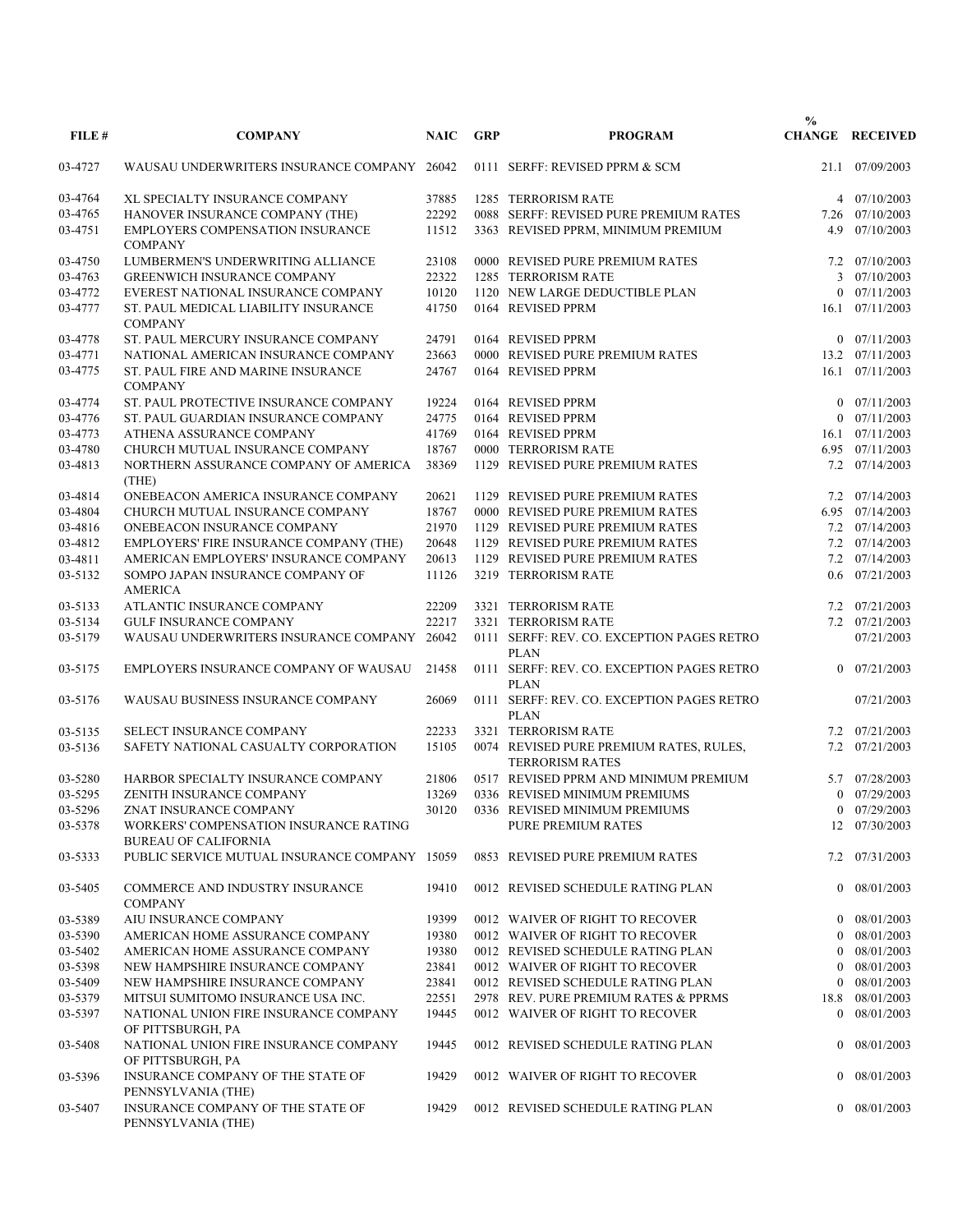| FILE#              | <b>COMPANY</b>                                               | <b>NAIC</b>    | <b>GRP</b> | <b>PROGRAM</b>                                                                                 | $\frac{0}{0}$  | <b>CHANGE RECEIVED</b>       |
|--------------------|--------------------------------------------------------------|----------------|------------|------------------------------------------------------------------------------------------------|----------------|------------------------------|
| 03-5380            | MITSUI SUMITOMO INSURANCE COMPANY OF<br><b>AMERICA</b>       | 20362          |            | 2978 REV. PURE PREMIUM RATES & PPRMS                                                           |                | 18.8 08/01/2003              |
| 03-5400            | AIU INSURANCE COMPANY                                        | 19399          |            | 0012 REVISED SCHEDULE RATING PLAN                                                              | $\theta$       | 08/01/2003                   |
| 03-5393            | <b>COMMERCE AND INDUSTRY INSURANCE</b><br><b>COMPANY</b>     | 19410          |            | 0012 WAIVER OF RIGHT TO RECOVER                                                                | $\Omega$       | 08/01/2003                   |
| 03-5403            | BIRMINGHAM FIRE INSURANCE COMPANY OF<br>PENNSYLVANIA         | 19402          |            | 0012 REVISED SCHEDULE RATING PLAN                                                              |                | $0$ 08/01/2003               |
| 03-5406            | <b>GRANITE STATE INSURANCE COMPANY</b>                       | 23809          |            | 0012 REVISED SCHEDULE RATING PLAN                                                              |                | $0$ 08/01/2003               |
| 03-5394            | <b>GRANITE STATE INSURANCE COMPANY</b>                       | 23809          |            | 0012 WAIVER OF RIGHT TO RECOVER                                                                |                | 08/01/2003                   |
| 03-5392            | BIRMINGHAM FIRE INSURANCE COMPANY OF<br>PENNSYLVANIA         | 19402          |            | 0012 WAIVER OF RIGHT TO RECOVER                                                                | 0              | 08/01/2003                   |
| 03-5471            | PROTECTIVE INSURANCE COMPANY                                 | 12416          |            | 0867 REVISED PURE PREMIUM RATES                                                                |                | 7.2 08/05/2003               |
| 03-5542            | AMERICAN FUJI FIRE AND MARINE INSURANCE<br><b>COMPANY</b>    | 40398          |            | 0000 INITIAL RATES, PLANS AND RULES                                                            | $\theta$       | 08/08/2003                   |
| 03-5582            | REINSURANCE COMPANY OF AMERICA, INC.                         | 26549          |            | 0134 REVISED PURE PREMIUM RATES                                                                |                | 7.2 08/11/2003               |
| 03-5560            | AMERICAN STATES INSURANCE COMPANY                            | 19704          |            | 0163 TERRORISM RATE                                                                            | 0.8            | 08/11/2003                   |
| 03-5561            | AMERICAN STATES INSURANCE COMPANY OF<br><b>TEXAS</b>         | 19712          |            | 0163 TERRORISM RATE                                                                            |                | 0.4 08/11/2003               |
| 03-5562            | FIRST NATIONAL INSURANCE COMPANY OF<br><b>AMERICA</b>        | 24724          |            | 0163 TERRORISM RATE                                                                            |                | 1 08/11/2003                 |
| 03-5559            | AMERICAN ECONOMY INSURANCE COMPANY                           | 19690          |            | 0163 TERRORISM RATE                                                                            |                | $0.8$ $08/11/2003$           |
| 03-5666            | ZURICH AMERICAN INSURANCE COMPANY OF                         | 27855          |            | 0212 SERFF: REVISED INTERMEDIATE                                                               | $\Omega$       | 08/12/2003                   |
|                    | <b>ILLINOIS</b>                                              |                |            | <b>DEDUCTIBLE RULE</b>                                                                         |                |                              |
| 03-5658            | AMERICAN GUARANTEE AND LIABILITY<br><b>INSURANCE COMPANY</b> | 26247          |            | 0212 SERFF: REVISED INTERMEDIATE<br><b>DEDUCTIBLE RULE</b>                                     |                | $0$ 08/12/2003               |
| 03-5661            | FIDELITY AND DEPOSIT COMPANY OF<br><b>MARYLAND</b>           | 39306          |            | 0212 SERFF: REVISED INTERMEDIATE<br><b>DEDUCTIBLE RULE</b>                                     | $\overline{0}$ | 08/12/2003                   |
| 03-5665            | ZURICH AMERICAN INSURANCE COMPANY                            | 16535          |            | 0212 SERFF: REVISED INTERMEDIATE<br><b>DEDUCTIBLE RULE</b>                                     |                | $0$ 08/12/2003               |
| 03-5663            | NORTHERN INSURANCE COMPANY OF NEW<br><b>YORK</b>             | 19372<br>19305 |            | 0212 SERFF: REVISED INTERMEDIATE<br><b>DEDUCTIBLE RULE</b>                                     | $\theta$       | $0$ 08/12/2003               |
| 03-5660<br>03-5662 | ASSURANCE COMPANY OF AMERICA<br>MARYLAND CASUALTY COMPANY    | 19356          |            | 0212 SERFF: REVISED INTERMEDIATE<br><b>DEDUCTIBLE RULE</b><br>0212 SERFF: REVISED INTERMEDIATE |                | 08/12/2003<br>$0$ 08/12/2003 |
|                    | AMERICAN ZURICH INSURANCE COMPANY                            | 40142          |            | <b>DEDUCTIBLE RULE</b><br>0212 SERFF: REVISED INTERMEDIATE                                     |                | $0$ 08/12/2003               |
| 03-5659<br>03-5664 | VALIANT INSURANCE COMPANY                                    | 26611          |            | <b>DEDUCTIBLE RULE</b><br>0212 SERFF: REVISED INTERMEDIATE                                     | $\theta$       | 08/12/2003                   |
| 03-5689            | NORTH AMERICAN SPECIALTY INSURANCE                           | 29874          |            | <b>DEDUCTIBLE RULE</b><br>0181 TERRORISM RATE                                                  |                | 1.4 08/14/2003               |
| 03-5687            | <b>COMPANY</b><br>NORTH AMERICAN SPECIALTY INSURANCE         |                |            | 29874 0181 REVISED PURE PREMIUM RATES                                                          |                | 7.2 08/14/2003               |
| 03-5802            | <b>COMPANY</b><br>TRAVELERS CASUALTY COMPANY OF              | 36170          |            | 3321 REVISED COMPANY ELIGIBILITY                                                               |                | $0$ 08/21/2003               |
| 03-5804            | CONNECTICUT<br>TRAVELERS INDEMNITY COMPANY OF ILLINOIS       | 25674          |            | <b>GUIDELINES</b><br>3321 REVISED COMPANY ELIGIBILITY                                          |                | $0$ 08/21/2003               |
| 03-5801            | (THE)<br>TRAVELERS CASUALTY AND SURETY COMPANY               | 19046          |            | <b>GUIDELINES</b><br>3321 REVISED COMPANY ELIGIBILITY                                          |                | $0$ 08/21/2003               |
| 03-5803            | OF ILLINOIS<br>TRAVELERS INDEMNITY COMPANY OF                | 25682          |            | <b>GUIDELINES</b><br>3321 REVISED COMPANY ELIGIBILITY                                          |                | $0$ 08/21/2003               |
| 03-5800            | CONNECTICUT (THE)<br>TRAVELERS CASUALTY AND SURETY COMPANY   | 19038          |            | <b>GUIDELINES</b><br>3321 REVISED COMPANY ELIGIBILITY                                          |                | $0$ 08/21/2003               |
| 03-5807            | EVEREST NATIONAL INSURANCE COMPANY                           | 10120          |            | 1120 REVISED DENTAL PROGRAM                                                                    |                | $-1.2$ 08/21/2003            |
| 03-5817            | SEABRIGHT INSURANCE COMPANY                                  | 15563          |            | 0000 REVISED PURE PREMIUM RATES, WITHDRAW<br><b>PLANS/RULES</b>                                |                | 7.2 08/22/2003               |
| 03-5835            | ACIG INSURANCE COMPANY                                       | 19984          |            | 0594 REVISED PURE PREMIUM RATES AND PPRM                                                       |                | $-7.42$ 08/25/2003           |
| 03-5880            | EMPLOYERS DIRECT INSURANCE COMPANY                           | 11555          |            | 0181 WAIVER OF SUBROGATION                                                                     |                | $0$ 08/28/2003               |
| 03-5710            | CINCINNATI INSURANCE COMPANY (THE)                           | 10677          |            | 0244 REVISED PURE PREMIUM RATES                                                                |                | 25.5 09/02/2003              |
| 03-6002            | GUIDEONE MUTUAL INSURANCE COMPANY                            | 15032          |            | 0303 NEW RATING RULE, NICHE MULTIPLIER                                                         |                | 0 09/08/2003                 |
| 03-6149            | AMERICAN HARDWARE MUTUAL INSURANCE<br><b>COMPANY</b>         | 13331          |            | 0291 REVISED PURE PREMIUM RATE                                                                 |                | 11 09/12/2003                |
| 03-6166            | STATE FARM GENERAL INSURANCE COMPANY                         | 25151          |            | 0176 TERRORISM RATE                                                                            |                | 1.3 09/15/2003               |
| 03-6165            | STATE FARM FIRE AND CASUALTY COMPANY                         | 25143          |            | 0176 TERRORISM RATE                                                                            |                | 1.3 09/15/2003               |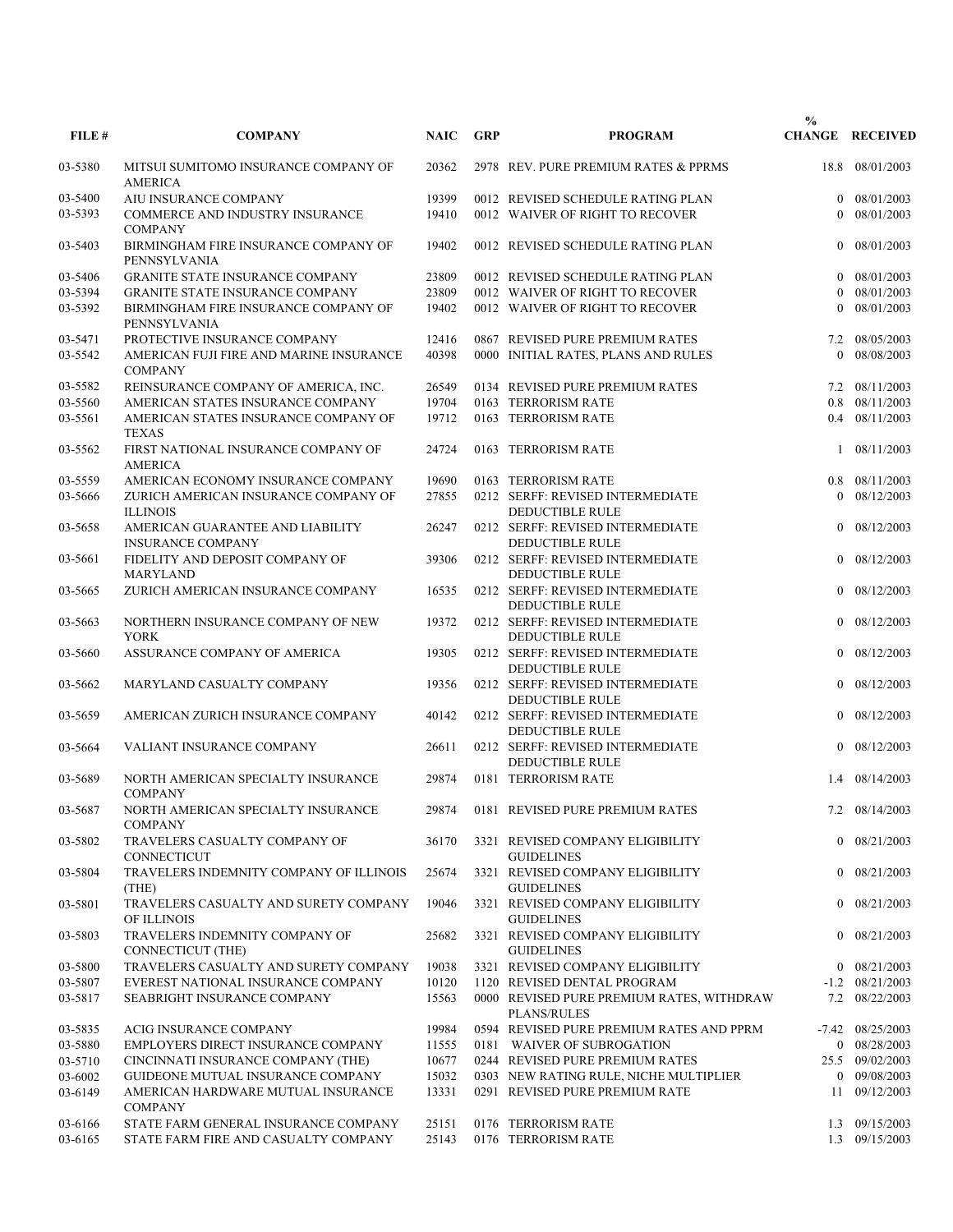|         |                                                              |             |            |                                                               | $\frac{0}{0}$ |                         |
|---------|--------------------------------------------------------------|-------------|------------|---------------------------------------------------------------|---------------|-------------------------|
| FILE #  | <b>COMPANY</b>                                               | <b>NAIC</b> | <b>GRP</b> | <b>PROGRAM</b>                                                |               | <b>CHANGE RECEIVED</b>  |
| 03-6267 | PENNSYLVANIA MANUFACTURERS'<br>ASSOCIATION INSURANCE COMPANY | 12262       |            | 0767 REVISED PURE PREMIUM RATES AND PPRM                      |               | 28.8 09/19/2003         |
| 03-6268 | PENNSYLVANIA MANUFACTURERS INDEMNITY<br><b>COMPANY</b>       | 41424       |            | 0767 REVISED PURE PREMIUM RATES AND PPRM                      |               | 24.4 09/19/2003         |
| 03-6266 | MANUFACTURERS ALLIANCE INSURANCE<br><b>COMPANY</b>           | 36897       |            | 0767 REVISED PURE PREMIUM RATES AND PPRM                      | 25            | 09/19/2003              |
| 03-6330 | UNITED STATES FIRE INSURANCE COMPANY                         | 21113       |            | 0158 TERRORISM RATE                                           |               | 0.6 09/24/2003          |
| 03-6329 | NORTH RIVER INSURANCE COMPANY (THE)                          | 21105       |            | 0158 TERRORISM RATE                                           |               | 0.44 09/24/2003         |
| 03-6412 | CLARENDON NATIONAL INSURANCE COMPANY                         | 20532       |            | 0517 NEW VENTURE CHARGE, REV. SCH. RATING<br><b>WORKSHEET</b> | 1.5           | 09/30/2003              |
| 03-6510 | EVEREST NATIONAL INSURANCE COMPANY                           | 10120       |            | 1120 REVISED HCO & POLICY FEES RULES                          | $\theta$      | 10/02/2003              |
| 03-6589 | OLD REPUBLIC INSURANCE COMPANY                               | 24147       |            | 0150 REVISED EXCESS WORKERS' COMPENSATION<br><b>RATES</b>     | $\Omega$      | 10/06/2003              |
| 03-6620 | CLARENDON NATIONAL INSURANCE COMPANY                         | 20532       |            | 0517 REVISED LOSS COSTS & PPRM                                | 11.5          | 10/07/2003              |
| 03-6802 | REDLAND INSURANCE COMPANY                                    | 37303       |            | 0517 REVISED LOSS COSTS & PPRM                                |               | 11.5 10/14/2003         |
| 03-6839 | DAIMLERCHRYSLER INSURANCE COMPANY                            | 10499       |            | 0240 TERRORISM RATE                                           |               | 1.5 10/15/2003          |
|         |                                                              |             |            |                                                               |               |                         |
| 03-6846 | ARCH INSURANCE COMPANY                                       | 11150       |            | 1279 TERRORISM RATE                                           | 0.5           | 10/16/2003              |
| 03-7053 | AMERICAN AUTOMOBILE INSURANCE COMPANY                        | 21849       |            | 0761 SERFF: NEW GROUP INSURANCE PROGRAM                       |               | $-5$ 10/24/2003         |
| 03-7059 | OLD REPUBLIC INSURANCE COMPANY                               | 24147       |            | 0150 REVISED EXCESS WORKERS' COMPENSATION<br><b>INSURANCE</b> | 0             | 10/27/2003              |
| 03-7057 | NORTH RIVER INSURANCE COMPANY (THE)                          | 21105       |            | 0158 REVISED PURE PREMIUM RATES, PPRM                         |               | $-3.8$ $10/27/2003$     |
| 03-7058 | UNITED STATES FIRE INSURANCE COMPANY                         | 21113       |            | 0158 REVISED PURE PREMIUM RATES, PPRM                         |               | $-3.8$ $10/27/2003$     |
| 03-7195 | LIBERTY INSURANCE CORPORATION                                | 42404       |            | 0111 HR3210 - NON-CERTIFIED                                   |               | 10/29/2003              |
| 03-7286 | <b>EMPLOYERS COMPENSATION INSURANCE</b><br><b>COMPANY</b>    | 11512       |            | 3363 REVISED UNDERWRITING PRICING<br><b>WORKSHEETS</b>        |               | $0$ 11/05/2003          |
| 03-7412 | XL SPECIALTY INSURANCE COMPANY                               | 37885       |            | 1285 SERFF: NEW LARGE DEDUCTIBLE PLAN                         |               | $0$ 11/10/2003          |
| 03-7419 | MID-CENTURY INSURANCE COMPANY                                | 21687       |            | 0212 SERFF: REVISED PURE PREMIUM RATES AND<br><b>PPRM</b>     |               | $0$ 11/11/2003          |
| 03-7418 | <b>FARMERS INSURANCE EXCHANGE</b>                            | 21652       |            | 0212 SERFF: REVISED PURE PREMIUM RATES AND<br><b>PPRM</b>     |               | $0$ 11/11/2003          |
| 03-7415 | CIVIC PROPERTY AND CASUALTY COMPANY                          | 10315       |            | 0212 SERFF: REVISED PURE PREMIUM RATES AND<br><b>PPRM</b>     |               | $0$ 11/11/2003          |
| 03-7417 | EXACT PROPERTY AND CASUALTY COMPANY                          | 10318       |            | 0212 SERFF: REVISED PURE PREMIUM RATES AND<br><b>PPRM</b>     |               | $0$ 11/11/2003          |
| 03-7421 | NEIGHBORHOOD SPIRIT PROPERTY AND<br><b>CASUALTY COMPANY</b>  | 10317       |            | 0212 SERFF: REVISED PURE PREMIUM RATES AND<br><b>PPRM</b>     |               | $0$ 11/11/2003          |
| 03-7423 | TRUCK INSURANCE EXCHANGE                                     | 21709       |            | 0212 SERFF: REVISED PURE PREMIUM RATES AND<br><b>PPRM</b>     |               | $0$ 11/11/2003          |
| 03-7459 | ZENITH INSURANCE COMPANY                                     | 13269       |            | 0336 REVISED PURE PREMIUM RATES                               |               | $0$ 11/12/2003          |
| 03-7460 | ZNAT INSURANCE COMPANY                                       | 30120       |            | 0336 REVISED PURE PREMIUM RATES                               |               | $0$ 11/12/2003          |
| 03-7698 | ASSOCIATED INDEMNITY CORPORATION                             | 21865       |            | 0761 SERFF: REVISED PURE PREMIUM RATES                        |               | $-2.37$ $11/14/2003$    |
| 03-7699 | FIREMAN'S FUND INSURANCE COMPANY                             | 21873       |            | 0761 SERFF: REVISED PURE PREMIUM RATES                        |               | $-3.23$ $11/14/2003$    |
| 03-7696 | AMERICAN AUTOMOBILE INSURANCE COMPANY                        | 21849       |            | 0761 SERFF: REVISED PURE PREMIUM RATES                        |               | $0.31 \quad 11/14/2003$ |
| 03-7697 | AMERICAN INSURANCE COMPANY (THE)                             | 21857       |            | 0761 SERFF: REVISED PURE PREMIUM RATES                        |               | 1.45 11/14/2003         |
| 03-7700 | NATIONAL SURETY CORPORATION                                  | 21881       |            | 0761 SERFF: REVISED PURE PREMIUM RATES                        |               | $-0.47$ 11/14/2003      |
| 03-7676 | PROTECTIVE INSURANCE COMPANY                                 | 12416       |            | 0867 REVISED PURE PREMIUM RATES                               |               | $-14.9$ $11/17/2003$    |
| 03-7673 | SAFETY NATIONAL CASUALTY CORPORATION                         | 15105       |            | 0074 REVISED EMPLOYER LIABILITY LIMITS                        |               | $0$ 11/17/2003          |
| 03-7671 | EMPLOYERS COMPENSATION INSURANCE<br><b>COMPANY</b>           | 11512       |            | 3363 REVISED PURE PREMIUM RATES                               |               | $-2.6$ 11/17/2003       |
| 03-7743 | EMPLOYERS INSURANCE COMPANY OF WAUSAU                        | 21458       |            | 0111 SERFF: REVISED PURE PREMIUM RATES                        |               | $-14.9$ $11/19/2003$    |
| 03-7746 | FARMLAND MUTUAL INSURANCE COMPANY                            | 13838       |            | 0140 REVISED PURE PREMIUM RATES                               |               | 25.7 11/19/2003         |
| 03-7744 | WAUSAU BUSINESS INSURANCE COMPANY                            | 26069       |            | 0111 SERFF: REVISED PURE PREMIUM RATES                        |               | $-14.9$ $11/19/2003$    |
| 03-7747 | NATIONWIDE AGRIBUSINESS INSURANCE<br><b>COMPANY</b>          | 28223       |            | 0140 REVISED PURE PREMIUM RATES                               |               | 25.7 11/19/2003         |
| 03-7745 | WAUSAU UNDERWRITERS INSURANCE COMPANY 26042                  |             |            | 0111 SERFF: REVISED PURE PREMIUM RATES                        |               | $-14.9$ $11/19/2003$    |
| 03-7152 | LIBERTY INSURANCE CORPORATION                                | 42404       |            | 0111 HR3210-CERTIFIED ACTS OF<br>TERRORISM/EXCESS COVERAGE    |               | 0.8 11/20/2003          |
| 03-7760 | EVEREST NATIONAL INSURANCE COMPANY                           | 10120       |            | 1120 SERFF: REVISED PURE PREMIUM RATES AND<br>PPRM            |               | $-0.5$ 11/20/2003       |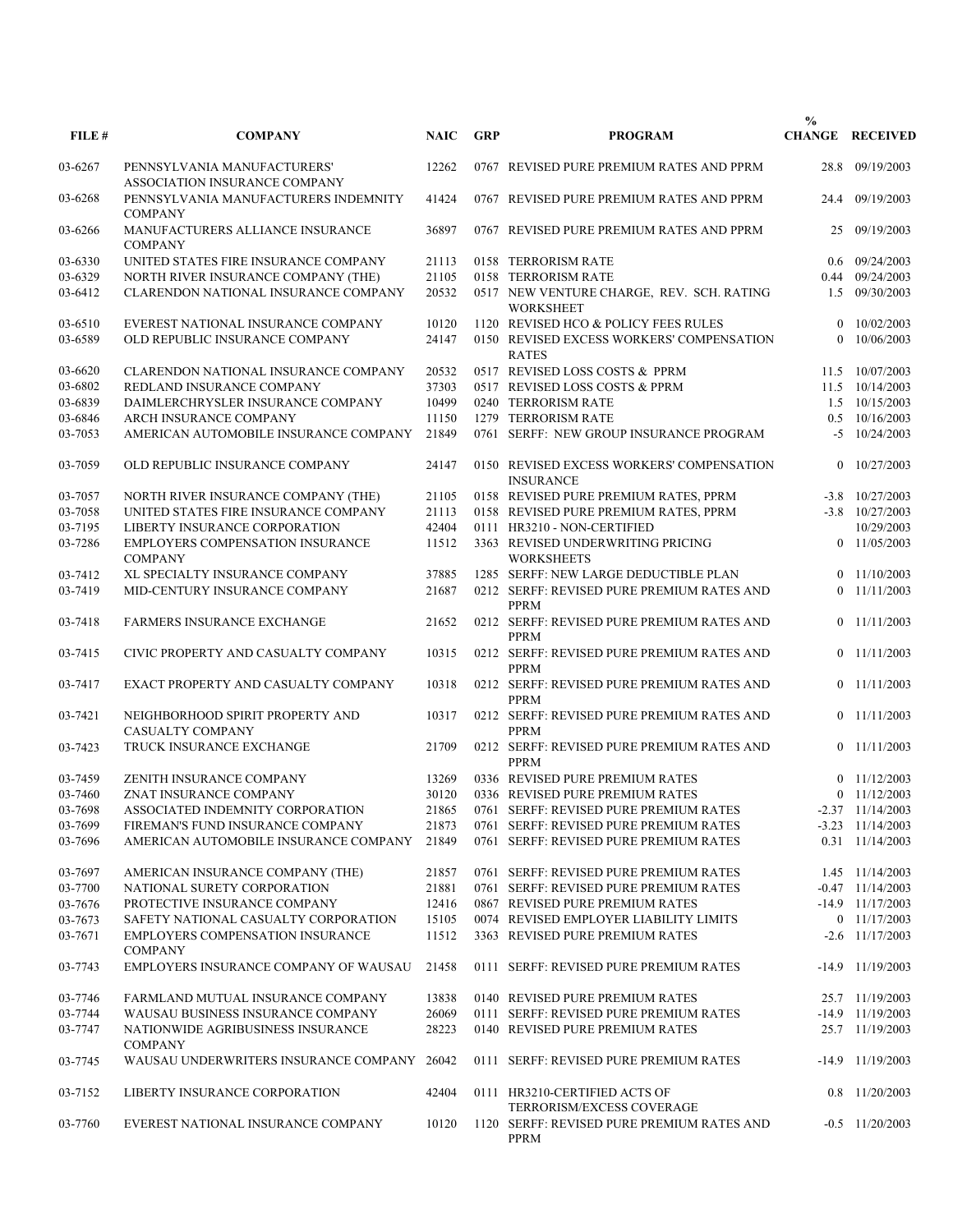|         |                                                             |             |            |                                                                   | $\frac{0}{0}$  |                        |
|---------|-------------------------------------------------------------|-------------|------------|-------------------------------------------------------------------|----------------|------------------------|
| FILE#   | <b>COMPANY</b>                                              | <b>NAIC</b> | <b>GRP</b> | <b>PROGRAM</b>                                                    |                | <b>CHANGE RECEIVED</b> |
| 03-7778 | ACE AMERICAN INSURANCE COMPANY                              | 22667       |            | 0626 TERRORISM RATE -REVISED                                      |                | $-0.7$ 11/20/2003      |
| 03-7767 | AMERICAN HOME ASSURANCE COMPANY                             | 19380       |            | 0012 REVISED PURE PREMIUM RATES                                   |                | $-4$ 11/20/2003        |
| 03-7773 | NEW HAMPSHIRE INSURANCE COMPANY                             | 23841       |            | 0012 REVISED PURE PREMIUM RATES                                   |                | $-4$ 11/20/2003        |
| 03-7777 | ACE PROPERTY AND CASUALTY INSURANCE<br><b>COMPANY</b>       | 20699       |            | 0626 REVISED UNDERWRITING GUIDELINES AND<br>PPRM                  | $\overline{0}$ | 11/20/2003             |
| 03-7772 | NATIONAL UNION FIRE INSURANCE COMPANY<br>OF PITTSBURGH, PA  | 19445       |            | 0012 REVISED PURE PREMIUM RATES                                   |                | $-4$ 11/20/2003        |
| 03-7771 | INSURANCE COMPANY OF THE STATE OF<br>PENNSYLVANIA (THE)     | 19429       |            | 0012 REVISED PURE PREMIUM RATES                                   |                | $-4$ 11/20/2003        |
| 03-7766 | AIU INSURANCE COMPANY                                       | 19399       |            | 0012 REVISED PURE PREMIUM RATES                                   |                | $-4$ 11/20/2003        |
| 03-7770 | <b>GRANITE STATE INSURANCE COMPANY</b>                      | 23809       |            | 0012 REVISED PURE PREMIUM RATES                                   |                | $-4$ 11/20/2003        |
| 03-7768 | BIRMINGHAM FIRE INSURANCE COMPANY OF<br>PENNSYLVANIA        | 19402       |            | 0012 REVISED PURE PREMIUM RATES                                   |                | $-4$ 11/20/2003        |
| 03-7776 | OLD REPUBLIC INSURANCE COMPANY                              | 24147       |            | 0150 REVISED PURE PREMIUM RATES                                   |                | $-2.7$ $11/20/2003$    |
| 03-7769 | COMMERCE AND INDUSTRY INSURANCE<br><b>COMPANY</b>           | 19410       |            | 0012 REVISED PURE PREMIUM RATES                                   |                | $-4$ 11/20/2003        |
| 03-7779 | AMERICAN SAFETY CASUALTY INSURANCE<br><b>COMPANY</b>        | 39969       |            | 1346 REVISED PURE PREMIUM RATES                                   |                | $-10$ $11/20/2003$     |
| 03-7809 | REPUBLIC INDEMNITY COMPANY OF<br><b>CALIFORNIA</b>          | 43753       |            | 0084 REVISED PURE PREMIUM RATES                                   |                | $-14.9$ $11/21/2003$   |
| 03-7813 | TRANSCONTINENTAL INSURANCE COMPANY                          | 20486       |            | 0218 REVISED PURE PREMIUM RATES                                   |                | $-16.2$ $11/21/2003$   |
| 03-7815 | VALLEY FORGE INSURANCE COMPANY                              | 20508       |            | 0218 REVISED PURE PREMIUM RATES                                   |                | $-16.2$ $11/21/2003$   |
| 03-7814 | TRANSPORTATION INSURANCE COMPANY                            | 20494       |            | 0218 REVISED PURE PREMIUM RATES                                   |                | $-16.2$ $11/21/2003$   |
| 03-7808 | REPUBLIC INDEMNITY COMPANY OF AMERICA                       | 22179       |            | 0084 REVISED PURE PREMIUM RATES                                   |                | $-14.9$ $11/21/2003$   |
| 03-7811 | CONTINENTAL CASUALTY COMPANY                                | 20443       |            | 0218 REVISED PURE PREMIUM RATES                                   |                | $-16.2$ $11/21/2003$   |
| 03-7812 | NATIONAL FIRE INSURANCE COMPANY OF<br><b>HARTFORD</b>       | 20478       |            | 0218 REVISED PURE PREMIUM RATES                                   |                | $-16.2$ $11/21/2003$   |
| 03-7810 | AMERICAN CASUALTY COMPANY OF READING,<br>PENNSYLVANIA       | 20427       |            | 0218 REVISED PURE PREMIUM RATES                                   |                | $-16.2$ $11/21/2003$   |
| 03-7829 | <b>GRAPHIC ARTS MUTUAL INSURANCE COMPANY</b>                | 25984       |            | 0201 REVISED PURE PREMIUM RATES                                   |                | $-17.8$ $11/24/2003$   |
| 03-7826 | GREAT AMERICAN ASSURANCE COMPANY                            | 26344       |            | 0084 REVISED PURE PREMIUM RATES                                   |                | $-14.9$ $11/24/2003$   |
| 03-7832 | ATLANTIC SPECIALTY INSURANCE COMPANY                        | 27154       |            | 0024 NEW DIVIDEND PLAN & RULES                                    |                | $0$ 11/24/2003         |
| 03-7833 | NATIONAL INTERSTATE INSURANCE COMPANY                       | 32620       |            | 0084 REV. PURE PREMIUM RATES                                      |                | $-14.9$ $11/24/2003$   |
| 03-7830 | UTICA MUTUAL INSURANCE COMPANY                              | 25976       |            | 0201 REVISED PURE PREMIUM RATES                                   |                | $-16.8$ $11/24/2003$   |
| 03-7825 | <b>GREAT AMERICAN ALLIANCE INSURANCE</b><br><b>COMPANY</b>  | 26832       |            | 0084 REVISED PURE PREMIUM RATES                                   |                | $-14.9$ $11/24/2003$   |
| 03-7831 | TRANSGUARD INSURANCE COMPANY OF<br>AMERICA, INC             | 28886       |            | 0000 PURE PREMIUM RATES, RULES & PLANS                            |                | $0$ 11/24/2003         |
| 03-7828 | GREAT AMERICAN INSURANCE COMPANY OF<br><b>NEW YORK</b>      | 22136       |            | 0084 REVISED PURE PREMIUM RATES                                   | $-14.9$        | 11/24/2003             |
| 03-7827 | <b>GREAT AMERICAN INSURANCE COMPANY</b>                     | 16691       |            | 0084 REVISED PURE PREMIUM RATES                                   |                | $-14.9$ $11/24/2003$   |
| 03-7864 | <b>GLOBE INDEMNITY COMPANY</b>                              |             |            | 24600 0553 REVISED PURE PREMIUM RATES                             |                | $0$ 11/25/2003         |
| 03-7863 | FIRE AND CASUALTY INSURANCE COMPANY OF<br>CONNECTICUT (THE) | 24880       |            | 0553 REVISED PURE PREMIUM RATES                                   |                | $0$ 11/25/2003         |
| 03-7868 | SECURITY INSURANCE COMPANY OF HARTFORD                      | 24902       |            | 0553 REVISED PURE PREMIUM RATES                                   |                | $0$ 11/25/2003         |
| 03-7867 | SAFEGUARD INSURANCE COMPANY                                 | 24694       |            | 0553 REVISED PURE PREMIUM RATES                                   |                | $0$ 11/25/2003         |
| 03-7869 | LUMBERMEN'S UNDERWRITING ALLIANCE                           | 23108       |            | 0000 REVISED PURE PREMIUM RATES & PPRM                            |                | $-9.3$ $11/25/2003$    |
| 03-7862 | CONNECTICUT INDEMNITY COMPANY (THE)                         | 24872       |            | 0553 REVISED PURE PREMIUM RATES                                   |                | $0$ 11/25/2003         |
| 03-7865 | ROYAL INDEMNITY COMPANY                                     | 24678       |            | 0553 REVISED PURE PREMIUM RATES                                   |                | $0$ 11/25/2003         |
| 03-7951 | SAFETY NATIONAL CASUALTY CORPORATION                        | 15105       |            | 0074 REVISED PURE PREMIUM RATES                                   |                | $-14.9$ $11/25/2003$   |
| 03-7860 | PUBLIC SERVICE MUTUAL INSURANCE COMPANY 15059               |             |            | 0853 REVISED PURE PREMIUM RATES                                   |                | $-14.9$ $11/25/2003$   |
| 03-7866 | ROYAL INSURANCE COMPANY OF AMERICA                          | 26980       |            | 0553 REVISED PURE PREMIUM RATES                                   |                | $0$ 11/25/2003         |
| 03-7861 | AMERICAN AND FOREIGN INSURANCE COMPANY                      | 24589       |            | 0553 REVISED PURE PREMIUM RATES                                   |                | $0$ 11/25/2003         |
| 03-7966 | LIBERTY INSURANCE CORPORATION                               | 42404       |            | 0111 SERFF: REVISED PURE PREMIUM RATES AND<br><b>PLANS</b>        |                | $-5.6$ 11/26/2003      |
| 03-7963 | ULICO CASUALTY COMPANY                                      | 37893       |            | 0781 REVISED PURE PREMIUM RATES, PPRM                             |                | $-0.9$ $11/26/2003$    |
| 03-7959 | EXPLORER INSURANCE COMPANY (THE)                            | 40029       |            | 0922 REVISED PURE PREM. RATES, PPRM, SCHED.<br><b>RATING PLAN</b> |                | $0$ 11/26/2003         |
| 03-7955 | PREFERRED EMPLOYERS INSURANCE COMPANY                       | 10900       |            | 0098 REVISED PURE PREM. RATES, PPRM,<br>MIN.PREM., HR3210         |                | $0$ 11/26/2003         |
|         |                                                             |             |            |                                                                   |                |                        |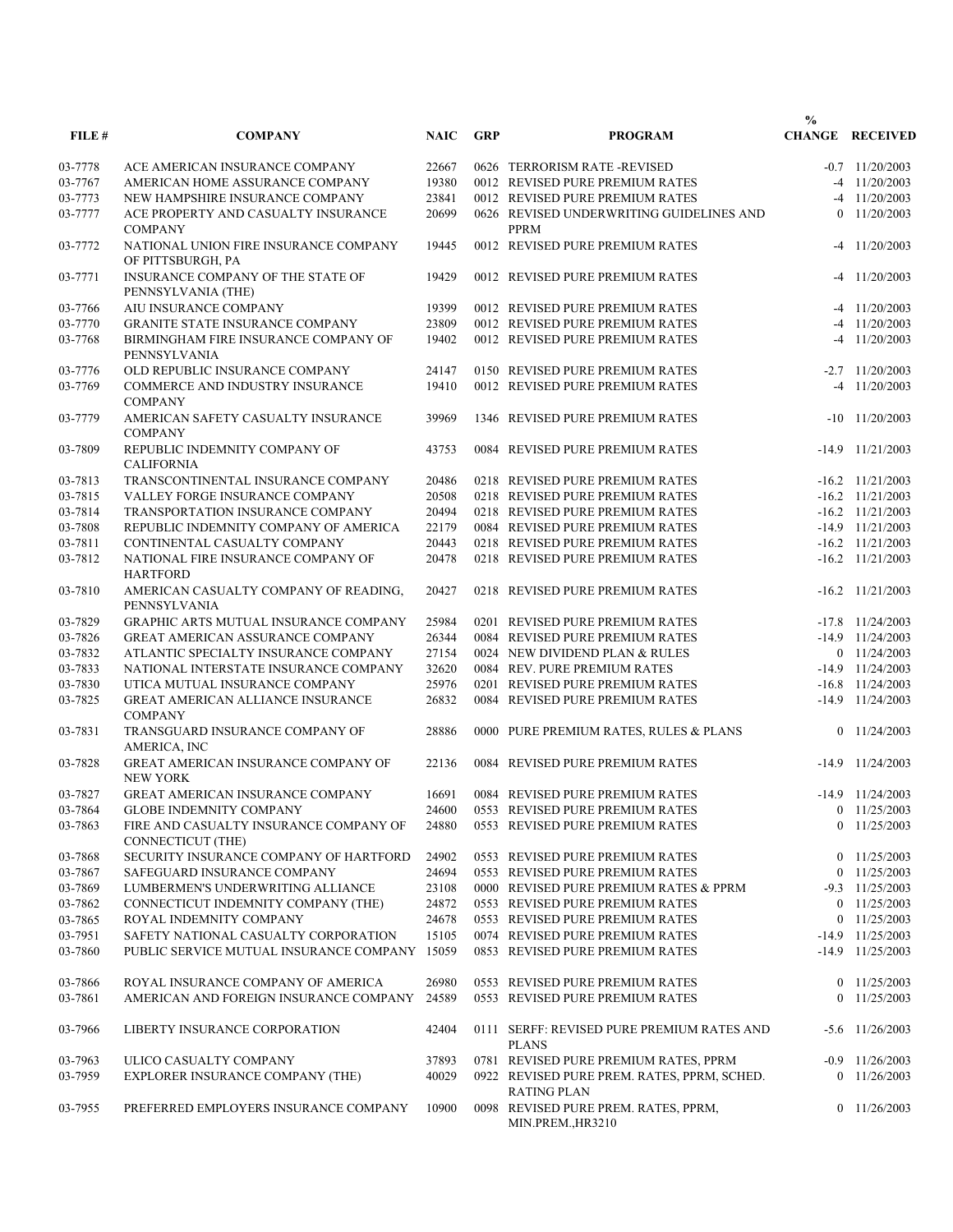|         |                                                            |             |            |                                                                   | $\frac{0}{0}$ |                        |
|---------|------------------------------------------------------------|-------------|------------|-------------------------------------------------------------------|---------------|------------------------|
| FILE#   | <b>COMPANY</b>                                             | <b>NAIC</b> | <b>GRP</b> | <b>PROGRAM</b>                                                    |               | <b>CHANGE RECEIVED</b> |
| 03-7968 | LIBERTY MUTUAL INSURANCE COMPANY                           | 23043       |            | 0111 SERFF: REVISED PURE PREMIUM RATES AND<br><b>PLANS</b>        |               | $-5.6$ 11/26/2003      |
| 03-7965 | LM INSURANCE CORPORATION                                   | 33600       |            | 0111 SERFF: REVISED PURE PREMIUM RATES AND<br><b>PLANS</b>        |               | $-5.5$ 11/26/2003      |
| 03-7964 | FIRST LIBERTY INSURANCE CORPORATION (THE)                  | 33588       |            | 0111 SERFF: REVISED PURE PREMIUM RATES AND<br><b>PLANS</b>        |               | $-5.5$ 11/26/2003      |
| 03-7956 | ACIG INSURANCE COMPANY                                     | 19984       |            | 0594 REVISED PURE PREMIUM RATES,                                  |               | $-17.75$ $11/26/2003$  |
| 03-7957 | INSURANCE COMPANY OF THE WEST                              | 27847       |            | 0922 REVISED PURE PREM. RATES, PPRM, SCHED.<br><b>RATING PLAN</b> |               | $0$ 11/26/2003         |
| 03-7962 | INSURANCE COMPANY OF THE WEST                              | 27847       |            | 0922 TERRORISM RATE                                               |               | $0.1$ 11/26/2003       |
| 03-7971 | AMERICAN STATES INSURANCE COMPANY OF<br><b>TEXAS</b>       | 19712       |            | 0163 SERFF: REVISED PURE PREMIUM RATES AND<br><b>PPRM</b>         |               | $-8.5$ 11/26/2003      |
| 03-7967 | LIBERTY MUTUAL FIRE INSURANCE COMPANY                      | 23035       |            | 0111 SERFF: REVISED PURE PREMIUM RATES AND<br><b>PLANS</b>        |               | $-5.6$ 11/26/2003      |
| 03-7954 | GUIDEONE MUTUAL INSURANCE COMPANY                          | 15032       |            | 0303 REVISED PURE PREMIUM RATES, PPRM, SCM'S                      | 6.6           | 11/26/2003             |
| 03-7969 | AMERICAN ECONOMY INSURANCE COMPANY                         | 19690       |            | 0163 SERFF: REVISED PURE PREMIUM RATES AND<br><b>PPRM</b>         |               | $-8.3$ 11/26/2003      |
| 03-7970 | AMERICAN STATES INSURANCE COMPANY                          | 19704       |            | 0163 SERFF: REVISED PURE PREMIUM RATES AND<br><b>PPRM</b>         |               | $-8.4$ 11/26/2003      |
| 03-7961 | EXPLORER INSURANCE COMPANY (THE)                           | 40029       |            | 0922 TERRORISM RATE                                               |               | $0.1 \quad 11/26/2003$ |
| 03-8016 | CALIFORNIA INDEMNITY INSURANCE COMPANY                     | 32271       |            | 0829 REVISED SAFETY GROUP RATES                                   |               | $-8.21$ $12/01/2003$   |
| 03-8015 | COMMERCIAL CASUALTY INSURANCE COMPANY                      | 32280       |            | 0829 REVISED PURE PREMIUM RATES AND PPRM                          |               | $-8.21$ $12/01/2003$   |
| 03-8014 | CALIFORNIA INDEMNITY INSURANCE COMPANY                     | 32271       |            | 0829 REVISED PURE PREMIUM RATES AND PPRM                          |               | $-8.21$ $12/01/2003$   |
| 03-8011 | MIDDLESEX INSURANCE COMPANY                                | 23434       |            | 0169 REVISED PURE PREMIUM RATES                                   |               | 3.1 12/01/2003         |
| 03-8018 | COMMERCIAL CASUALTY INSURANCE COMPANY                      | 32280       |            | 0829 REVISED SAFETY GROUP RATES                                   |               | $-8.21$ $12/01/2003$   |
| 03-8010 | <b>SEABRIGHT INSURANCE COMPANY</b>                         | 15563       |            | 0000 REVISED PURE PREMIUM RATES AND PPRM                          |               | $-8.2$ 12/01/2003      |
| 03-8009 | OAK RIVER INSURANCE COMPANY                                | 34630       |            | 0031 REVISED PURE PREMIUM RATES                                   |               | $-8.2$ 12/01/2003      |
| 03-8013 | SENTRY SELECT INSURANCE COMPANY                            | 21180       |            | 0169 REVISED PURE PREMIUM RATES                                   |               | $-15$ $12/01/2003$     |
| 03-8007 | LIBERTY NORTHWEST INSURANCE<br><b>CORPORATION</b>          | 41939       |            | 0111 REVISED PURE PREMIUM RATES                                   |               | $-8.2$ $12/01/2003$    |
| 03-8012 | SENTRY INSURANCE, A MUTUAL COMPANY                         | 24988       |            | 0169 REVISED PURE PREMIUM RATES                                   |               | $-4.5$ 12/01/2003      |
| 03-8008 | CYPRESS INSURANCE COMPANY                                  | 10855       |            | 0031 REVISED PURE PREMIUM RATES                                   |               | $-8.2$ 12/01/2003      |
| 03-8045 | TRAVELERS CASUALTY COMPANY OF<br>CONNECTICUT               | 36170       |            | 3321 REVISED PURE PREMIUM RATES                                   |               | $0$ 12/02/2003         |
| 03-8043 | NIPPONKOA INSURANCE COMPANY, LIMITED                       | 27073       |            | 2558 REVISED PURE PREMIUM RATES                                   |               | $0$ 12/02/2003         |
| 03-8042 | FLORISTS' MUTUAL INSURANCE COMPANY                         | 13978       |            | 0349 REVISED PURE PREMIUM RATES                                   |               | $-9.7$ $12/02/2003$    |
| 03-8044 | TRAVELERS CASUALTY AND SURETY COMPANY                      | 19038       |            | 3321 REVISED PURE PREMIUM RATES                                   |               | $0$ 12/02/2003         |
| 03-8041 | MAJESTIC INSURANCE COMPANY                                 | 42269       |            | 0000 REVISED PURE PREMIUM RATES AND PPRM                          |               | $-8.4$ 12/02/2003      |
| 03-8046 | TRAVELERS CASUALTY AND SURETY COMPANY 19046<br>OF ILLINOIS |             |            | 3321 REVISED PURE PREMIUM RATES                                   |               | $0$ 12/02/2003         |
| 03-8040 | STATE COMPENSATION INSURANCE FUND                          | 35076       |            | 0000 REVISED PURE PREMIUM RATES AND PLANS                         |               | $-2.9$ $12/02/2003$    |
| 03-8048 | TRAVELERS INDEMNITY COMPANY OF ILLINOIS<br>(THE)           | 25674       |            | 3321 REVISED PURE PREMIUM RATES                                   |               | 0 12/02/2003           |
| 03-8047 | TRAVELERS INDEMNITY COMPANY OF<br>CONNECTICUT (THE)        | 25682       |            | 3321 REVISED PURE PREMIUM RATES                                   |               | $0$ 12/02/2003         |
| 03-8125 | VIRGINIA SURETY COMPANY, INC.                              | 40827       |            | 0317 REVISED PURE PREMIUM RATES&PPRM                              |               | 5 12/04/2003           |
| 03-8123 | TRANS PACIFIC INSURANCE COMPANY                            | 41238       |            | 3098 REVISED PURE PREMIUM RATES                                   |               | 2.2 12/04/2003         |
| 03-8124 | EMPLOYERS DIRECT INSURANCE COMPANY                         | 11555       |            | 0181 REVISED PURE PREMIUM RATES                                   |               | $-8.2$ 12/04/2003      |
| 03-8122 | TOKIO MARINE AND FIRE INSURANCE COMPANY,<br>LIMITED (THE)  | 12904       |            | 3098 REVISED PURE PREMIUM RATES                                   |               | 0.3 12/04/2003         |
| 03-8156 | ARGONAUT-SOUTHWEST INSURANCE COMPANY                       | 19844       |            | 0457 REVISED PURE PREMIUM RATES                                   |               | $-13.3$ $12/05/2003$   |
| 03-8158 | MITSUI SUMITOMO INSURANCE COMPANY OF<br><b>AMERICA</b>     | 20362       |            | 2978 7-11 SAFETY GROUP PROGRAM                                    |               | 26.6 12/05/2003        |
| 03-8153 | ACIG INSURANCE COMPANY                                     | 19984       |            | 0594 USL&H RATE FILING                                            |               | -28.98 12/05/2003      |
| 03-8155 | ARGONAUT-MIDWEST INSURANCE COMPANY                         | 19828       |            | 0457 REVISED PURE PREMIUM RATES                                   |               | $-9.6$ 12/05/2003      |
| 03-8154 | ARGONAUT INSURANCE COMPANY                                 | 19801       |            | 0457 REVISED PURE PREMIUM RATES                                   |               | $-9.7$ $12/05/2003$    |
| 03-8175 | SOMPO JAPAN INSURANCE COMPANY OF<br>AMERICA                | 11126       |            | 3219 REVISED PURE PREMIUM RATES                                   |               | $-8.3$ 12/08/2003      |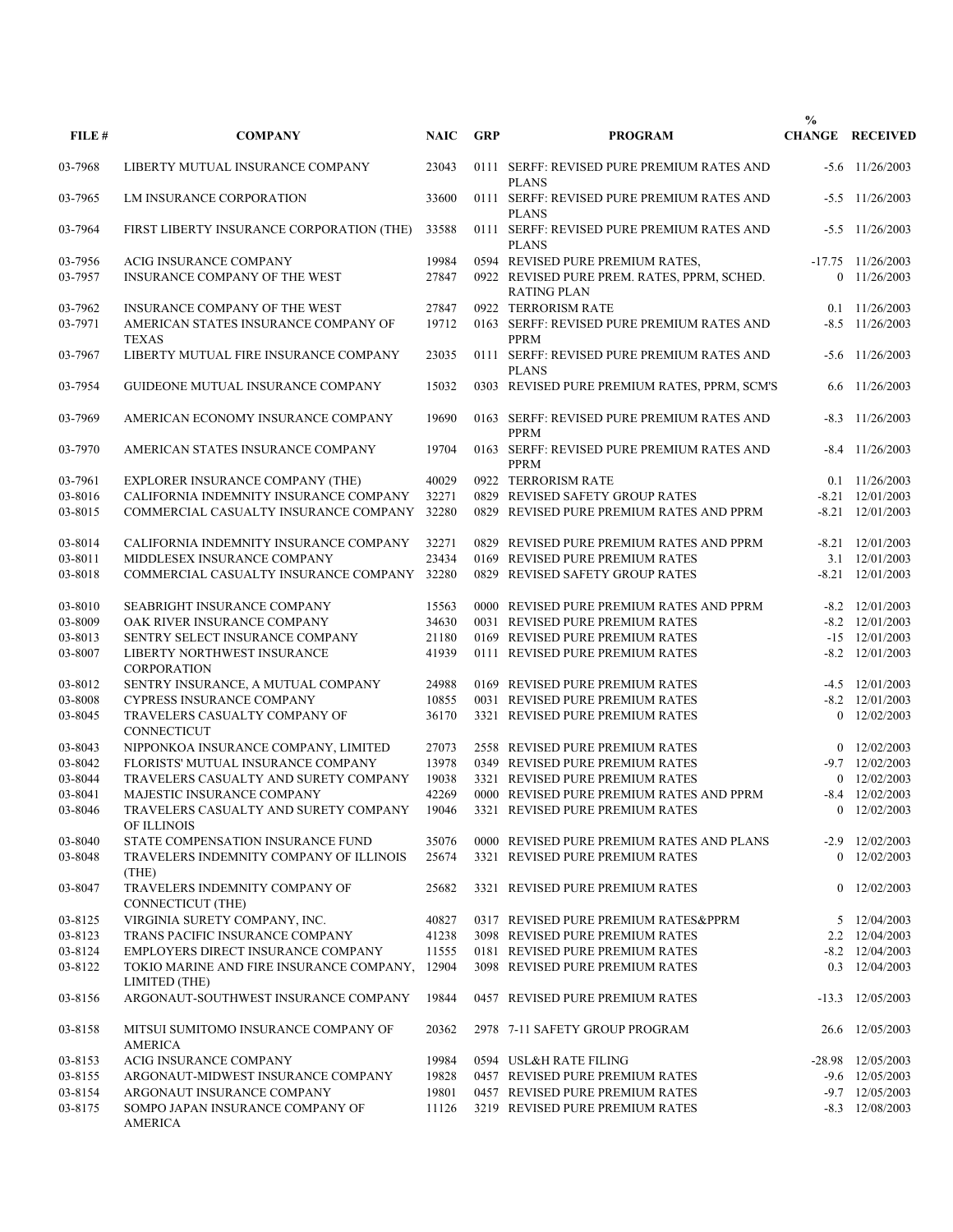|         |                                                                     |             |            |                                                        | $\frac{0}{0}$ |                        |
|---------|---------------------------------------------------------------------|-------------|------------|--------------------------------------------------------|---------------|------------------------|
| FILE#   | <b>COMPANY</b>                                                      | <b>NAIC</b> | <b>GRP</b> | <b>PROGRAM</b>                                         |               | <b>CHANGE RECEIVED</b> |
| 03-8176 | CASCADE NATIONAL INSURANCE COMPANY                                  | 10175       |            | 0000 NEW PURE PREMIUM RATES, PLANS AND<br><b>RULES</b> |               | 0 12/08/2003           |
| 03-8177 | <b>GREAT WEST CASUALTY COMPANY</b>                                  | 11371       |            | 0150 REVISED PURE PREMIUM RATES                        |               | $-10.4$ $12/08/2003$   |
| 03-8230 | SPRINGFIELD INSURANCE COMPANY                                       | 36790       |            | 0000 REVISED PURE PREMIUM RATES                        |               | $-4.3$ $12/09/2003$    |
| 03-8228 | SAMSUNG FIRE & MARINE INSURANCE CO., LTD.<br>(UNITED STATES BRANCH) | 38300       |            | 0038 REVISED PURE PREMIUM RATES                        |               | $-8.2$ 12/09/2003      |
| 03-8222 | BANCINSURE, INC.                                                    | 18538       |            | 0000 REVISED PURE PREMIUM RATES AND PPRM               |               | $-8.5$ 12/09/2003      |
| 03-8225 | GREAT NORTHERN INSURANCE COMPANY                                    | 20303       |            | 0038 REVISED PURE PREMIUM RATES                        |               | $-8.2$ 12/09/2003      |
| 03-8229 | VIGILANT INSURANCE COMPANY                                          | 20397       |            | 0038 REVISED PURE PREMIUM RATES                        |               | $-8.2$ 12/09/2003      |
| 03-8224 | FEDERAL INSURANCE COMPANY                                           | 20281       |            | 0038 REVISED PURE PREMIUM RATES                        |               | $-8.2$ 12/09/2003      |
| 03-8223 | CHUBB INDEMNITY INSURANCE COMPANY                                   | 12777       |            | 0038 REVISED PURE PREMIUM RATES                        |               | $-8.2$ $12/09/2003$    |
| 03-8227 | PACIFIC INDEMNITY COMPANY                                           | 20346       |            | 0038 REVISED PURE PREMIUM RATES                        |               | $-8.2$ 12/09/2003      |
| 03-8226 | NORTHWESTERN PACIFIC INDEMNITY COMPANY                              | 20338       |            | 0038 REVISED PURE PREMIUM RATES                        |               | $-8.2$ 12/09/2003      |
| 03-8220 | ELECTRIC INSURANCE COMPANY                                          | 21261       |            | 0057 REVISED PURE PREMIUM RATES & PPRM                 |               | $-9.8$ 12/09/2003      |
| 03-8221 | ALEA NORTH AMERICA INSURANCE COMPANY                                | 24899       |            | 1325 REVISED PURE PREMIUM RATES                        |               | $-8.2$ 12/09/2003      |
| 03-8323 | ATHENA ASSURANCE COMPANY                                            | 41769       |            | 0164 REVISED PURE PREMIUM RATES                        |               | $-8.2$ $12/10/2003$    |
| 03-8324 | ST. PAUL FIRE AND MARINE INSURANCE<br><b>COMPANY</b>                | 24767       |            | 0164 REVISED PURE PREMIUM RATES                        |               | $-8.2$ $12/10/2003$    |
| 03-8328 | ST. PAUL PROTECTIVE INSURANCE COMPANY                               | 19224       |            | 0164 REVISED PURE PREMIUM RATES                        |               | $-8.2$ $12/10/2003$    |
| 03-8319 | INTERNATIONAL BUSINESS & MERCANTILE<br><b>REASSURANCE COMPANY</b>   | 24139       |            | 0150 REVISED PURE PREMIUM RATES & PPRM                 |               | $-10.4$ $12/10/2003$   |
| 03-8326 | ST. PAUL MEDICAL LIABILITY INSURANCE<br><b>COMPANY</b>              | 41750       |            | 0164 REVISED PURE PREMIUM RATES                        |               | $-8.2$ 12/10/2003      |
| 03-8325 | ST. PAUL GUARDIAN INSURANCE COMPANY                                 | 24775       |            | 0164 REVISED PURE PREMIUM RATES                        |               | $-8.2$ $12/10/2003$    |
| 03-8327 | ST. PAUL MERCURY INSURANCE COMPANY                                  | 24791       |            | 0164 REVISED PURE PREMIUM RATES                        |               | $-8.2$ 12/10/2003      |
| 03-8346 | INDEMNITY INSURANCE COMPANY OF NORTH<br><b>AMERICA</b>              | 43575       |            | 0626 REVISED PURE PREMIUM RATES                        |               | $-16.1$ $12/11/2003$   |
| 03-8345 | BANKERS STANDARD INSURANCE COMPANY                                  | 18279       |            | 0626 REVISED PURE PREMIUM RATES                        |               | $-16.1$ $12/11/2003$   |
| 03-8341 | ACE AMERICAN INSURANCE COMPANY                                      | 22667       |            | 0626 REVISED PURE PREMIUM RATES                        |               | $-16.1$ $12/11/2003$   |
| 03-8343 | ACE INDEMNITY INSURANCE COMPANY                                     | 10030       |            | 0626 REVISED PURE PREMIUM RATES                        |               | $-16.1$ $12/11/2003$   |
| 03-8342 | ACE FIRE UNDERWRITERS INSURANCE<br><b>COMPANY</b>                   | 20702       |            | 0626 REVISED PURE PREMIUM RATES                        |               | $-16.1$ $12/11/2003$   |
| 03-8340 | ARCH INSURANCE COMPANY                                              | 11150       |            | 1279 REVISED PURE PREMIUM RATES & PPRM                 |               | $-8.2$ $12/11/2003$    |
| 03-8344 | ACE PROPERTY AND CASUALTY INSURANCE<br><b>COMPANY</b>               | 20699       |            | 0626 REVISED PURE PREMIUM RATES                        |               | $-2.4$ $12/11/2003$    |
| 03-8347 | INSURANCE COMPANY OF NORTH AMERICA                                  | 22713       |            | 0626 REVISED PURE PREMIUM RATES                        |               | $-16.1$ $12/11/2003$   |
| 03-8351 | TIG INSURANCE COMPANY                                               | 25534       |            | 0158 REVISED PURE PREMIUM RATES                        |               | $-8.2$ $12/11/2003$    |
| 03-8349 | PACIFIC EMPLOYERS INSURANCE COMPANY                                 | 22748       |            | 0626 REVISED PURE PREMIUM RATES                        |               | $-16.1$ $12/11/2003$   |
| 03-8352 | TIG PREMIER INSURANCE COMPANY                                       | 25518       |            | 0158 REVISED PURE PREMIUM RATES                        |               | $-8.2$ $12/11/2003$    |
| 03-8350 | <b>FAIRMONT INSURANCE COMPANY</b>                                   | 18864       |            | 0158 REVISED PURE PREMIUM RATES                        |               | $-8.2$ $12/11/2003$    |
| 03-8373 | TRANSPORTATION INSURANCE COMPANY                                    | 20494       |            | 0218 REVISED PPRM                                      |               | $-8.4$ $12/12/2003$    |
| 03-8372 | TRANSCONTINENTAL INSURANCE COMPANY                                  | 20486       |            | 0218 REVISED PPRM                                      |               | $-8.4$ 12/12/2003      |
| 03-8369 | AMERICAN CASUALTY COMPANY OF READING,<br>PENNSYLVANIA               | 20427       |            | 0218 REVISED PPRM                                      |               | $-23.7$ $12/12/2003$   |
| 03-8374 | VALLEY FORGE INSURANCE COMPANY                                      | 20508       |            | 0218 REVISED PPRM                                      |               | $-8.4$ $12/12/2003$    |
| 03-8370 | CONTINENTAL CASUALTY COMPANY                                        | 20443       |            | 0218 REVISED PPRM                                      |               | $-8.4$ 12/12/2003      |
| 03-8371 | NATIONAL FIRE INSURANCE COMPANY OF<br><b>HARTFORD</b>               | 20478       |            | 0218 REVISED PPRM                                      |               | $-8.4$ $12/12/2003$    |
| 03-8402 | UNIGARD INSURANCE COMPANY                                           | 25747       |            | 0400 REVISED PURE PREMIUM RATES                        |               | $-1.6$ 12/15/2003      |
| 03-8400 | CARE WEST INSURANCE COMPANY                                         | 10520       |            | 0000 REVISED PURE PREMIUM RATES                        |               | $-8.5$ 12/15/2003      |
| 03-8401 | UNIGARD INDEMNITY COMPANY                                           | 25798       |            | 0400 REVISED PURE PREMIUM RATES                        |               | $-1.6$ 12/15/2003      |
| 03-8460 | ZURICH AMERICAN INSURANCE COMPANY OF<br><b>ILLINOIS</b>             | 27855       |            | 0212 SERFF: REVISED PURE PREMIUM RATES                 |               | 8 12/16/2003           |
| 03-8453 | AMERICAN ZURICH INSURANCE COMPANY                                   | 40142       |            | 0212 SERFF: REVISED PURE PREMIUM RATES                 |               | $-6.5$ 12/16/2003      |
| 03-8457 | NORTHERN INSURANCE COMPANY OF NEW<br><b>YORK</b>                    | 19372       |            | 0212 SERFF: REVISED PURE PREMIUM RATES                 |               | $-9.6$ $12/16/2003$    |
| 03-8459 | ZURICH AMERICAN INSURANCE COMPANY                                   | 16535       |            | 0212 SERFF: REVISED PURE PREMIUM RATES                 |               | $-8.3$ $12/16/2003$    |
| 03-8455 | FIDELITY AND DEPOSIT COMPANY OF<br><b>MARYLAND</b>                  | 39306       |            | 0212 SERFF: REVISED PURE PREMIUM RATES                 |               | $-13$ $12/16/2003$     |
| 03-8454 | ASSURANCE COMPANY OF AMERICA                                        | 19305       |            | 0212 SERFF: REVISED PURE PREMIUM RATES                 |               | $-10.8$ $12/16/2003$   |
| 03-8458 | VALIANT INSURANCE COMPANY                                           | 26611       |            | 0212 SERFF: REVISED PURE PREMIUM RATES                 |               | 8 12/16/2003           |
| 03-8456 | MARYLAND CASUALTY COMPANY                                           | 19356       |            | 0212 SERFF: REVISED PURE PREMIUM RATES                 |               | $-13.4$ $12/16/2003$   |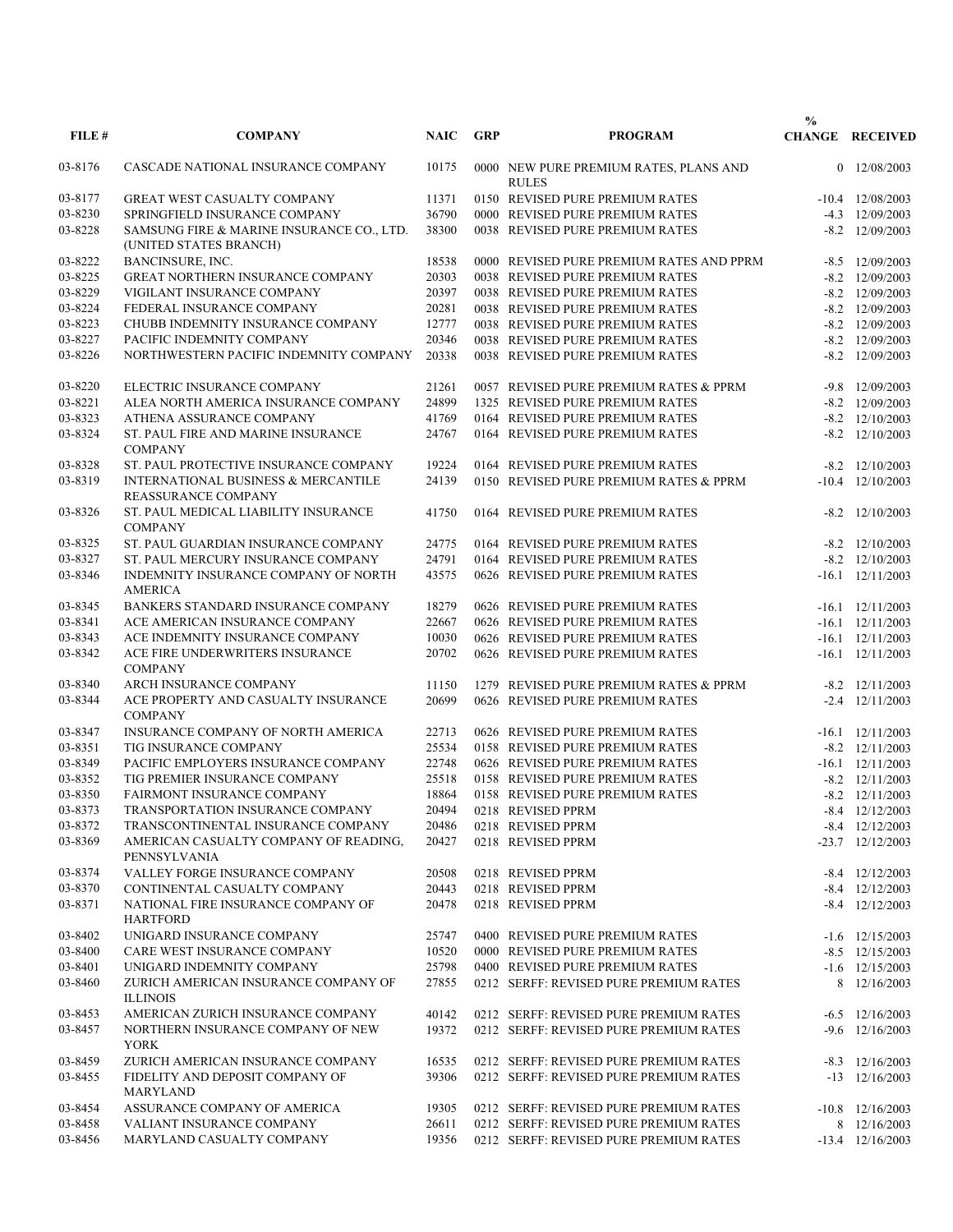| FILE#              | <b>COMPANY</b>                                                       | <b>NAIC</b> | <b>GRP</b> | <b>PROGRAM</b>                                                | $\frac{0}{0}$ | <b>CHANGE RECEIVED</b> |
|--------------------|----------------------------------------------------------------------|-------------|------------|---------------------------------------------------------------|---------------|------------------------|
| 03-8451            | AMERICAN GUARANTEE AND LIABILITY                                     | 26247       |            | 0212 SERFF: REVISED PURE PREMIUM RATES                        |               | $-10.9$ $12/16/2003$   |
| 03-8541            | <b>INSURANCE COMPANY</b><br>ALASKA NATIONAL INSURANCE COMPANY        | 38733       |            | 0000 REVISED PURE PREMIUM RATES                               |               | $-8.2$ $12/17/2003$    |
| 03-8542            | <b>CYPRESS INSURANCE COMPANY</b>                                     | 10855       |            | 0031 REVISED RETROSPECTIVE RATING PLAN                        |               | $0$ 12/17/2003         |
|                    |                                                                      |             |            |                                                               |               |                        |
| 03-8555            | HARTFORD UNDERWRITERS INSURANCE<br><b>COMPANY</b>                    | 30104       |            | 0091 SERFF: REVISED PURE PREMIUM RATES                        |               | $-8.2$ $12/18/2003$    |
| 03-8558            | FIRST NATIONAL INSURANCE COMPANY OF<br><b>AMERICA</b>                | 24724       |            | 0163 SERFF: REVISED PURE PREMIUM RATES &<br>PPRM              | $-3$          | 12/18/2003             |
| 03-8556            | PROPERTY AND CASUALTY INSURANCE<br><b>COMPANY OF HARTFORD</b>        | 34690       |            | 0091 SERFF: REVISED PURE PREMIUM RATES                        |               | $-8.2$ $12/18/2003$    |
| 03-8557            | TWIN CITY FIRE INSURANCE COMPANY                                     | 29459       |            | 0091 SERFF: REVISED PURE PREMIUM RATES                        |               | $-8.2$ $12/18/2003$    |
| 03-8551            | HARTFORD ACCIDENT AND INDEMNITY<br><b>COMPANY</b>                    | 22357       |            | 0091 SERFF: REVISED PURE PREMIUM RATES                        |               | $-8.2$ $12/18/2003$    |
| 03-8552            | HARTFORD CASUALTY INSURANCE COMPANY                                  | 29424       |            | 0091 SERFF: REVISED PURE PREMIUM RATES                        |               | $-8.2$ $12/18/2003$    |
| 03-8553            | HARTFORD FIRE INSURANCE COMPANY                                      | 19682       |            | 0091 SERFF: REVISED PURE PREMIUM RATES                        |               | $-8.2$ $12/18/2003$    |
| 03-8554            | HARTFORD INSURANCE COMPANY OF THE                                    | 37478       |            | 0091 SERFF: REVISED PURE PREMIUM RATES                        |               | $-8.2$ $12/18/2003$    |
|                    | <b>MIDWEST</b>                                                       |             |            |                                                               |               |                        |
| 03-8560            | WESTPORT INSURANCE CORPORATION                                       | 34207       |            | 0350 REVISED PURE PREMIUM RATES                               | $-10$         | 12/19/2003             |
| 03-8559            | <b>COREGIS INSURANCE COMPANY</b>                                     | 21318       |            | 0350 REVISED PURE PREMIUM RATES                               |               | $-10$ $12/19/2003$     |
| 03-8562            | MITSUI SUMITOMO INSURANCE USA INC.                                   | 22551       |            | 2978 REVISED PURE PREMIUM RATES & PPRM                        |               | $-8.5$ 12/19/2003      |
| 03-8561            | MITSUI SUMITOMO INSURANCE COMPANY OF<br><b>AMERICA</b>               | 20362       |            | 2978 REVISED PURE PREMIUM RATES & PPRM                        |               | $-8.5$ 12/19/2003      |
| 03-8639            | DISCOVER PROPERTY & CASUALTY INSURANCE<br><b>COMPANY</b>             | 36463       |            | 0164 REVISED PURE PREMIUM RATES/PPRM                          | $-9.5$        | 12/22/2003             |
| 03-8642            | UNITED STATES FIDELITY AND GUARANTY<br><b>COMPANY</b>                | 25887       |            | 0164 REVISED PURE PREMIUM RATES/PPRM                          | $-9.5$        | 12/22/2003             |
| 03-8640            | FIDELITY AND GUARANTY INSURANCE<br><b>COMPANY</b>                    | 35386       |            | 0164 REVISED PURE PREMIUM RATES/PPRM                          | -8.6          | 12/22/2003             |
| 03-8641            | FIDELITY AND GUARANTY INSURANCE<br>UNDERWRITERS, INC.                | 25879       |            | 0164 REVISED PURE PREMIUM RATES/PPRM                          | $-9.5$        | 12/22/2003             |
| 03-8636            | EMPLOYERS MUTUAL CASUALTY COMPANY                                    | 21415       |            | 0062 REVISED PURE PREMIUM RATES/PPRM                          |               | $-8.2$ $12/22/2003$    |
| 03-8652            | STAR INSURANCE COMPANY                                               | 18023       |            | 0748 REVISED PURE PREMIUM RATES                               |               | $0$ 12/23/2003         |
| 03-8834            | UNIVERSAL UNDERWRITERS INSURANCE                                     | 41181       |            | 0212 SERFF: REV. PURE PREMIUM RATES & PPRM                    |               | $-8.6$ 12/23/2003      |
|                    | <b>COMPANY</b>                                                       |             |            |                                                               |               |                        |
| 03-8833            | XL SPECIALTY INSURANCE COMPANY                                       | 37885       |            | 1285 SERFF: REVISED PURE PREMIUM RATES AND<br><b>PPRM</b>     |               | $-8.2$ $12/24/2003$    |
|                    | <b>GREAT AMERICAN INSURANCE COMPANY</b>                              | 16691       |            | 0084 REVISED PURE PREMIUM RATES & PPRM                        |               | 9.6 12/24/2003         |
| 03-8676<br>03-8680 | AMERICAN ALTERNATIVE INSURANCE<br><b>CORPORATION</b>                 | 19720       |            | 0361 REVISED PURE PREMIUM RATES                               |               | $-14.9$ $12/24/2003$   |
| 03-8681            | PENNSYLVANIA MANUFACTURERS INDEMNITY<br><b>COMPANY</b>               | 41424       |            | 0767 HR 3210 CERTIFIED ACTS OF TERRORISM                      |               | 0.01 12/24/2003        |
| 03-8674            | GREAT AMERICAN ALLIANCE INSURANCE<br><b>COMPANY</b>                  |             |            | 26832 0084 REVISED PURE PREMIUM RATES & PPRM                  |               | 9.6 12/24/2003         |
| 03-8683            | MANUFACTURERS ALLIANCE INSURANCE<br><b>COMPANY</b>                   | 36897       |            | 0767 HR 3210 CERTIFIED ACTS OF TERRORISM                      |               | 0.01 12/24/2003        |
| 03-8679            | REGENT INSURANCE COMPANY                                             | 24449       |            | 0400 REVISED PURE PREMIUM RATES. NEW<br><b>TERRORISM RATE</b> |               | $-8.37$ $12/24/2003$   |
| 03-8678            | GENERAL CASUALTY COMPANY OF WISCONSIN                                | 24414       |            | 0400 REVISED PURE PREMIUM RATES. NEW<br><b>TERRORISM RATE</b> |               | $-8.21$ $12/24/2003$   |
| 03-8832            | <b>GREENWICH INSURANCE COMPANY</b>                                   | 22322       |            | 1285 SERFF: REVISED PURE PREMIUM RATES AND<br>PPRM            |               | $-8.2$ 12/24/2003      |
| 03-8682            | PENNSYLVANIA MANUFACTURERS'                                          | 12262       |            | 0767 HR 3210 CERTIFIED ACTS OF TERRORISM                      |               | 0.01 12/24/2003        |
| 03-8666            | ASSOCIATION INSURANCE COMPANY<br>NATIONAL FARMERS UNION PROPERTY AND | 16217       |            | 1129 REVISED PURE PREMIUM RATES                               |               | 21.6 12/24/2003        |
| 03-8831            | <b>CASUALTY COMPANY</b><br>AMERICAN AUTOMOBILE INSURANCE COMPANY     | 21849       |            | 0761 SERFF: REVISED VETERINARY MED. ASSOC.                    |               | $-5$ 12/24/2003        |
| 03-8677            | GREAT AMERICAN INSURANCE COMPANY OF<br><b>NEW YORK</b>               | 22136       |            | PROGRAM<br>0084 REVISED PURE PREMIUM RATES & PPRM             |               | 9.6 12/24/2003         |
| 03-8675            | <b>GREAT AMERICAN ASSURANCE COMPANY</b>                              | 26344       |            | 0084 REVISED PURE PREMIUM RATES & PPRM                        |               | 9.6 12/24/2003         |
| 03-8706            | CHURCH MUTUAL INSURANCE COMPANY                                      | 18767       |            | 0000 REVISED PURE PREMIUM RATES                               |               | $-0.03$ $12/29/2003$   |
|                    | NATIONAL AMERICAN INSURANCE COMPANY                                  | 23663       |            | 0000 REVISED PURE PREMIUM RATES                               |               | $-11.3$ $12/29/2003$   |
| 03-8705            |                                                                      |             |            |                                                               |               |                        |
| 03-8795            | CENTENNIAL INSURANCE COMPANY                                         | 19909       |            | 0024 REVISED PURE PREMIUM RATES&UCM                           |               | $-7.4$ 12/30/2003      |